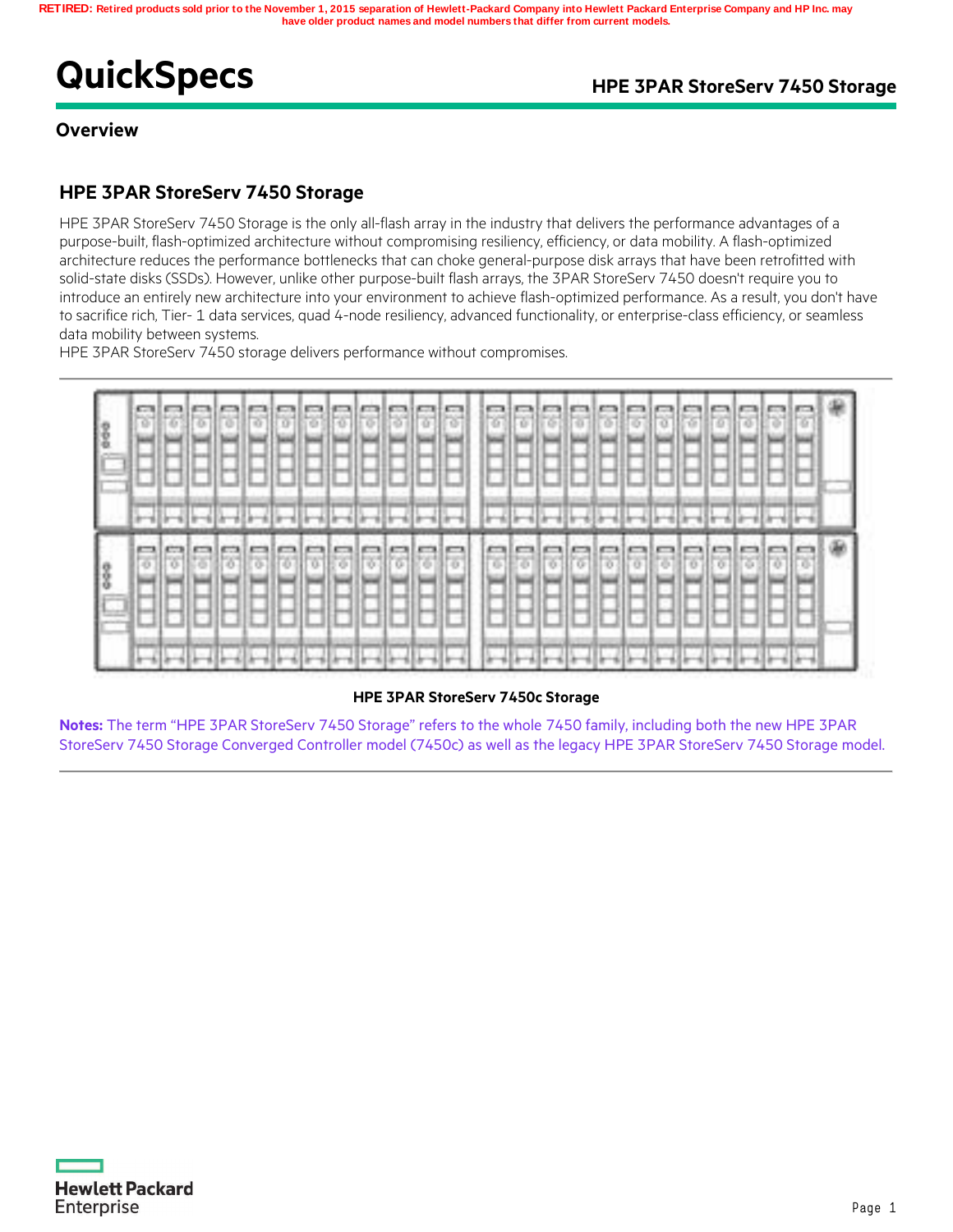## **Standard Features**

| <b>Summary</b>                                         | <b>3PAR StoreServ 7450c</b>                                                                                             |
|--------------------------------------------------------|-------------------------------------------------------------------------------------------------------------------------|
| <b>Number of Controller Nodes</b>                      | $2$ or $4$                                                                                                              |
| <b>HPE 3PAR Gen4 ASICs</b>                             | $2$ or $4$                                                                                                              |
| <b>Processors</b>                                      | 2 - 4 eight-core 2.3 GHz                                                                                                |
| <b>Total On-Node Cache</b>                             | 192 GiB                                                                                                                 |
| Total On-Node Cache per controller node                | 96 GiB                                                                                                                  |
| pair                                                   |                                                                                                                         |
| <b>Maximum Host Ports</b>                              | 24 ports                                                                                                                |
| 8Gb/s Fibre Channel Host Ports                         | $4 - 24$ ports                                                                                                          |
| 16Gb/s Fibre Channel Host Ports                        | $0 - 8$ ports                                                                                                           |
| 10Gb/s iSCSI and FCoE Host Ports                       | $0 - 8$ ports                                                                                                           |
| 10Gb/s Ethernet Adapter                                | $0 - 8$ ports                                                                                                           |
| 1Gb/s Ethernet Adapter                                 | $0 - 16$ ports                                                                                                          |
| <b>Maximum Initiators Supported</b>                    | 1024 or 2048                                                                                                            |
| <b>Built-in 1GbE Ports<sup>5</sup></b>                 | $2 - 4$                                                                                                                 |
| <b>2U Controller Enclosure SAS Drive</b>               | 24                                                                                                                      |
| Capacity                                               |                                                                                                                         |
| <b>Number of Solid State Drives</b>                    | $6 - 240$                                                                                                               |
| Raw Capacity (approx.) <sup>1</sup>                    | $0.8 - 460.8$ TiB <sup>2</sup>                                                                                          |
| <b>Usable File Capacity</b>                            | $2 - 256$ TiB <sup>4</sup>                                                                                              |
| <b>Capacity Details</b>                                | <b>3PAR StoreServ 7450c</b>                                                                                             |
| <b>RAID Levels</b>                                     | RAID 0, 1, 5, 6                                                                                                         |
| <b>RAID 5 Data to Parity Ratios</b>                    | $2:1 - 8:1$                                                                                                             |
| <b>RAID 6 Data to Parity Ratios</b>                    | 4:2, 6:2, 8:2, 10:2, 14:2                                                                                               |
| <b>Drive Capacities</b> (approximate GB <sup>2</sup> ) | 400GB SSD <sup>3</sup> , 920GB SSD <sup>3</sup> , 480GB nonAFC SSD <sup>3</sup> , 1.92TB SSD <sup>3</sup> , 3.84TB SSD, |
| (RAID levels, parity ratios, and drive                 |                                                                                                                         |
| capacities all mixable within the same                 |                                                                                                                         |
| Storage System)                                        |                                                                                                                         |
| <b>Number of Add-on Drive Enclosures</b>               | 0 - 18 enclosures                                                                                                       |
| (Each Drive Enclosure holds up to 24 drives            |                                                                                                                         |
| in 2U for small form factor drives and 4U for          |                                                                                                                         |
| large form factor drives)                              |                                                                                                                         |

**Notes:** Specifications are subject to change without notice.

- $\overline{a}$ <sup>1</sup> Maximum raw capacity currently supported with solid state drives.
- $\overline{a}$  $2$  For storage capacity, 1 GiB =  $1024<sup>3</sup>$  bytes and 1 TiB = 1024 GiB.
- $\overline{a}$ <sup>3</sup> SSDs are Solid State Drives.
- $\overline{a}$ <sup>4</sup> Usable file capacity supported for HPE 3PAR File Persona Software Suite.
- $\overline{a}$ <sup>5</sup> Two built-in 1GbE ports per node pair can be used either for Remote Copy (RCIP) or for File Persona.

## **Host OS Support**

- Citrix® XenServer® | HP-UX® | HPE OpenVMS | IBM® AIX®
- Microsoft® Windows® Server, including Microsoft® Hyper-V™
- Oracle® Linux® (UEK and RHEL compatible kernels) | Oracle® Solaris
- Red Hat® Enterprise Linux® | Red Hat® Enterprise Virtualization
- SUSE® Linux Enterprise | Ubuntu | VMware vSphere™

For the latest information on supported operating systems refer to Single Point of Connectivity Knowledge for HPE Storage Products (SPOCK): http://www.hpe.com/storage/spock

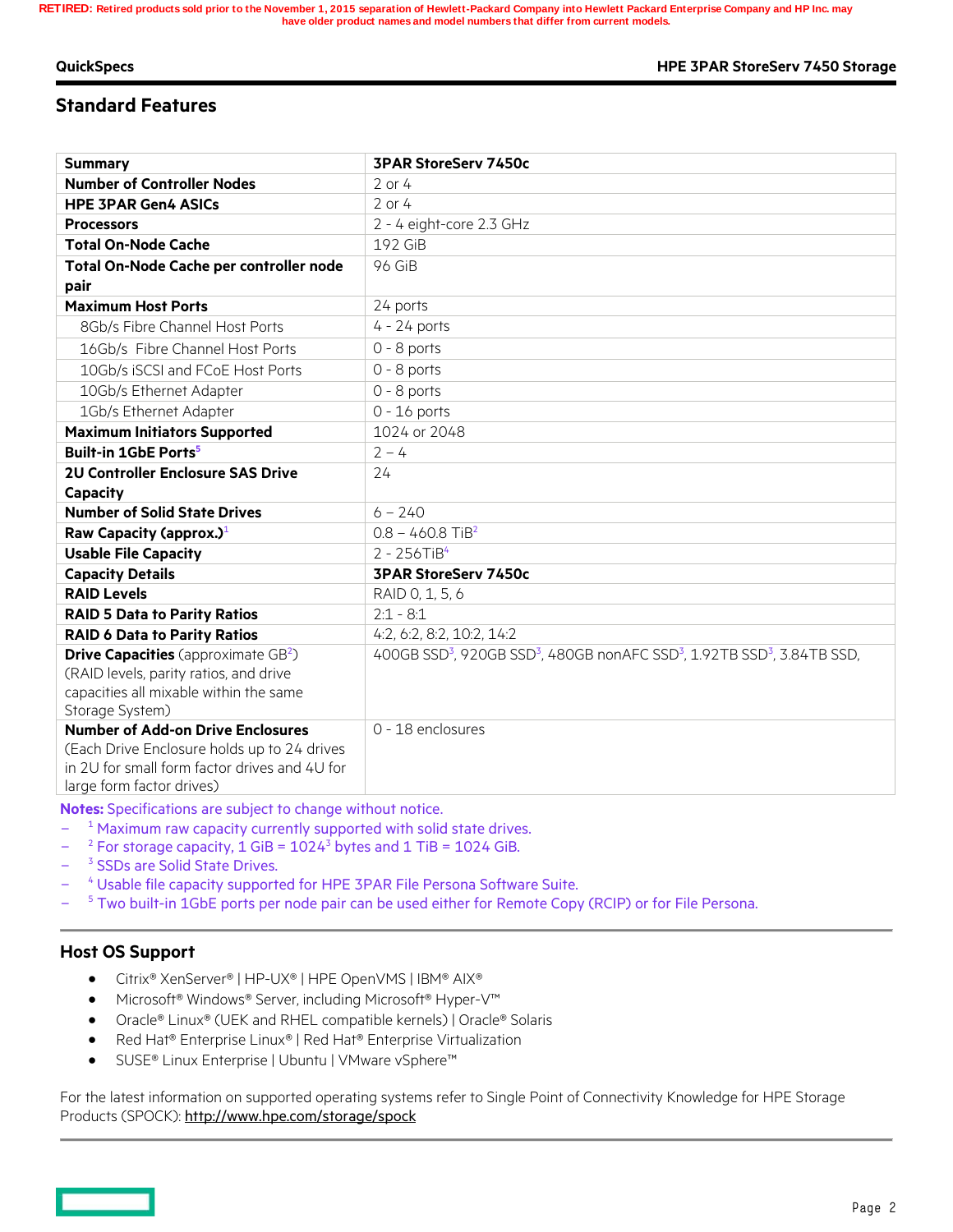#### **QuickSpecs HPE 3PAR StoreServ 7450 Storage**

## **Standard Features**

## **Key Features**

### **Accelerated**

HPE 3PAR StoreServ 7450 Storage provides hundreds of thousands of IOPS to allow the highest level of performance for any application environment. With 3PAR system wide striping, data and I/O for each volume are striped widely across all system resources including CPUs, Ports, Cache and Drives. This wide striping enables the system to deliver accelerated performance levels (all resources supporting each volume) while avoiding any single point of bottleneck. Even a small volume can leverage the performance of hundreds of flash devices and all the system's controller nodes for optimal performance. In addition, the massively parallel architecture allows 3PAR to serve the IOPS at sub-millisecond latency levels, enabling high quality IOPS for each of the applications running on HPE 3PAR 7450 storage system.

Quality of Service - With HPE 3PAR Priority Optimization, you can consolidate multiple workloads on high-performing HPE 3PAR 7450 Storage system without compromising on performance of their key applications. A highly automated approach allows you to quickly and easily assign a minimum goal for I/O per second, bandwidth and latency to protect mission critical applications in enterprise environments. Or assign performance thresholds on workloads with lower service level requirements. This capability allow you to consolidate more applications on less infrastructure while delivering predictable performance to meet even the most demanding service level requirements.

HPE 3PAR Express Writes - HPE 3PAR Express Writes is a write acceleration feature built in to HPE 3PAR OS version 3.2.1 and later to optimize CPU utilization and, depending on workload, deliver greater throughput, up to 30 percent more IOPS, and 20 percent reduced latency<sup>1</sup>. All currently supported HPE 3PAR StoreServ Storage HBAs and hosts also support the HPE 3PAR Express Writes feature, and its benefits extend to both spinning drives and flash-based media.

 $1B$ ased on a random, 100 percent write workload with an 8K block size.

#### **Efficient**

Reduce capacity requirements and extend flash media lifespan to lower costs. Stretch your Flash media investment for improved return on investment. 3PAR StoreServ is the only platform to guarantee to reduce your capacity requirements by 50%. 3PAR StoreServ can also extend the life of your Flash media by providing additional media endurance.

Get thin and stay thin - Thin technologies unique to the HPE 3PAR StoreServ family can reduce capacity requirements by 50%. Purchase only what you need, as you need it so you can focus resources on growing your business, not maintaining your storage. Additionally, the HPE 3PAR ASIC with Thin Built In features an efficient, silicon-based zero-detection mechanism. This unique hardware capability gives HPE 3PAR StoreServ Storage the power to remove allocated but unused space without impacting performance.

Data center virtualization - Increase virtualization return on investment. Double virtual machine density on your physical servers, spend up to 90 percent less time managing your storage, and support your virtualization deployment with 50 percent less storage capacity. HPE 3PAR StoreServ is built from the ground up to deliver performance that exceeds the demands of virtualized data centers along with transformative levels of simplicity, agility, and efficiency.

Do more with less -HPE 3PAR StoreServ 7450 Storage delivers hundreds of thousands of IOPS at under 1ms latency with less equipment to house, far fewer disks to power and cool, less hardware to retire after it has reached its end of life, and a reduced carbon footprint.

### **Bulletproof**

Eliminate downtime for performance-critical applications - A unique suite of persistent technologies power HPE 3PAR StoreServ 7450 Storage in delivering high availability and Tier 1 resiliency to performance critical applications. Achieve higher service levels for more users and applications with less infrastructure. Deliver higher performance levels, greater availability, and next-generation functionality to multiple user groups and applications from a single storage system.

High Availability - With the Get 6-Nines Guarantee, Hewlett Packard Enterprise PE ensures 99.9999% data availability with all HPE 3PAR StoreServ 7450 systems giving you the peace of mind that your performance critical applications are back with Tier-1 resiliency Intelligent data striping across all available enclosures provides HA Cage, the ability to maintain availability even when a whole drive enclosure fails. HPE 3PAR Persistent Cache in four node configurations eliminates performance impacts that result from unplanned component failures, making it a must-have for maintaining service levels in the virtual data center-a feature that you can't get from any all-flash storage platform built with 2-controllers architecture.

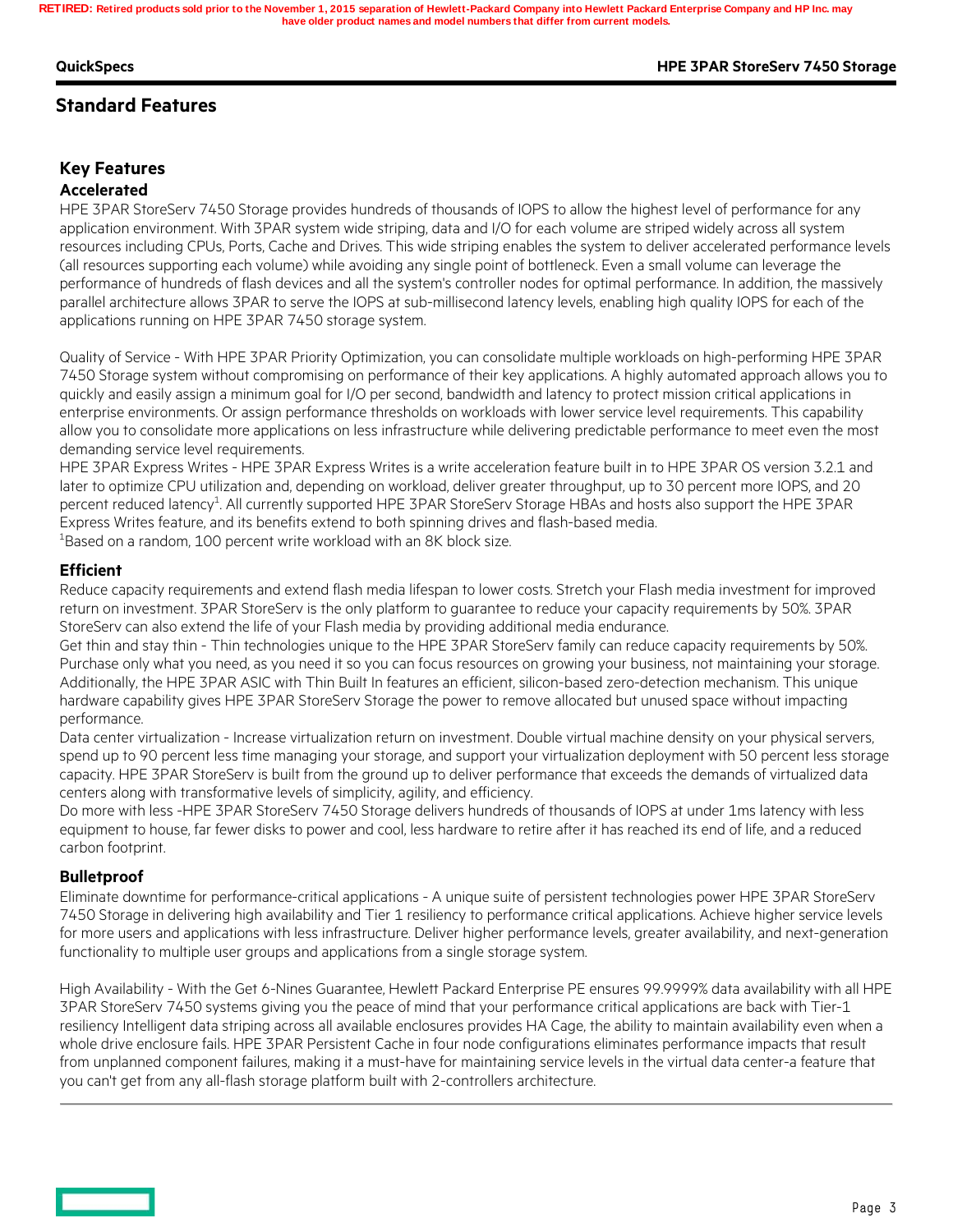#### **QuickSpecs HPE 3PAR StoreServ 7450 Storage**

## **Standard Features**

## **Futureproof**

Move data seamlessly across systems and sites to balance performance and cost - HPE 3PAR StoreServ platform is autonomic (or effortless), and delivers polymorphic simplicity from midrange to high end to flash. Federated data mobility is yet another example of Polymorphic Simplicity. Simply and non-disruptively shift data between any model HPE 3PAR StoreServ system without additional management layers or appliances. This helps balance cost and performance to meet service-level requirements at the lowest cost while increasing business agility and minimizing risk. HPE 3PAR Peer Motion enables you to move applications that require flash-performance on 7450 at the right time without impacting its availability. This seamless application movement on and off of flash storage enables you to put your investment into flash technology to its most optimum usage. Simply and nondisruptively shift data between any model HPE 3PAR StoreServ system without additional management layers or appliances.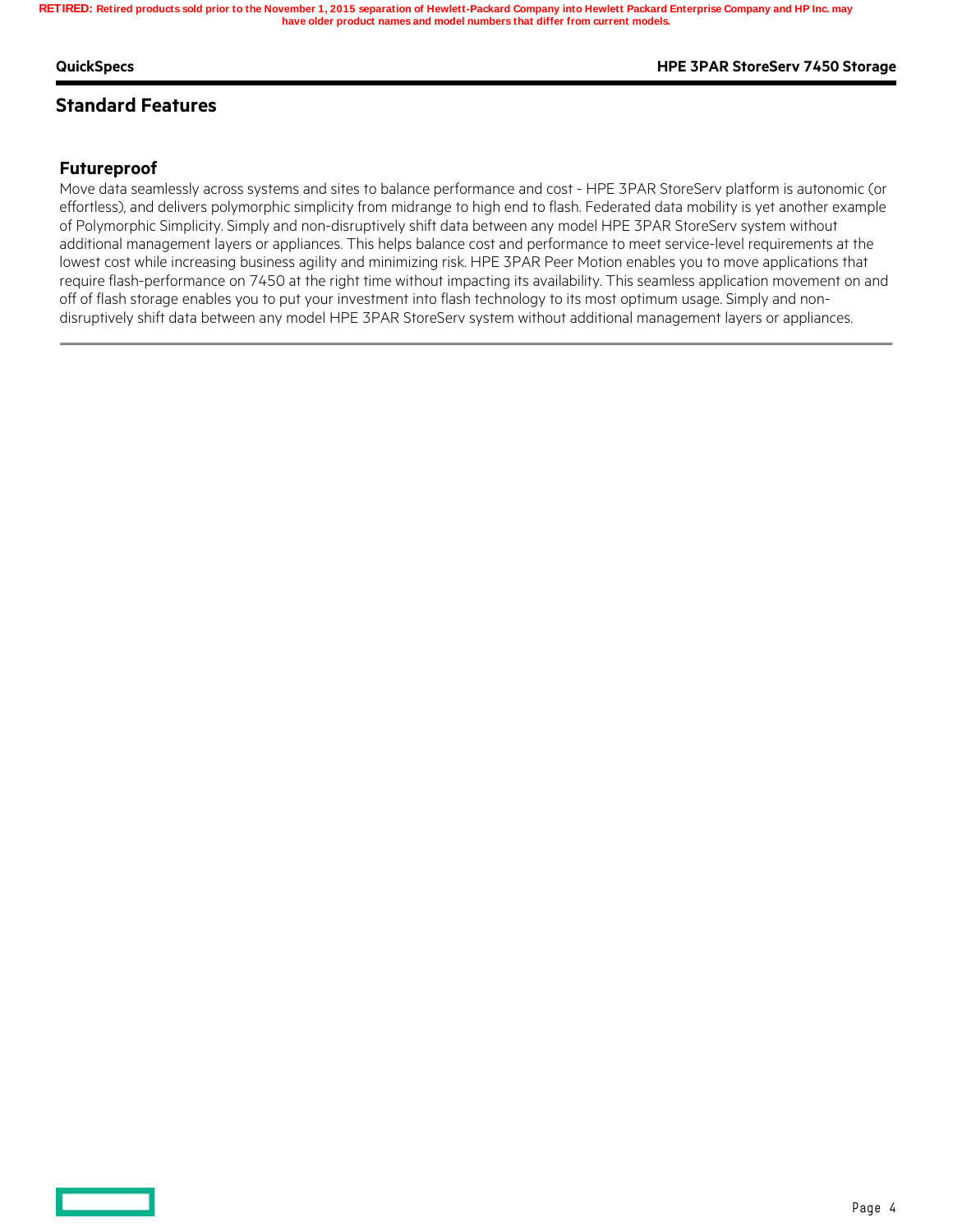#### **QuickSpecs HPE 3PAR StoreServ 7450 Storage**

## **Service and Support**

### **Warranty**

**Notes:**

- 3 Year, On-site Warranty Service for hardware components. 7x24 4-hour remote response with next business day on-site response.
- The warranty on the following HPE 3PAR StoreServ 7000 SSD product numbers is five years, parts only.
	- HPE 3PAR StoreServ M6710 920GB SAS SFF (2.5in) Solid State Drive
	- HPE 3PAR StoreServ M6710 920GB SAS SFF (2.5in) FIPS Encrypted Solid State Drive
	- HPE 3PAR StoreServ M6710 1.92TB SAS SFF (2.5in) Solid State Drive
	- HPE 3PAR StoreServ M6710 1.92TB SAS SFF (2.5in) FIPS Encrypted Solid State Drive
	- HPE 3PAR StoreServ M6710 3.84TB SAS SFF (2.5in) Solid State Drive
	- HPE 3PAR StoreServ M6710 3.84TB SAS SFF (2.5in) FIPS Encrypted Solid State Drive

#### **Notes:**

- See part numbers in Configuration Information Section.
- Warranty on other HPE 3PAR StoreServ 7000 SSDs excluding the ones listed above is 3 years, parts only.
- Hewlett Packard Enterprise warrants only that the Software media will be free of physical defects for a period of ninety (90) days from delivery.
- For more information about Hewlett Packard Enterprise's Global Limited Warranty and Technical Support, visit **http://www.hpe.com/storage/warranty.**
- All HPE 3PAR StoreServ SSDs listed above carry a five-year warranty offering unconditional replacement in case of drive failure, media wear-out, or both.

### **Service and Support**

#### **Technology Services for increased uptime, productivity and ROI**

Trust Hewlett Packard Enterprise storage technology experts for every level of service and support. Our integrated portfolio of services for storage help customers reduce costs, optimize data, streamline storage management, and improve backup and recovery. Capitalizing on HPE Storage Systems' capabilities requires a service partner who understands your increasingly complex environment. Team with the people who know Hewlett Packard Enterprise infrastructure hardware and software best-the experienced professionals at HPE Services.

#### **Protect your business beyond warranty**

Warranty protects against manufacturer defects, however warranty uplifts, such as HPE Pointnext operational services protect the business-by reducing downtime risks and providing operational consistency for mission-critical and standard business computing.

#### **What HPE Storage Technology Services can do for you**

HPE Storage Technology Services can help you design, deploy, test, integrate, support, and manage IT and infrastructure solutions. HPE storage lifecycle support services offers a full spectrum of customer care-from technology support to complex migrations to complete managed services.

#### **Choose the right level of support, deployment and integration services**

Hewlett Packard Enterprise support recommendations are designed to help you enhance technology operations and lower riskand make it easier for you to seek the right balance between affordability and service-level commitments. Depending on your individual support needs, choose from three levels of care that cover the entire lifecycle to better address your needs-Optimized Care, Standard Care, and Basic Care. If none of our support recommendations meet your needs, we can tailor a service solution for your unique support requirements. Only Hewlett Packard Enterprise brings together deep expertise, proactive and business critical support and a strong partner network-together with, a full set of infrastructure services designed to power a Converged Infrastructure

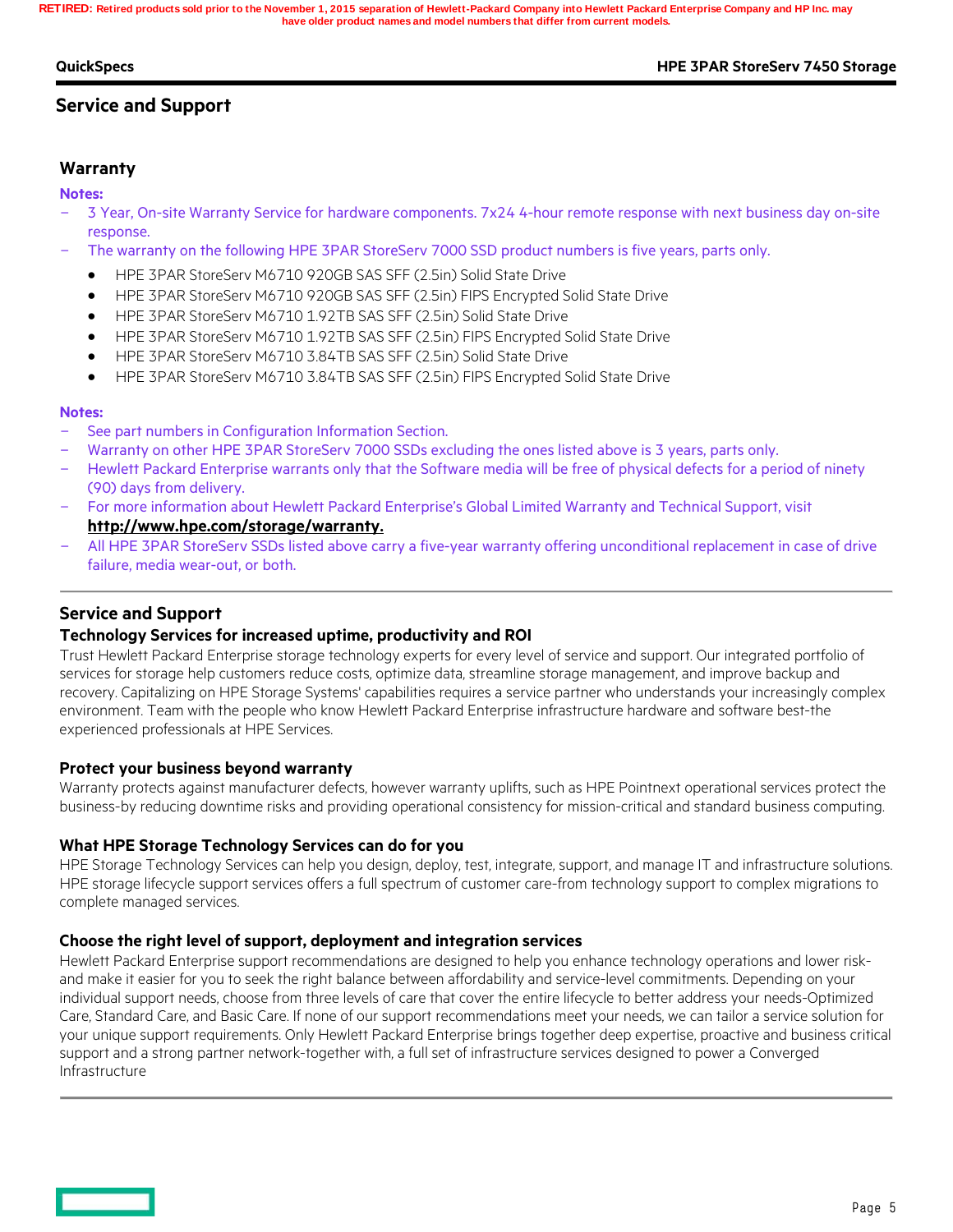#### **QuickSpecs HPE 3PAR StoreServ 7450 Storage**

### **Service and Support**

### **Optimized Care**

Delivers best performance and stability through deployment and proactive management practices

#### **HPE Proactive Care Advanced**

This service builds and incorporates on Proactive Care Service and also gives customers personalized technical and operational advice from an assigned, local Account Support Manager for personalized technical collaboration, flexible access to specialist skills to help optimize business critical IT, and enhanced Critical Incident Management to help so the business is not affected if there is a system or device outage.

#### **Additional Option**

3 Year (or) 1 Year HPE Proactive Select Credits, HPE Data Sanitization Tier 1 Service

### **Standard Care**

Maintains high level of uptime, along with expert help to cut the cost and complexity of implementation and support

#### **HPE Proactive Care 24x7**

For a higher return on your storage investment, Proactive Care delivers hardware and software support services designed specifically for your technology; rapid access to Advanced Solution Center Specialists plus, Firmware/Software management and best practice advice. Customers can optimize the return on their IT investment and realize the advantage of running their business critical applications on virtualized infrastructure. Plus, HPE Proactive Select 20 credits per year, select from an extensive menu of consultancy and technical services, such as onsite firmware upgrades, health checks, assessments, and education.

#### **Additional Option**

3 Year (or) 1 Year HPE Proactive Select Credits, HPE Data Sanitization Tier 1 Service

#### **Basic Care**

Minimum recommended support

#### **HPE Proactive Care 24x7**

For a higher return on your storage investment, Proactive Care delivers hardware and software support services designed specifically for your technology; rapid access to Advanced Solution Center Specialists plus, Firmware/Software management and best practice advice. Customers can optimize the return on their IT investment and realize the advantage of running their business critical applications on virtualized infrastructure. Plus, 10 credits per year, select from an extensive menu of consultancy and technical services, such as onsite firmware upgrades, health checks, assessments, and education.

#### **Additional Option**

3 Year (or) 1 Year HPE Proactive Select Credits, HPE Data Sanitization Tier 1 Service

**HPE Proactive Select** is a flexible way to purchase services to fit your particular environment or situation. Working with a Hewlett Packard Enterprise Account Support Manager, you select a package of services in the form of services credits that include proactive services spanning many technologies and processes, such as on-site firmware upgrades, health checks, assessments, and education. You tailor the service delivery to improve time to production, optimize performance, or build in continuous improvements.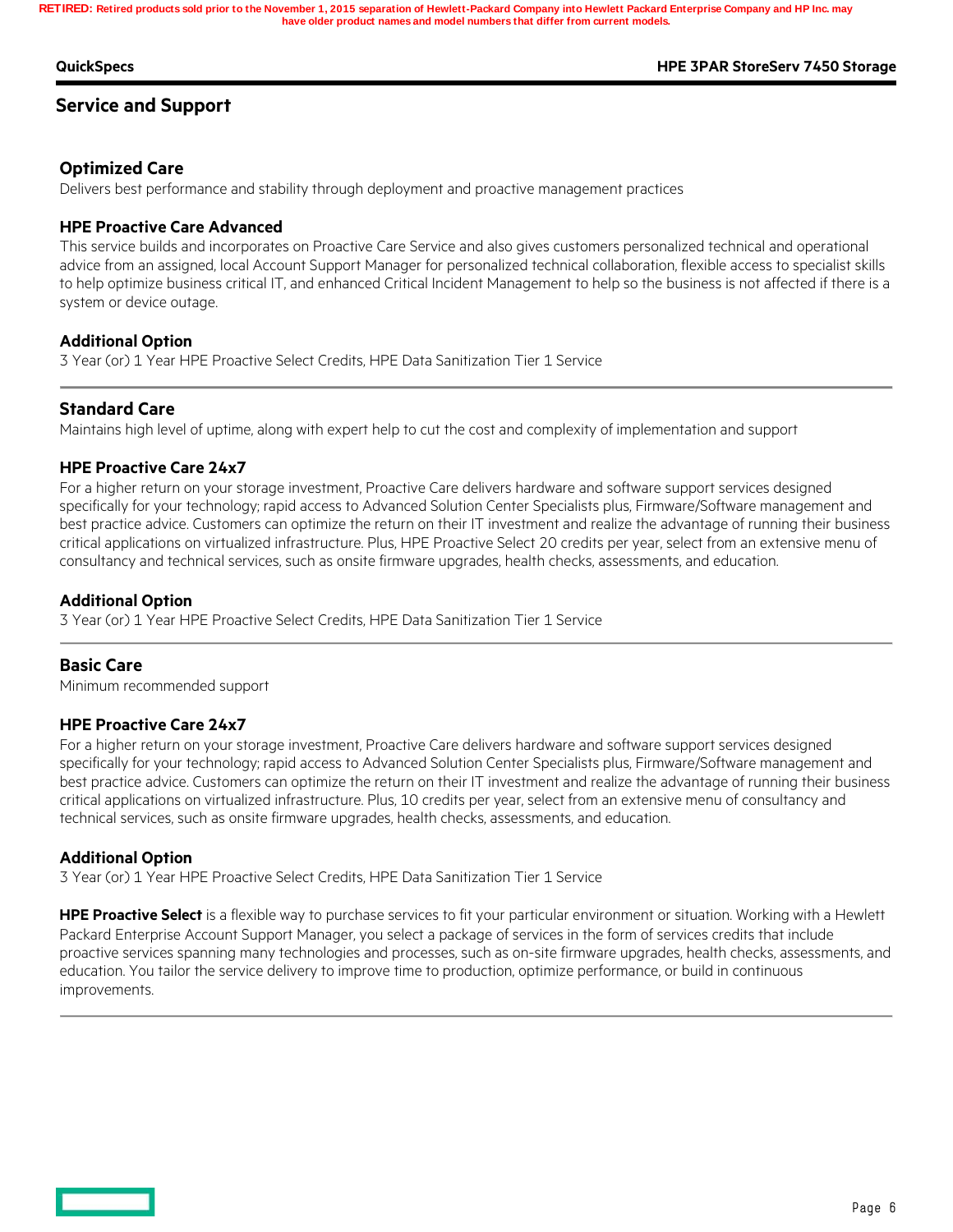#### **QuickSpecs HPE 3PAR StoreServ 7450 Storage**

### **Service and Support**

#### **Implementation Installation**

Whichever level of care you select, consider our Installation and Startup Services for a smooth implementation.

#### **HPE 3PAR StoreServ 7000 Storage Installation and Startup Service**

For smooth startup, this service provides you with deployment of your HPE 3PAR StoreServ 7000 Storage, ensuring proper installation into your storage environment and helping you realize the maximum benefit from your storage investment. **http://h20195.www2.hpe.com/V2/GetPDF.aspx/4AA4-2568ENW.pdf**

#### **Related Services**

#### **HPE Storage Transformation Workshop**

Explore data management transformation journey to business-aligned visions, aligning your specific situation and Hewlett Packard Enterprise's experiences. **http://h20195.www2.hpe.com/V2/GetPDF.aspx/4AA4-9541ENW.pdf**

**HPE 3PAR StoreServ Data Migration** - Proven expertise and tools help you migrate data across your data center or around the globe. **HPE 3PAR StoreServ Data Migration Service data sheet - US English (A4)**

#### **HPE Storage Modernization Service**

Modernize your storage to take better advantage of physical or virtualized server environments.

**HPE StoreServ Integration Service** - Integrate your new HPE 3PAR StoreServ system so that it is agile, performs effectively, and scales to rapid growth. **http://h20195.www2.hpe.com/V2/GetPDF.aspx/4AA4-9254ENW.pdf**

#### **HPE EVA to 3PAR Acceleration Service**

The HPE EVA to 3PAR Acceleration Service can help guide you or even execute data migration activities on your behalf that can not only optimize, but provide OPEX and CAPEX savings as a result of your journey from EVA to 3PAR. This service provides customers with an alternative DIY ("do-it-yourself") data migration option with guidance from TS Storage migration specialists. With the help of migration experts, this service allows customers to execute an EVA to 3PAR data migration at their own pace and lowered cost.

**HPE SAN Deployment Service -** Hewlett Packard Enterprise delivers complete design and implementation services for Fibre Channel, FCoE, FCIP, SAS, and iSCSI storage area network (SAN) connectivity components. This service includes three levels of support based on the type of environment, ranging from simple to more complex. A trained service specialist guides the implementation of the storage switches in the SAN environment according to Hewlett Packard Enterprise quality standards. **http://h20195.www2.hpe.com/V2/GetPDF.aspx/5981-8527EN.pdf**

#### **HPE Data Replication Solution Service for 3PAR Virtual Copy**

HPE Data Replication Solution Service for HPE 3PAR Virtual Copy Software helps create, manage and configure local replication data mirroring and snapshot capabilities of 3PAR storage systems. This service enables snapshots and mirroring to facilitate data restores, minimize downtime for backups, perform application testing, support data mining use with decision-support tools.

#### **HPE Data Replication Solution Service for 3PAR Remote Copy**

HPE Data Replication Solution Service for 3PAR Remote Copy Software configures real-time data mirroring between local and remote 3PAR storage systems to safeguard critical business information. Provides scalable deployment of HPE Remote Copy Software real-time data mirroring between a local and a remote 3PAR storage system. **http://h20195.www2.hpe.com/V2/GetPDF.aspx/4AA3-8627ENW.pdf**

#### **HPE 3PAR 7000 Replication Software Suite Installation and Startup Service**

Provides implementation of the HPE 3PAR 7000 Replication Software Suite product. Replication Suite includes 3PAR Remote Copy, 3PAR Virtual Copy, and 3PAR Peer Persistence. The service is designed to help get HPE 3PAR 7000 Replication Software Suite up and running quickly and to provide a demonstration of the product's key features using sample or test data only. **http://h20195.www2.hpe.com/V2/GetPDF.aspx/4AA4-2570ENW.pdf**

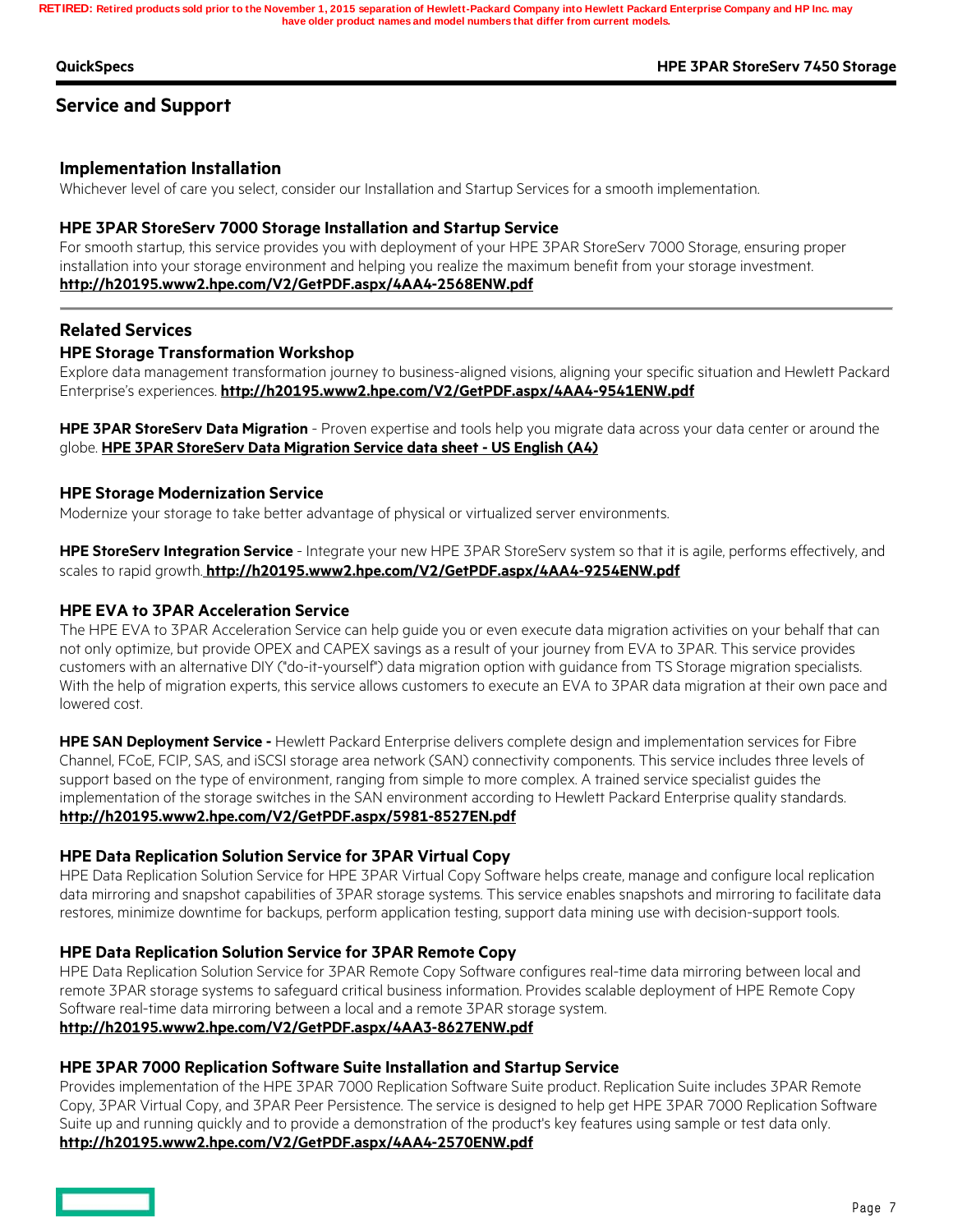#### **QuickSpecs HPE 3PAR StoreServ 7450 Storage**

## **Service and Support**

### **HPE 3PAR Peer Persistence Software Installation and Startup Service**

Provides implementation of the HPE 3PAR Peer Persistence Software product. The service is designed to help get HPE 3PAR Peer Persistence up and running quickly and to provide a demonstration of the product's key features using sample or test data only. **http://h20195.www2.hpe.com/V2/GetPDF.aspx/4AA4-2772ENW.pdf**

#### **HPE 3PAR Adaptive Optimization Policy Implementation Service**

HPE 3PAR Adaptive Optimization Policy Implementation Service provides analysis, recommendations, and implementation of HPE 3PAR Adaptive Optimization policies to enable storage tiering using data collected from the HPE 3PAR Storage system over time. With the assistance of a designated IT storage administrator, a service specialist works with the customer to implement Adaptive Optimization policies on the HPE 3PAR Storage system to help deliver service level optimization for virtual and cloud data centers while reducing cost, increasing agility and minimizing risk.

#### **https://h20195.www2.hpe.com/V2/GetPDF.aspx/4AA4-3393ENW.pdf**

#### **HPE Storage Virtual Volume Design and Implementation Service**

When redeploying an HPE StorageWorks Disk Array, the HPE Virtual Volume Design and Implementation Service provides the necessary activities required to design and implement a new virtual volume configuration.

#### **HPE Thin Volume Conversion Service**

Provides evaluation and execution of conversion from standard to thin provisioned virtual volumes for HPE 3PAR Storage. A service specialist advises the customer on Hewlett Packard Enterprise thin provisioning best practices, provides evaluation of potential disk capacity savings if target virtual volumes are converted, and plans and implements thin conversion processing. The service leverages 3PAR thin provisioning capabilities to help optimize storage capacity, reduce cost, increase agility and maintain performance. **https://h20195.www2.hpe.com/V2/GetPDF.aspx/4AA4-3393ENW.pdf**

#### **HPE Performance Analysis Service for HPE Disk Arrays**

The service provides data collection, detailed I/O analysis and enhancement recommendations for HPE 3PAR StoreServ Storage disk arrays, HPE EVA P6000 Storage disk arrays and HPE XP P9000 Storage disk arrays. HPE Performance Analysis Service for HPE Storage Disk Arrays provides a single engagement concerning the performance of a single HPE 3PAR StoreServ Storage disk array, HPE EVA P6000 Storage disk array and HPE XP P9000 Storage disk array

## **http://h20195.www2.hpe.com/V2/GetPDF.aspx/5982-6668EN.pdf**

#### **HPE 3PAR Performance and Capacity Trending Service**

HPE 3PAR Performance and Capacity Trending Service provides data collection, analysis, and reports with key performance and capacity metrics for your HPE 3PAR StoreServ array. Through this service, you will receive a specified number of reports describing long-term trends in performance and capacity usage, and have the option to purchase additional reports. You will also receive briefing sessions highlighting The Hewlett Packard Enterprise findings and recommendations.

#### **http://h20195.www2.hpe.com/V2/GetPDF.aspx/4AA5-8792ENW.pdf**

#### **HPE 3PAR Health Check Service**

The HPE 3PAR Health Check service is delivered as a single engagement, providing data collection, analysis, report creation, and a briefing session concerning the performance of a single HPE 3PAR StoreServ Storage System. This health check service is best for HPE 3PAR StoreServ Storage Systems that have been installed and are in normal production mode. It can also be used to establish a baseline for future reference to improve the effective use of your storage system.

#### **https://h20195.www2.hpe.com/v2/GetDocument.aspx?docname=4aa4-3404enw**

#### **HPE 3PAR Storage Rebalance Service**

The HPE 3PAR Rebalance Service helps balance data across your HPE 3PAR StoreServ Storage to take advantage of the capabilities of the array architecture. The service provides analysis, planning, and implementation of data movement and/or physical movement of drive magazines within the array.

#### **http://h20195.www2.hpe.com/V2/GetPDF.aspx/4AA4-0280ENW.pdf**

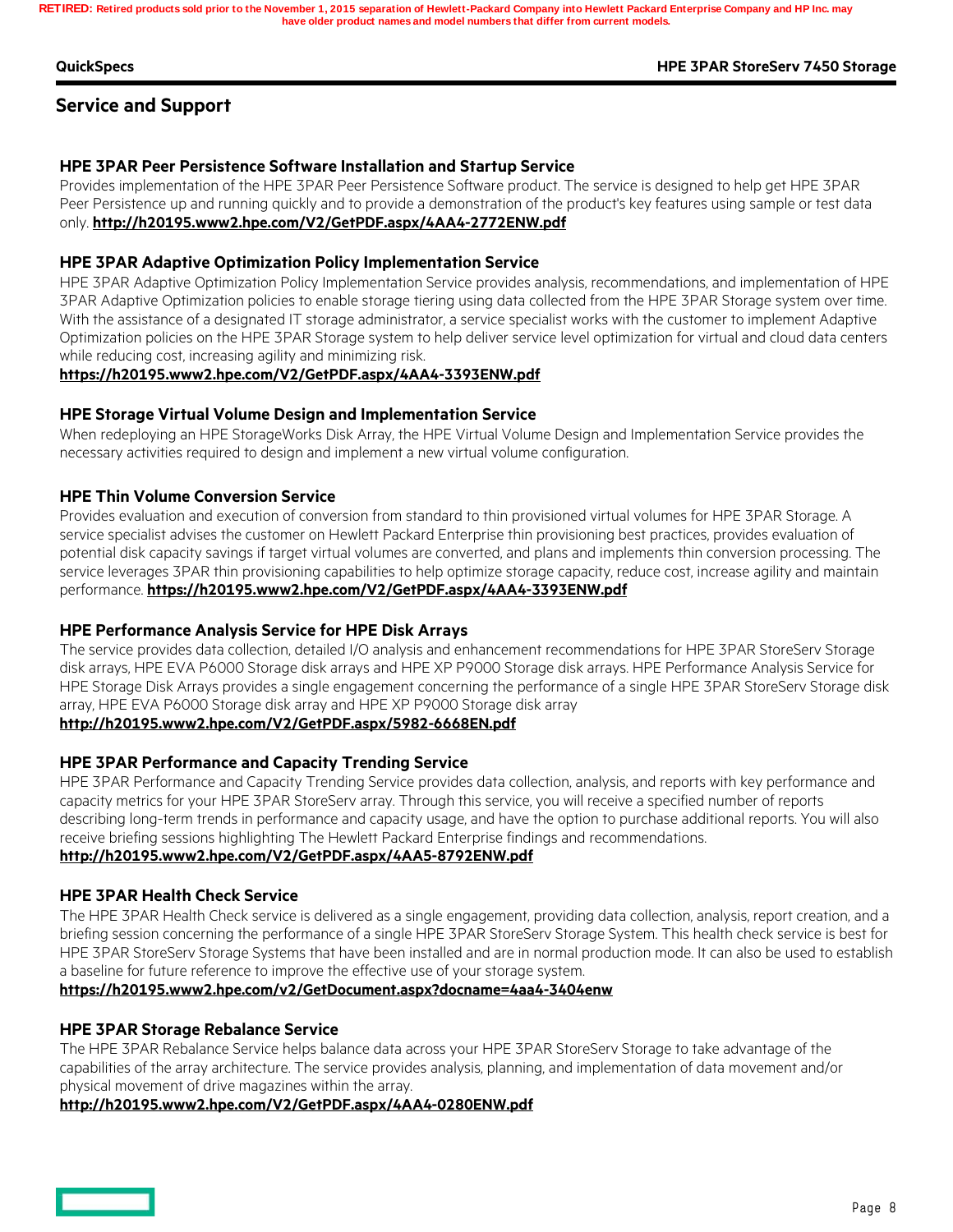#### **QuickSpecs HPE 3PAR StoreServ 7450 Storage**

## **Service and Support**

#### **HPE EVA to 3PAR Acceleration Service**

The HPE EVA to 3PAR Acceleration Service can help guide you or even execute data migration activities on your behalf that can not only optimize, but provide OPEX and CAPEX savings as a result of your journey from EVA to 3PAR. This service provides customers with an alternative DIY ("do-it-yourself") data migration option with guidance from TS Storage migration specialists. With the help of migration experts, this service allows customers to execute an EVA to 3PAR data migration at their own pace and lowered cost

#### **HPE 3PAR Dynamic Optimization I&S**

For Dynamic Optimization, implementation by Hewlett Packard Enterprise of tasks required to balance the HPE 3PAR storage system; the service provides the Customer with a product overview, advice, and suggested strategies for use of Dynamic Optimization, and extended/ongoing analysis and/or implementation of Dynamic Optimization strategies can be accommodated at additional cost

The Service has further been described in the HPE 3PAR 7000 Software Installation and Startup Service Datasheet: **http://h20195.www2.hpe.com/V2/GetPDF.aspx/4AA4-2569ENW.pdf**

#### **Get connected and get back to business**

HPE Storage Technology Services provide the path to get your HPE Storage solutions and your business connected to Hewlett Packard Enterprise. Once connected, our experts are able to scan your system and run health checks, then use that data to create personalized reports and recommendations for actions to take to prevent problems and downtime.

### **For more information**

#### **http://www.hpe.com/services/storage**

To learn more on HPE Storage Services, please contact your Hewlett Packard Enterprise sales representative or Hewlett Packard Enterprise Authorized Channel Partner

HPE Pointnext operational services are sold by Hewlett Packard Enterprise and Hewlett Packard Enterprise Authorized Service Partners:

- Services for customers purchasing from Hewlett Packard Enterprise or an enterprise reseller are quoted using Hewlett Packard Enterprise order configuration tools.
- Customers purchasing from a commercial reseller can find HPE Pointnext operational services at: **http://www.hpe.com/support/warranty-lookuptool**

#### **Parts and Materials**

Hewlett Packard Enterprise will provide HPE-supported replacement parts and materials necessary to maintain the covered hardware product in operating condition, including parts and materials for available and recommended engineering improvements.

Parts and components that have reached their maximum supported lifetime and/or the maximum usage limitations as set forth in the manufacturer's operating manual, product quick-specs, or the technical product data sheet will not be provided, repaired, or replaced as part of these services.

The defective media retention service feature option applies only to Disk or eligible SSD/Flash Drives replaced by Hewlett Packard Enterprise due to malfunction.

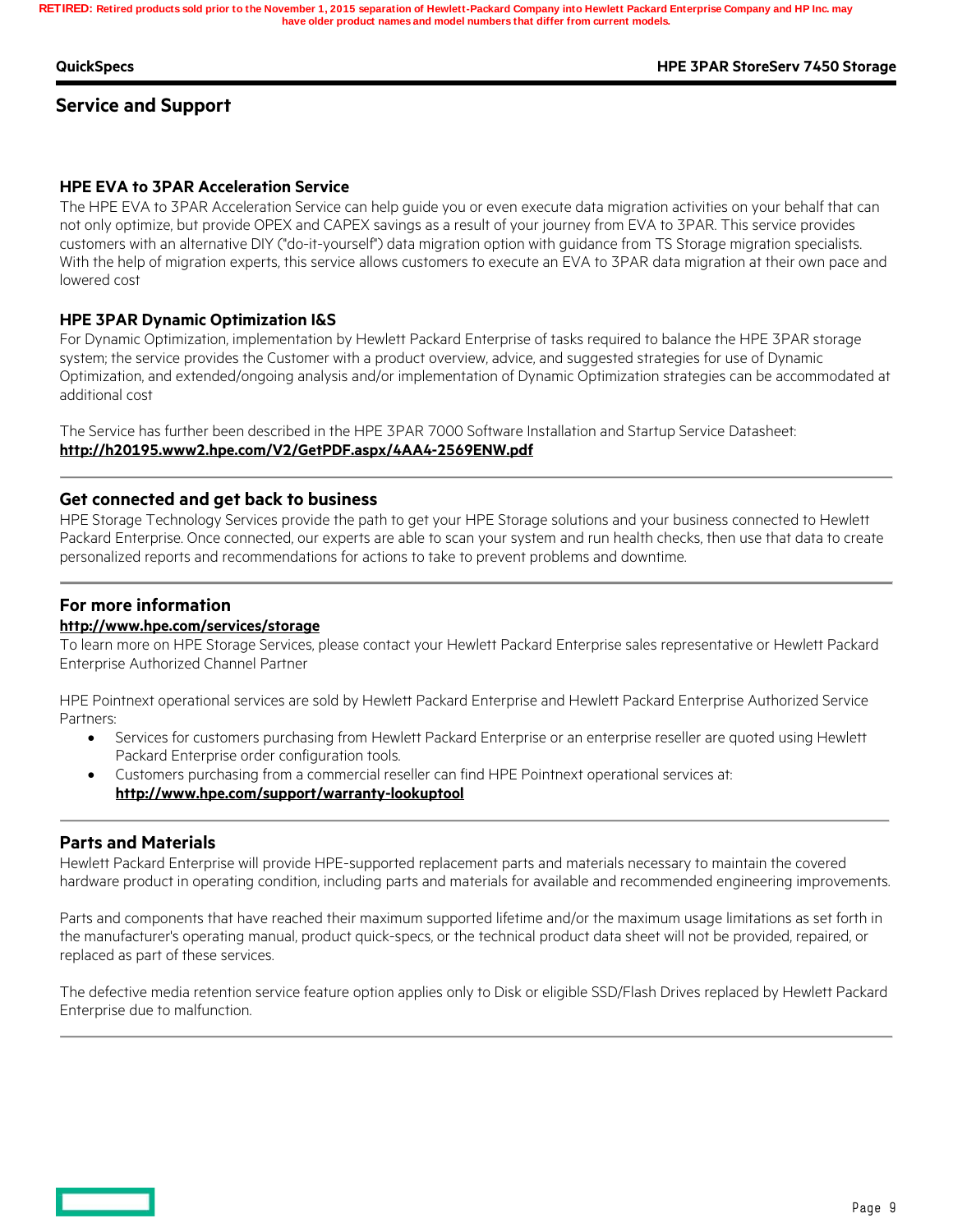#### **QuickSpecs HPE 3PAR StoreServ 7450 Storage**

## **Configuration Information**

## **Step 1 - Choose a Base configuration**

HPE 3PAR StoreServ 7450 configurations start with the selection of the Base. The Base includes controller nodes, bays for small form factor drives, and PCIe slots for host adapter cards. SAN Kits are also considered base configurations. The SAN Kits simplify ordering for SAN configurations with the array and extend the switch warranty to 3-years by including switches with an HPE 3PAR StoreServ 7450 Storage Base.

### **HPE 3PAR StoreServ 7450 Base Configurations**

- A minimum of one (1) configuration base must be ordered.
- The HPE 3PAR StoreServ 7450c 2N base configuration includes (2) controller nodes, 96 GB of cache, (24) small form factor drive bays, (4) built-in 8 Gb/sec FC ports, (4) 8Gb shortwave FC SFP, (2) PCIe adapter slots for host adapter cards one slot per node, (2) 2m SAS cables, (2) 1U rack filler panels to reserve 2U of rack space above the 2-node Storage Base for a future upgrade to a 4-node configuration, (1) mounting rail kit, and power cords.
- The HPE 3PAR StoreServ 7450c 4N base configuration includes (4) controller nodes, 192 GB of cache, (48) small form factor drive bays, (8) built-in 8 Gb/sec FC ports, (8) 8Gb shortwave FC SFP, (4) PCIe adapter slots for host adapter cards one slot per node, (4) 2m SAS cables, (4) node link cables, (2) mounting rail kits, and power cords.
- The HPE 3PAR StoreServ 7450 2-node base configuration includes (2) controller nodes, 64 GB of cache, (24) small form factor drive bays, (4) built-in 8 Gb/sec FC ports, (4) 8Gb shortwave FC SFP, (2) PCIe adapter slots for host adapter cards one slot per node, (2) 2m SAS cables, (2) 1U rack filler panels to reserve 2U of rack space above the 2-node Storage Base for a future upgrade to a 4-node configuration, (1) mounting rail kit, and power cords.
- The HPE 3PAR StoreServ 7450 4-node base configuration includes (4) controller nodes, 128 GB of cache, (48) small form factor drive bays, (8) built-in 8 Gb/sec FC ports, (8) 8Gb shortwave FC SFP, (4) PCIe adapter slots for host adapter cards - one slot per node, (4) 2m SAS cables, (4) node link cables, (2) mounting rail kits, and power cords.
- All base configurations include (1) built-in 1GbE port for management and (1) 1GbE port for either Remote Copy over IP or File Persona, per node (support for File Persona only on 7450c).
- Storage Centric Configuration
	- The Storage Centric rack versions of HPE 3PAR StoreServ 7450 are for CTO (factory Configure-To-Order) only. With a Storage Centric configuration, the storage system gets placed in the center of the rack so that future expansion of that storage system becomes easier.
	- In Storage Centric configurations, non-3PAR components, with the exception of certain Storage Networking switches, if added to the same order, get placed in a separate rack.

The following drawings show example configurations for a HPE 3PAR StoreServ 7450 4-node in Storage Centric and non-Storage Centric configurations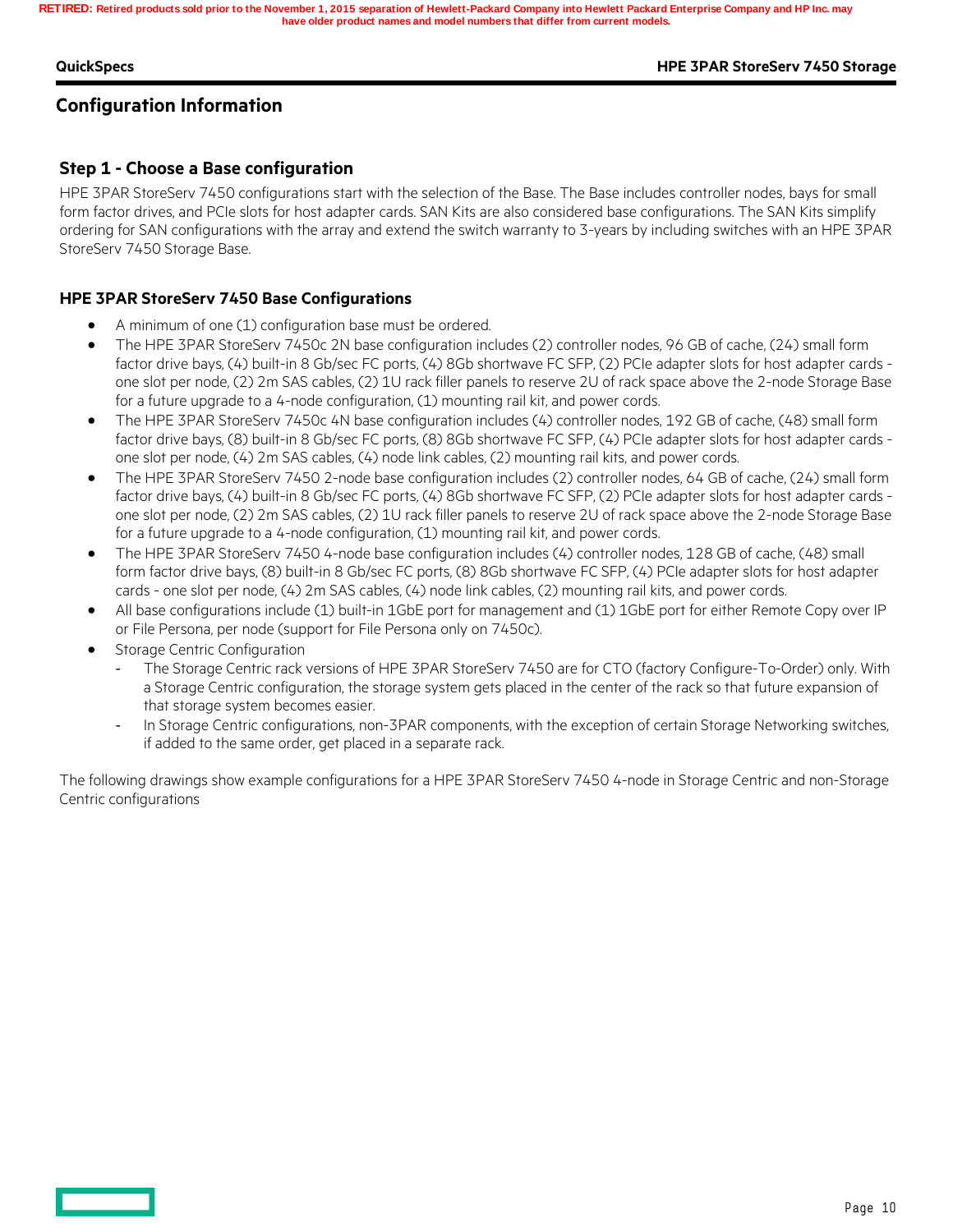#### **QuickSpecs HPE 3PAR StoreServ 7450 Storage**

## **Configuration Information**

### **HPE 3PAR StoreServ 7450c 4N Storage Centric configuration**





**StoreServ 7450c 4N Storage system in a storage centric configuration in a HPE Intelligent Series Rack**

**StoreServ 7450c 4N Storage system in a non-storage centric configuration in a HPE Intelligent Series Rack**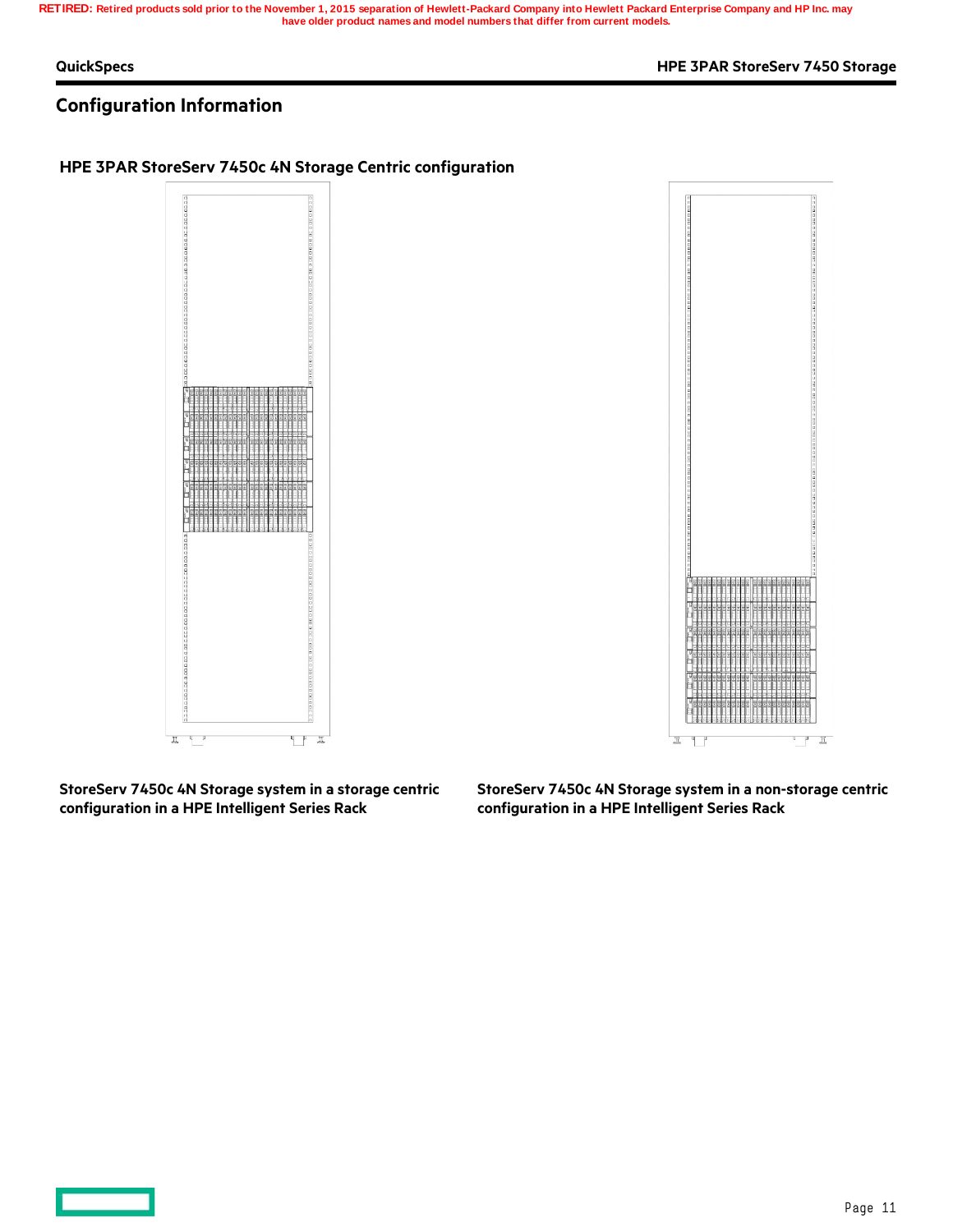### **QuickSpecs HPE 3PAR StoreServ 7450 Storage**

## **Configuration Information**

## **HPE 3PAR StoreServ 7450c/7450 Upgrade Controller Node Pair**

Use the HPE 3PAR StoreServ 7450c Upgrade Node Pair to convert an existing previously installed HPE 3PAR StoreServ 7450c 2N Storage Base into a 4-node configuration.

### **Description SKU**

HPE 3PAR StoreServ 7450c Upgrade Node Pair E7X92A

- Used to upgrade the E7X91A HPE 3PAR StoreServ 7450c 2-node Storage Base to a 4-node configuration.
- One (1) pair of controller nodes beyond the base configuration is supported on the 3PAR StoreServ 7450c.
- The 3PAR StoreServ 7450c Upgrade Node Pair includes (2) controller nodes, 96 GB of cache, (24) small form factor drive bays, (4) built-in 8 Gb/sec FC ports, (4) 8Gb shortwave FC SFP, (2) PCIe adapter slots for host adapter cards - one slot per node, (2) 2m SAS cables, (4) node link cables, (1) mounting rail kit, and power cords

The upgrade node pair includes (1) built-in 1GbE port for management and (1) 1GbE port for either Remote Copy over IP or File Persona, per node.

Use the **HPE 3PAR StoreServ 7450 Upgrade Node Pair** to convert an existing previously installed HPE 3PAR StoreServ 7450 2 node Storage Base into a 4-node configuration.

HPE 3PAR StoreServ 7450 Upgrade Node Pair CBR36A

- Used to upgrade the C8R35A HPE 3PAR StoreServ 7450 2-node Storage Base to a 4-node configuration.
- One (1) pair of controller nodes beyond the base configuration is supported on the 3PAR StoreServ 7450.
- The 3PAR StoreServ 7450 Upgrade Node Pair includes (2) controller nodes, 64 GB of cache, (24) small form factor drive bays, (4) built-in 8 Gb/sec FC ports, (4) 8Gb shortwave FC SFP, (2) PCIe adapter slots for host adapter cards - one slot per node, (2) 2m SAS cables, (4) node link cables, (1) mounting rail kit, and power cords
- The upgrade node pair includes two built-in Gigabit Ethernet ports for management and Remote Copy over IP.

## **Step 2 - Choose Host Adapter**

Host adapters can be ordered separately to be installed in the field or they can be factory configured into controller nodes. Host adapter cards provide the array with additional FC ports or with 10Gb/sec iSCSI/FCoE ports. The additional FC ports can be used for connection to hosts or used to connect to other HPE 3PAR StoreServ Storage systems in a Remote Copy relationship. The iSCSI/FCoE ports permit host connection in iSCSI and FCoE environments

#### **Notes:**

- Host adapters used with HPE 3PAR StoreServ 7450 are the same as the ones used with HPE 3PAR StoreServ 7000 family.
- Ethernet Adapters can be used only with the HPE 3PAR File Persona Software Suite for File services connectivity.

### **HPE 3PAR StoreServ 7000 Host Adapters**

| HPE 3PAR StoreServ 7000 4-port 8Gb/sec Fibre Channel Adapter | QR486A |
|--------------------------------------------------------------|--------|
| HPE 3PAR StoreServ 7000 2-port 10Gb/sec iSCSI/FCoE Adapter   | QR487A |
| HPE 3PAR StoreServ 7000 2-port 16Gb Fibre Channel Adapter    | E7X47A |
| HPE 3PAR StoreServ 7000 2-port 10Gb Ethernet Adapter         | E7X96A |
| HPE 3PAR StoreServ 7000 4-port 1Gb Ethernet Adapter          | E7X97A |

- Fibre Channel (QR486A, E7X47A) and iSCSI/FCoE Adapters (QR487A) are used in the Storage Base products (E7X91A, E7X95A, C8R35A, and C8R37A) and the Upgrade Node Pair (E7X92A, and C8R36A).
- Ethernet Adapters (E7X96A, E7X97A) can be used exclusively with the HPE 3PAR File Persona Software Suite on the HPE 3PAR StoreServ 7450c Storage Base product (E7X91A, E7X95A) and Upgrade Node Pair (E7X92A).
- The 10Gb/s Ethernet Adapter (E7X96A) includes the the 10Gb/s SR SFP+
- Because the Storage Base products and the Upgrade Node Pair include built-in FC ports, the host adapter cards are optional.
- QR486A and QR487A include one adapter card each. Adapters must be purchased in pairs.
- The QR486A includes (4) 8 Gb/s shortwave FC SFPs. The QR487A includes (2) 10 Gb/s SFPs. The E7X47A includes (2) 16 Gb/s shortwave FC SFPs.

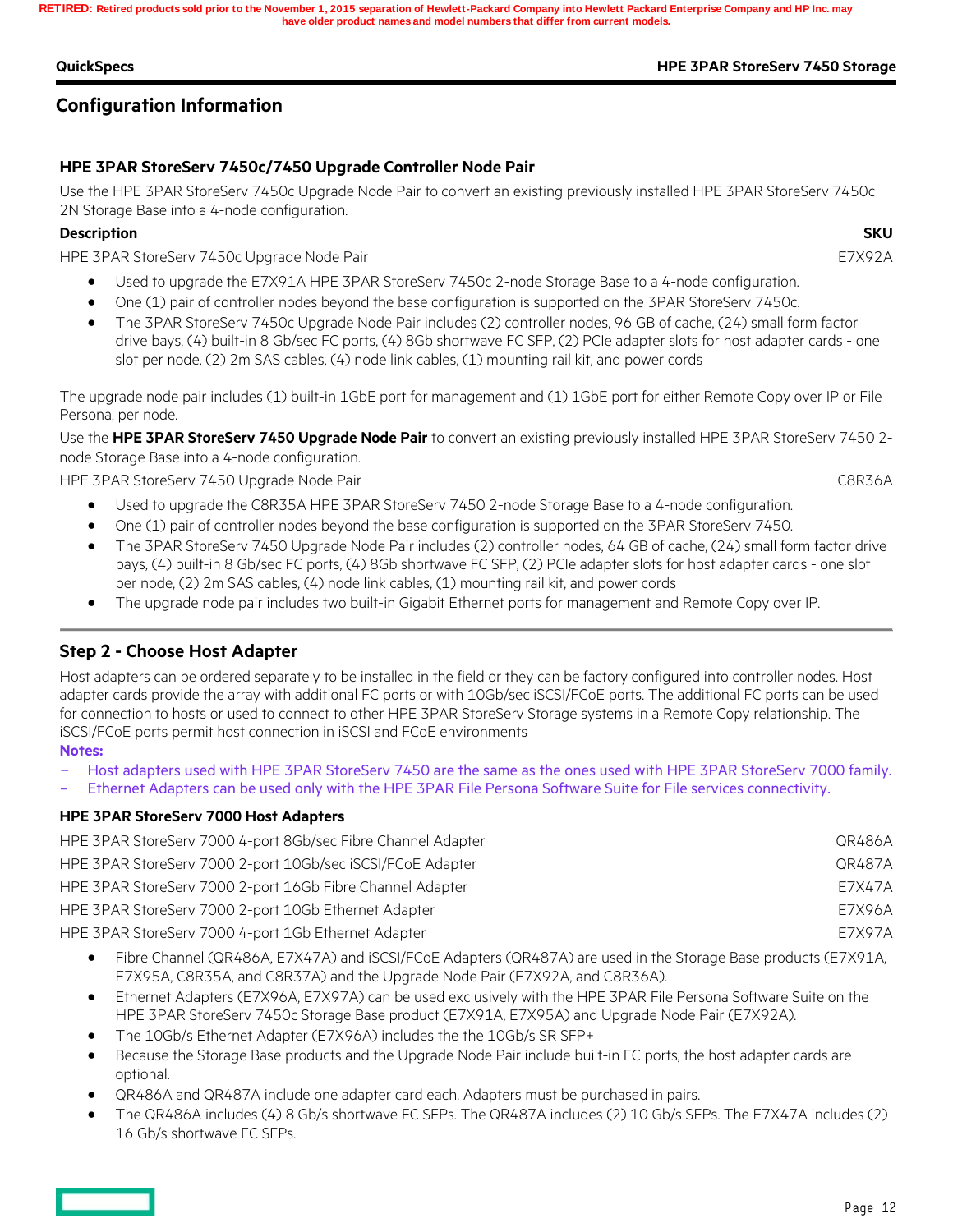#### **QuickSpecs HPE 3PAR StoreServ 7450 Storage**

## **Configuration Information**

- Each node in a node pair (a node pair is composed of the two controller nodes in a single 2U enclosure) must have the same number and type of adapters. FC, iSCSI/FCoE, and GbE adapters may not be intermixed in a node pair.
- The 4 ports of the FC adapter can be individually configured to connect to a host or to a remote array in an RC configuration.
- The two ports of the iSCSI/FCoE adapter can be individually configured by the user as iSCSI or FCoE.

|                |              |        |       | Adapter Configurations permitted on all HPE 3PAR StoreServ 7450 systems |      |           |           |           |           |                |
|----------------|--------------|--------|-------|-------------------------------------------------------------------------|------|-----------|-----------|-----------|-----------|----------------|
| Product        | Nodes        | $A^*$  | $B^*$ | $\mathsf{C}^*$                                                          | D    | Ε         | F*        | G         | $H^*$     | $\mathsf{I}^*$ |
| E7X91A         | Node         | Empt   | FC    | iSCSI/FCo                                                               |      |           |           |           |           |                |
| C8R35A         | $\Omega$     | y      | FC    | E.                                                                      |      |           |           |           |           |                |
| E7X87A         | Node         | Empt   |       | iSCSI/FCo                                                               |      |           |           |           |           |                |
| C8R35A         | $\mathbf{1}$ | y      |       | E                                                                       |      |           |           |           |           |                |
| <b>E7X89A</b>  |              |        |       |                                                                         |      |           |           |           |           |                |
| E7W52A         |              |        |       |                                                                         |      |           |           |           |           |                |
| E7X92A         | Node         | Empt   | FC    | iSCSI/FCo                                                               |      |           |           |           |           |                |
| C8R36A         | 2            | y      | FC    | F.                                                                      |      |           |           |           |           |                |
|                | Node         | Empt   |       | iSCSI/FCo                                                               |      |           |           |           |           |                |
|                | 3            | $\vee$ |       | E.                                                                      |      |           |           |           |           |                |
| E7X95A         | Node         | Empt   | FC    | iSCSI/FCo                                                               | Empt | Empty     | FC        | iSCSI/FCo | <b>FC</b> | iSCSI/FCoE     |
| C8R37A         | $\Omega$     | $\vee$ | FC    | E.                                                                      | V    | Empty     | FC        | E.        | FC.       | iSCSI/FCoE     |
| E7X62A         | Node         | Empt   | Emp   | iSCSI/FCo                                                               | Empt | iSCSI/FCo | iSCSI/FCo | iSCSI/FCo | FC        | iSCSI/FCoE     |
| C8R37A         | $\mathbf{1}$ | y      | ty    | E                                                                       | V    | E         | E.        | E FC      | FC.       | iSCSI/FCoE     |
| E7X93A         | Node         | Empt   | Emp   | Empty                                                                   | FC   | iSCSI/FCo | iSCSI/FCo | FC.       |           |                |
| <b>E7W53A</b>  | 2            | У      | ty    | Empty                                                                   | FC   | E         | Ε         |           |           |                |
|                | Node         | Empt   |       |                                                                         |      |           |           |           |           |                |
|                | 3            | V      |       |                                                                         |      |           |           |           |           |                |
| <b>Nickage</b> |              |        |       |                                                                         |      |           |           |           |           |                |

**Notes:**

 If the configuration includes Remote Copy over Fibre Channel it is recommended that optional Fiber Channel HBAs are purchased as the built in ports will not offer sufficient connectivity.

\* Factory default configurations for given quantities of adapters.

| Ethernet Adapter Configurations permitted on HPE 3PAR StoreServ 7450c |        |       |       |       |      |            |       |                   |       |
|-----------------------------------------------------------------------|--------|-------|-------|-------|------|------------|-------|-------------------|-------|
| Product                                                               | Nodes  | $A^*$ | $B^*$ |       | D    | Ε          | $F^*$ | $G^*$             | $H^*$ |
| E7X91A                                                                | Node 0 | Empty | Eth   |       |      |            |       |                   |       |
| E7X87A                                                                | Node 1 | Empty | Eth   |       |      |            |       |                   |       |
| E7X89A                                                                |        |       |       |       |      |            |       |                   |       |
| E7X92A                                                                | Node 2 | Empty | Eth   |       |      |            |       |                   |       |
|                                                                       | Node 3 | Empty | Eth   |       |      |            |       |                   |       |
| E7X95A                                                                | Node 0 | Empty | Eth   | Empty | Eth. | Eth.       | FC    | <b>iSCSI/FCoE</b> | Eth.  |
| E7X62A                                                                | Node 1 | Empty | Eth   | Empty | Eth. | Eth.       | FC    | <b>iSCSI/FCoE</b> | Eth   |
| E7X93A                                                                | Node 2 | Empty | Empty | Eth   | FC.  | iSCSI/FCoE | Eth   | Eth               | Eth.  |
|                                                                       | Node 3 | Empty | Empty | Eth   | FC   | iSCSI/FCoE | Eth   | Eth               | Eth   |

**Notes:**

 $-$  \* Factory default configurations for given quantities of adapters.

 If the configuration includes Remote Copy over Fibre Channel it is recommended that optional Fiber Channel HBAs are purchased as the built in ports will not offer sufficient connectivity.

 Ethernet Adapters can be used only with the HPE 3PAR File Persona Software Suite for File services connectivity available on HPE 3PAR StoreServ 7450c

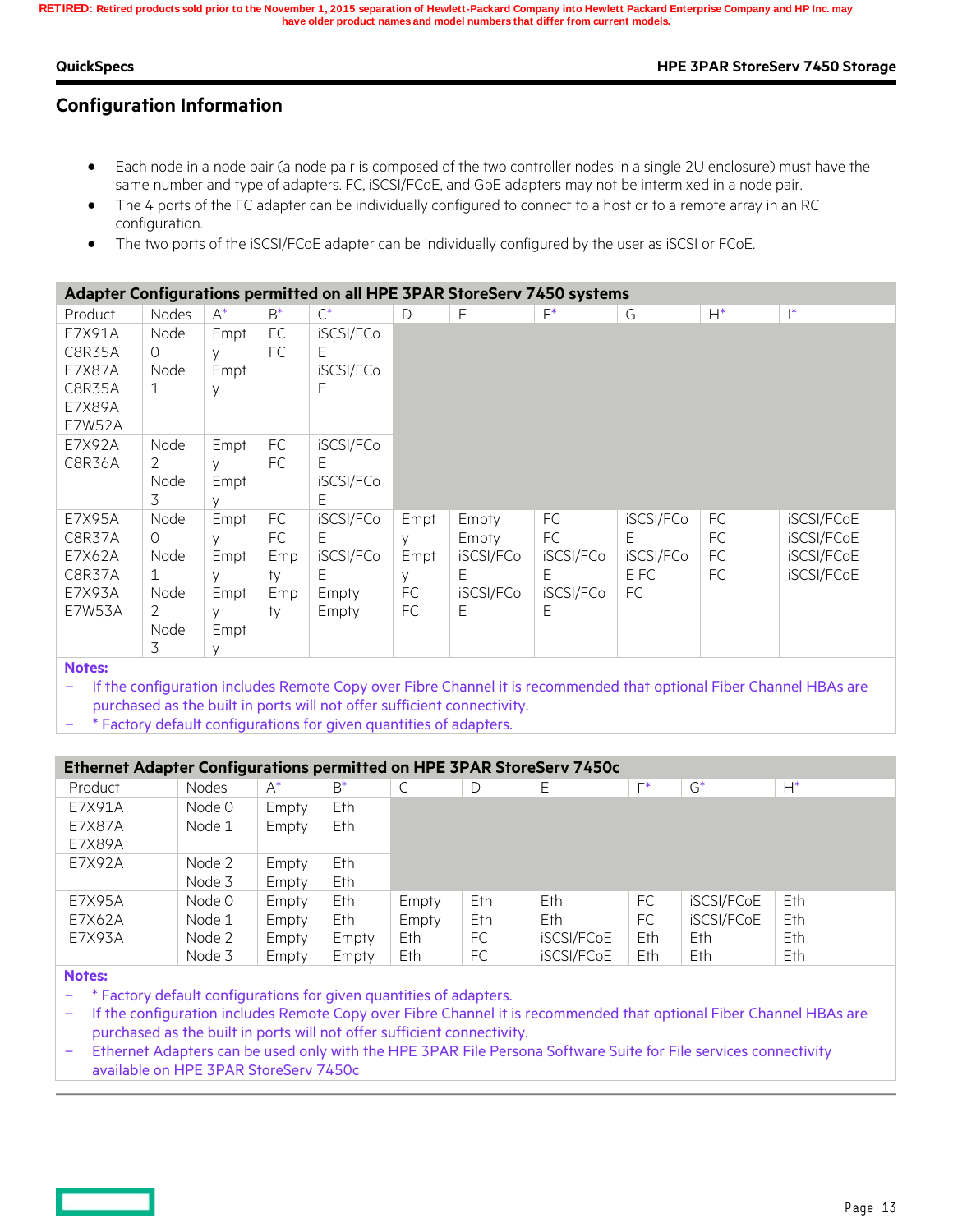#### **QuickSpecs HPE 3PAR StoreServ 7450 Storage**

## **Configuration Information**

## **Step 3 - Choose Drive Enclosures**

Add drive enclosures to expand the configuration and to add large form factor drives to the configuration. Drive enclosures can be ordered separately for installation in the field, or they can be factory configured in a rack. Drive enclosures are optional. Because the Storage Base products and the Upgrade Node Pair include small form factor drive bays, the minimum configuration does not require any additional drive enclosures. For larger configurations, attach drive enclosures. Each drive enclosure includes 24 drive bays. The HPE 3PAR StoreServ 7450 supports up to four (4) added drive enclosures per node pair. The two drive enclosure types can be intermixed in a single array.

**Notes:** Drive enclosures used with HPE 3PAR StoreServ 7450 are the same as the ones used with HPE 3PAR StoreServ 7000 family.

|  |  |  |  |  |  | anggangpangan panangangan |  |  |  |  |  |  |
|--|--|--|--|--|--|---------------------------|--|--|--|--|--|--|
|  |  |  |  |  |  |                           |  |  |  |  |  |  |
|  |  |  |  |  |  |                           |  |  |  |  |  |  |
|  |  |  |  |  |  |                           |  |  |  |  |  |  |
|  |  |  |  |  |  |                           |  |  |  |  |  |  |
|  |  |  |  |  |  |                           |  |  |  |  |  |  |
|  |  |  |  |  |  |                           |  |  |  |  |  |  |
|  |  |  |  |  |  |                           |  |  |  |  |  |  |

#### **HPE M6710 2.5 inch 2U SAS Drive Enclosure HPE M6720 3.5 inch 4U SAS Drive Enclosure**

#### **Drive Enclosures**

#### **Description SKU**

HPE M6710 2.5 inch 2U SAS Drive Enclosure QR490A

HPE M6710 SFF(2.5in) SAS Field Integrated Drive Enclosure E7X64A

- Each drive enclosure includes 24 drive bays, (2) IO modules, (2) 1m SAS cables, (1) mounting rail kit, and power cables.
- The M6710 2U drive enclosure provides 24 SFF drive bays arranged in a single row.
- The M6720 4U drive enclosure provides 24 LFF drive bays, arranged in four (4) columns of six (6) slots each.
- Minimum of zero (0) drive enclosures, maximum of four (4) attached to C8R35A and E7X91A.
- Minimum of zero (0) drive enclosures, maximum of (8) attached to C8R37A and E7X95A.
- Drive enclosures are connected in daisy chains from the SAS ports of the controller nodes.
- The best practice is to balance the drive enclosures across the SAS ports, remembering that the controller node enclosures include (24) drives attached to the SAS port labeled DP-1.
- The best practice when including LFF and SFF drive enclosures in the same array is to arrange them in the rack so that all of the 2U enclosures that belong to one node pair are together and all of the 4U enclosures for that node pair are together. When connecting the backend SAS cables, intermix the M6710 and M6720 enclosures on each SAS port.
- With a four node configuration, the best practice is to attach the same number of drive enclosures to each node pair.
- To achieve highest availability in multi-enclosure configurations, configure a minimum of two (2) enclosures per node pair for RAID 1, a minimum of four (4) enclosures per node pair if RAID 5 is included, and a minimum of three (3) enclosures per node pair if RAID 6 is included. Include enclosures containing node pairs in the count with the M6710 enclosures.
- Drive bays that are not filled with a drive must be covered with a drive blank to preserve proper air flow.
- If future capacity upgrades are expected, include enough Drive Enclosures so that there are some empty bays in each enclosure after all drives are added.

|  | ч. | 18. |  | m |  | 面 |  |
|--|----|-----|--|---|--|---|--|
|  |    | 職   |  |   |  |   |  |
|  |    | ٦   |  | 画 |  |   |  |
|  | ۶  | m   |  | ш |  | 岗 |  |
|  |    | ä   |  | в |  | 画 |  |
|  | 同  | 翤   |  | 農 |  | 圖 |  |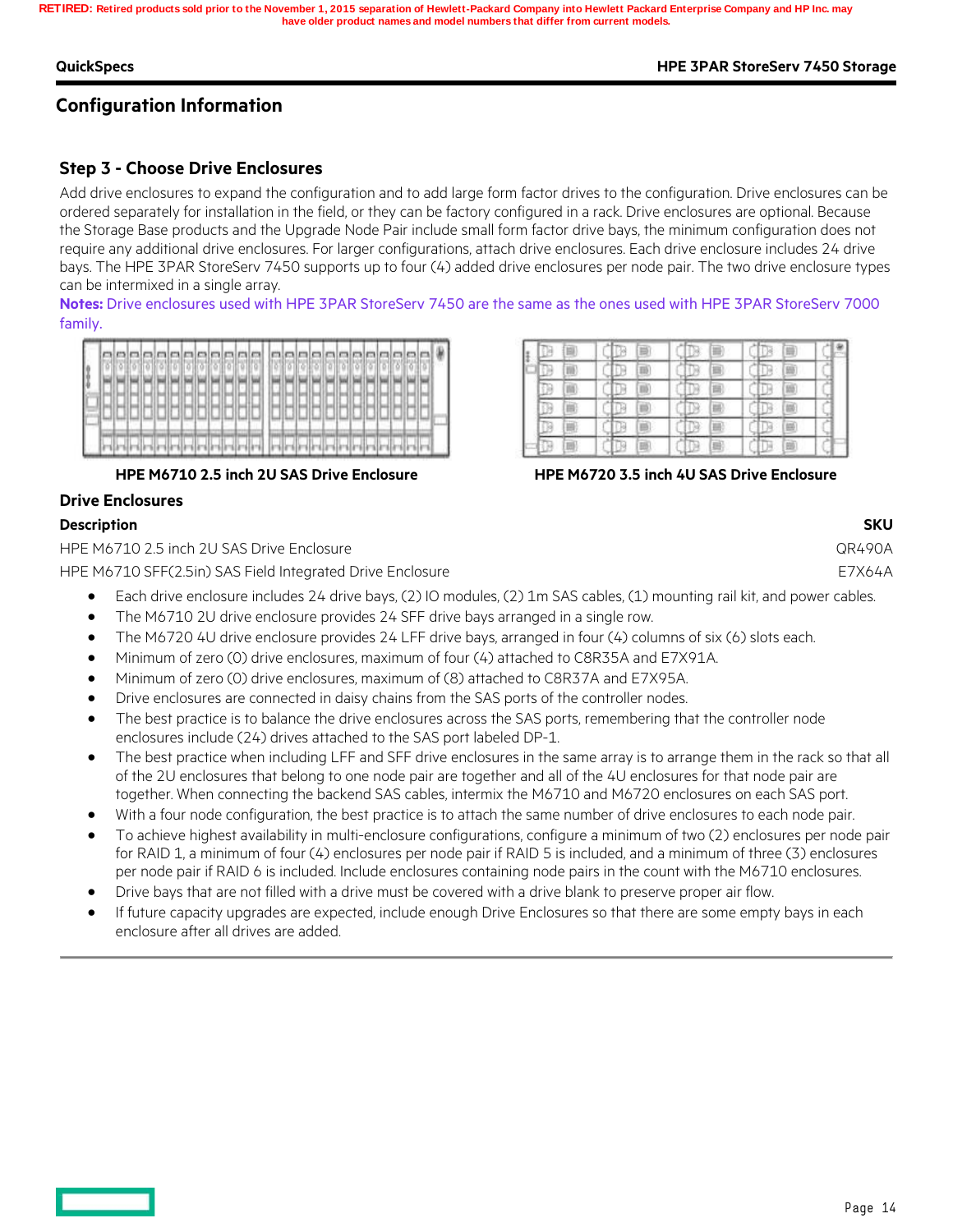#### **QuickSpecs HPE 3PAR StoreServ 7450 Storage**

## **Configuration Information**

## **Step 4**

### **Step 4 (a) - Choose Encryption (if needed)**

At the time of initial system purchase, it must be decided if that system is supposed to be an encrypted system. Encryption functionality, once turned ON, cannot be turned OFF on a given StoreServ system. If an encrypted system is desired, only encrypted drives shall be included on the order along with the encryption LTU.

The HPE 3PAR StoreServ Data Encryption enables the encryption for all the data that is stored on the internal drives of the 3PAR StoreServ Storage. The 3PAR Encryption solution encrypts the data so that data cannot be read off a drive that is removed from the 3PAR Storage. In the event of a failure of the drive or the theft of a drive, the proper authentication key is required to be entered to gain access to the data stored within the drive. This method of encryption allows the user the comfort knowing all data contained on the drive is protected against internal and external risks. Organizations within the healthcare industry, financial services and public sectors are increasingly required to protect their sensitive information (patient records, personal identifying information, and intellectual property) from threats like unauthorized insider access, accidental disclosure, or theft. **Notes:** Encryption Drives used with HPE 3PAR StoreServ 7450 are the same as the ones used with HPE 3PAR StoreServ 7000 family.

#### **HPE 3PAR StoreServ Data Encryption**

#### **Description SKU**

| HPE 3PAR StoreServ 7450 Data at Rest Encryption LTU                              | <b>BC985A</b> |
|----------------------------------------------------------------------------------|---------------|
| HPE 3PAR StoreServ 7450 Data at Rest Encryption E-LTU                            | BC985AAE      |
| HPE 3PAR StoreServ M6710 920GB SAS SFF (2.5in) FIPS Encrypted Solid State Drive  | E7Y52A        |
| HPE 3PAR StoreServ M6710 1.92TB SAS SFF (2.5in) FIPS Encrypted Solid State Drive | KOF27A        |
| HPE 3PAR StoreServ M6710 3.84TB SAS SFF (2.5in) FIPS Encrypted Solid State Drive | MOT67A        |
|                                                                                  |               |

- An encrypted HPE 3PAR StoreServ array, i.e. any HPE 3PAR StoreServ array that has the HPE 3PAR Data Encryption license activated or intended to be activated, must have only self-encrypted drives installed.
- It's not possible to mix encrypted and non-encrypted drives in a HPE 3PAR StoreServ 7450 array.
- Customers have option to turn on encryption, non-disruptively, at any time; even after data has been written to the system.
- \* FIPS 140-2 Validated Self-Encrypting Drives (SEDs) have been certified by the U.S. National Institute of Standards and Technology (NIST) and Canadian Communications Security Establishment (CSE) as meeting the Level 2 security requirements for cryptographic modules as defined in the Federal Information Processing Standards (FIPS) 140-2 Publication
- Strengthen the DAR solution with an optional FIPS 140-2 Level 2 validated external key manager. Supports KMIP 1.1 for key management communications.
- Supports HPE Enterprise Secure Key Manager 4.0 and SafeNet KeySecure k460 and k150 centralized key management.
- A data encryption license (LTU) is required to enable encryption on the array. One encryption license is required for each encrypted array.
- Once encryption is enabled on the HPE 3PAR StoreServ Storage, it cannot be disabled.

The local key manager is included in the HPE 3PAR OS. There is not a separately orderable part number for the local key manager.

**Notes:** The HPE 3PAR 7450 Data at Rest Encryption LTU are valid for both the HPE 3PAR StoreServ 7450 and HPE 3PAR StoreServ 7450c Storage systems.

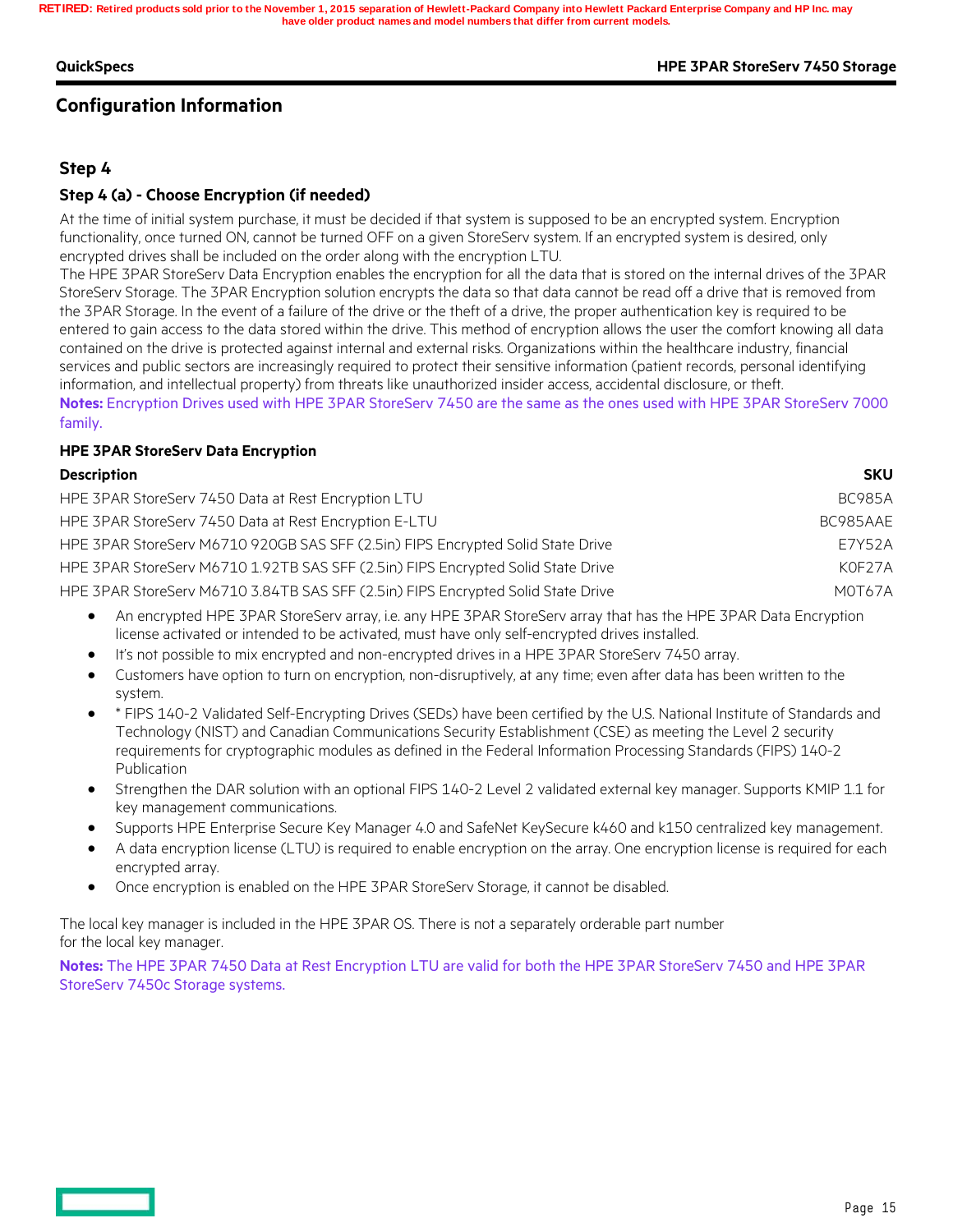#### **QuickSpecs HPE 3PAR StoreServ 7450 Storage**

## **Configuration Information**

## **Step 4 (b) - Choose Drives**

Drives are orderable at the time the array is purchased, or can be added in the future when additional capacity is required. Unlike other HPE 3PAR StoreServ Storage systems where drives are sold in magazines of four, HPE 3PAR StoreServ 7000 drives are sold as single drives. Note that these drives are only compatible with the M6710 and M6720 drive enclosures.

**Notes:** SSD Drives used with HPE 3PAR StoreServ 7450 are the same as the ones used with HPE 3PAR StoreServ 7000 family. **HPE 3PAR StoreServ 7450 SAS SSD Drives**

| <b>Description</b>                                                | <b>SKU</b> |
|-------------------------------------------------------------------|------------|
| HPE 3PAR StoreServ M6710 920GB SAS SFF (2.5in) Solid State Drive  | F7W24B     |
| HPE 3PAR StoreServ M6710 1.92TB SAS SFF (2.5in) Solid State Drive | F7Y57A     |
| HPE 3PAR StoreServ M6710 3.84TB SAS SFF (2.5in) Solid State Drive | K2091A     |
|                                                                   |            |

- The minimum recommended initial quantity is eight (8) drives\* per node pair **Notes:**  $*$  8 drives support RAID 1 and RAID 5. For RAID 6 choose 12 drives.
- Minimum upgrade quantity is 4 drives per node pair or 2 drives per enclosure, whichever is larger. Best practice is to run Autonomic Rebalance (also known as tunesys) after adding the drives.
- All node enclosures must contain either zero (0) or an even number of drives. All drive enclosures must contain an even number of drives, with a minimum of two.
- Minimum raw capacity is 0.8TB per node pair.
- Best practice is to add equal numbers of drives to all enclosures compatible with the drive type being added.
- With a four node configuration, the best practice is to attach the same number and type of drives to each node pair.
- Small Form Factor (SFF)-specific configuration practices
	- SFF drives may be loaded into the Storage Base enclosures, the Upgrade Node Pair enclosure and the M6710 drive enclosure.
	- SFF drives must be loaded in pairs of identical drives, beginning with the leftmost slot, slot 0, and filling to the right, leaving no empty slots between drives.
- SSD specific configuration practices
	- SSD-only configurations are permitted.
	- Maximum of 120 SSDs per node pair.
	- The SFF and LFF SSDs allow the user to create SSD volumes that stripe across SFF and LFF enclosures.

## **Step 5 - Choose Service Processor Implementation**

The HPE 3PAR Service Processor monitors the HPE 3PAR StoreServ 7450 and enables remote monitoring and remote servicing of the array. The key capabilities of the Service Processor is to:

- Enable rapid, proactive response to issues
- Provide a secure communication channel between the customer's data center and HPE 3PAR Central for:
	- Remote Online Software Upgrade; upgrade software with no application disruption
	- Remote Diagnostics; key diagnostic information maintained centrally on a historical basis
	- Remote Serviceability; provides fast predictive response and remediation

Each HPE 3PAR StoreServ 7000 requires its own Service Processor. The Service Processor functions as the communication interface between a customer's IP network and HPE 3PAR Central by managing all service-related communications. The Service Processor leverages the industry-standard HTTP over Secure Sockets Layer (HTTPS) protocol to secure and encrypt data communication.

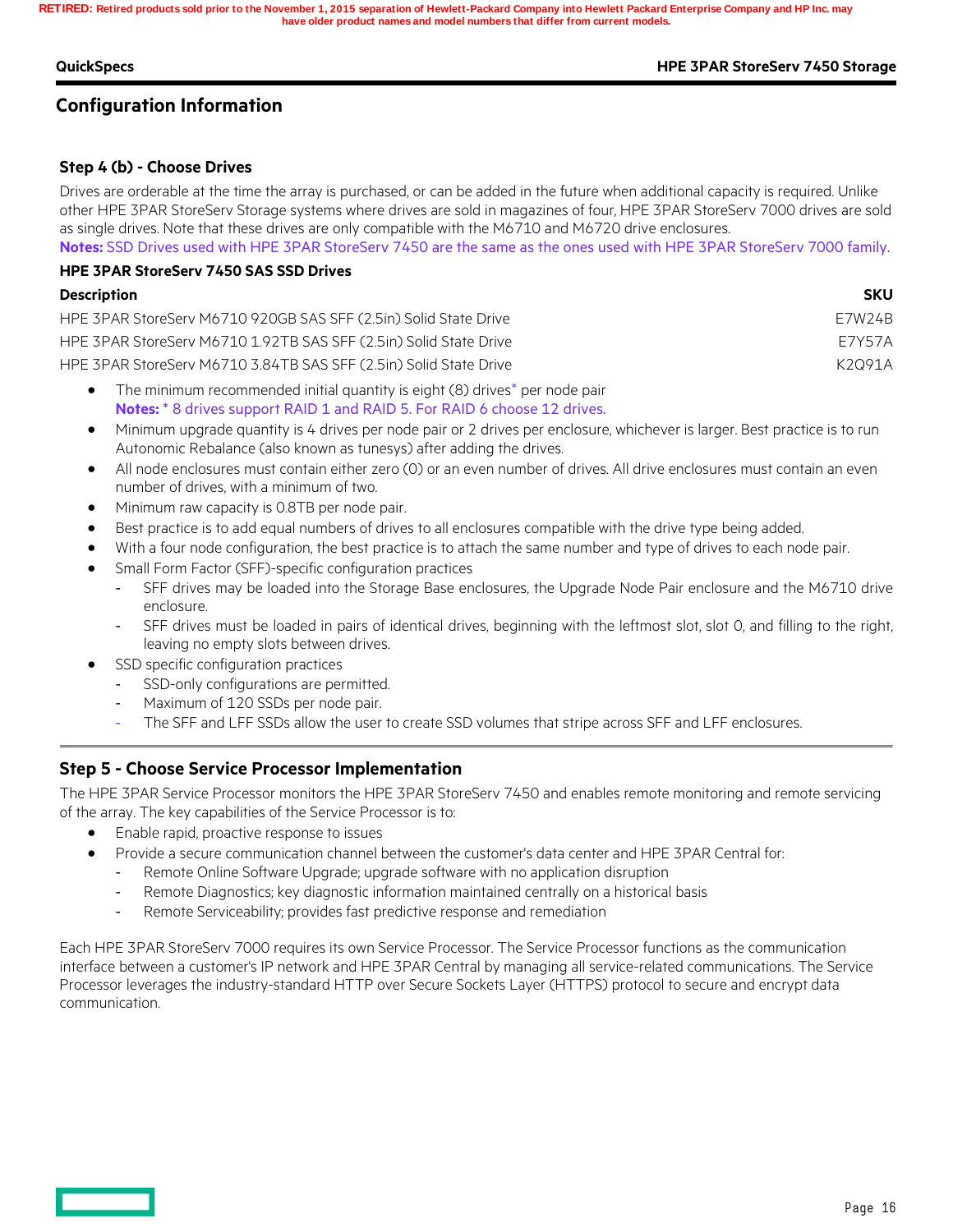**QuickSpecs HPE 3PAR StoreServ 7450 Storage**

## **Configuration Information**

#### **Virtual Service Processor**

The Service Processor can be deployed either as a Virtual Service processor or a Physical Service Processor. A Virtual Service Processor (VSP) is included free with the 3PAR Base Operating System. The Virtual Service Processor can be installed on a customer-provided VMware or Microsoft Hyper-V system that meets the following specifications:

- Virtualization operating system
	- VMware vSphere ESXi 4.1, 5.0, 5.1, 5.5
		- Microsoft Hyper-V Server 2008 R2, 2012, 2012 R2
- Server features
	- 2 GB RAM (minimum for the VSP Virtual Machine)
	- 256 GB free disk space (minimum for the VSP Virtual Machine) **Notes:** VSP storage must not reside on the array it is managing.
	- DVD ROM or DVD RW
	- 1 Gb Ethernet port
	- For VSP on VMware, the server must be listed in the VMware Compatibility Guide
	- For VSP on Hyper-V, the server must be listed on the Windows Server Catalog

The customer must provide any hardware required to host the remote support software when deploying a Virtual Service Processor. For scheduled service calls, the customer shall make the Virtual Service Processor available to Hewlett Packard Enterprise for remedial activities at the agreed-upon time. The customer is responsible for maintaining the appropriate HPE 3PAR Remote Support Technology with a secure connection to Hewlett Packard Enterprise and any passwords required to access the local network and Virtual Service Processor. The customer is responsible for providing all necessary resources in accordance with the HPE 3PAR Service Processor Release Notes in order to enable the delivery of the service and options. Please contact a local Hewlett Packard Enterprise representative for further details on requirements, specifications, and exclusions.

#### **Physical Service Processor**

The physical Service Processor is a dedicated storage appliance located within the storage rack providing close proximity to the HPE 3PAR StoreServ 7000 Storage. The physical Service Processor is fully supported and maintained by HPE Services. The physical Service Processor has serial port connectivity that provides maintenance access for trouble shooting capabilities. If a VMware server is not available to run the virtual Service Processor, the physical Service Processor is the alternative choice for remote monitoring and remote service.

#### **Description SKU**

HPE 3PAR StoreServ 7000 Service Processor QR516C

#### **HPE 3PAR Policy Server**

HPE 3PAR Policy Server works to implement customer-configurable remote service access policies. Installed on a customerprovided host, Policy Server provides the customer with ultimate flexibility and control to allow or deny outbound communication or remote service connections to and from an HPE 3PAR StoreServ Storage system. Policy Server also serves as the centralized point for collecting and storing audit logs of all diagnostic data transfers and authorized remote service connections to and from all configured HPE 3PAR Storage systems. HPE 3PAR Policy Server provides the

- The customer has complete control over policy administration.
- A centralized policy administration for all HPE 3PAR Storage systems is provided.
- A centralized audit log to facilitate security audits is provided.
- Up to 100 3PAR systems can be managed with a single 3PAR Policy Server license

Policy Server 6.1.5 can be run on a Virtual Machine. For the latest information on supported hypervisors, refer to Single Point of Connectivity Knowledge for HPE Storage Products (SPOCK): **http://www.hpe.com/storage/spock**

HPE 3PAR Policy Manager Software LTU TEADOB

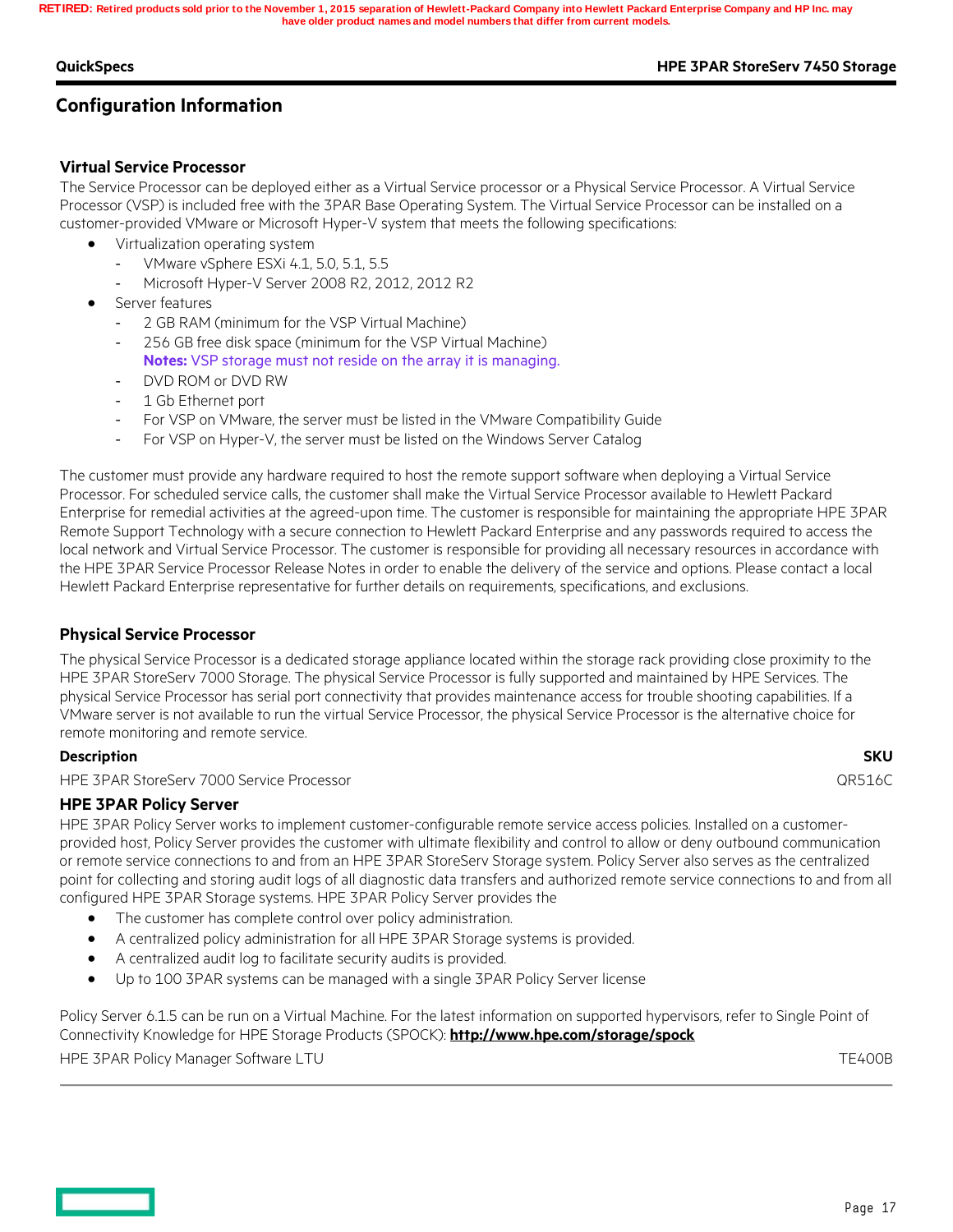#### **QuickSpecs HPE 3PAR StoreServ 7450 Storage**

## **Configuration Information**

## **Step 6 - Choose Cables for host connection and remote copy connection**

The optical cables listed below support 8 Gb/s FC and 10 Gb/s iSCSI/FCoE for host connect (FC and iSCSI/FCoE) and for Remote Copy connections (FC only). The copper1GbE cables are used for Remote Copy over IP or File Persona and for connection to the Management Port.

| <b>Cables</b>                                                                       |               |
|-------------------------------------------------------------------------------------|---------------|
| <b>Description</b>                                                                  | <b>SKU</b>    |
| FC and 10GbE                                                                        |               |
| HPE Premier Flex LC/LC Multi-mode OM4 2 fiber 1m Cable                              | <b>QK732A</b> |
| HPE Premier Flex LC/LC Multi-mode OM4 2 fiber 2m Cable                              | QK733A        |
| HPE Premier Flex LC/LC Multi-mode OM4 2 fiber 5m Cable                              | <b>QK734A</b> |
| HPE Premier Flex LC/LC Multi-mode OM4 2 fiber 15m Cable                             | <b>QK735A</b> |
| HPE Premier Flex LC/LC Multi-mode OM4 2 fiber 30m Cable                             | <b>QK736A</b> |
| HPE Premier Flex LC/LC Multi-mode OM4 2 fiber 50m Cable                             | <b>QK737A</b> |
| 1GbE                                                                                |               |
| HPE 4.3m/14ft CAT5 RJ45 M/M Ethernet Cable                                          | C7536A        |
| HPE 7.6m/25ft CAT5 RJ45 M/M Ethernet Cable                                          | C7537A        |
| HPE 15.2m/50ft CAT5 RJ45 M/M Ethernet Cable                                         | C7542A        |
| Direct Attach Copper Cables*                                                        |               |
| <b>HPE 3COM</b>                                                                     |               |
| HPE FlexNetwork X240 10G SFP+ to SFP+ 0.65m Direct Attach Copper Cable              | JD095C        |
| HPE FlexNetwork X240 10G SFP+ to SFP+ 1.2m Direct Attach Copper Cable               | <b>JD096C</b> |
| HPE FlexNetwork X240 10G SFP+ to SFP+ 3m Direct Attach Copper Cable                 | <b>JD097C</b> |
| HPE FlexNetwork X240 10G SFP+ to SFP+ 5m Direct Attach Copper Cable                 | <b>JG081C</b> |
| HPE FlexNetwork X240 10G SFP+ SFP+ 7m Direct Attach Copper Cable                    | <b>JC784C</b> |
| HPE FlexNetwork X240 40G QSFP+ to 4x10G SFP+ 1m Direct Attach Copper Splitter Cable | <b>JG329A</b> |
| HPE FlexNetwork X240 40G QSFP+ to 4x10G SFP+ 3m Direct Attach Copper Splitter Cable | <b>JG330A</b> |
| HPE FlexNetwork X240 40G QSFP+ to 4x10G SFP+ 5m Direct Attach Copper Splitter Cable | JG331A        |
| <b>HPE ProCurve</b>                                                                 |               |
| <b>Brocade</b>                                                                      |               |
| HPE B-series SFP+ to SFP+ Active Copper 1.0m Direct Attach Cable                    | AP818A        |
| HPE B-series SFP+ to SFP+ Active Copper 5.0m Direct Attach Cable                    | AP820A        |
| HPE B-series SFP+ to SFP+ Active Copper 3.0m Direct Attach Cable                    | AP819A        |
| Cisco                                                                               |               |
| HPE C-series 3M Passive Copper SFP+ Cable                                           | K2Q21A        |
| HPE C-series 5M Passive Copper SFP+ Cable                                           | K2Q22A        |
| HPE C-series SFP+ to SFP+ Active Copper 7.0m Direct Attach Cable                    | <b>QK701A</b> |
| <b>Notes:</b>                                                                       |               |

 DAC cable support for 3PAR 7000 platforms requires HPE 3PAR OS version 3.1.3 or higher. JG329A, JG330A, JG331A, K2Q21A, K2Q22A requires HPE 3PAR OS version 3.2.2 MU3 or higher.

 DAC cables support iSCSI and FcoE protocols with HPE 3PAR OS version 3.1.3 or higher, and File protocol with HPE 3PAR OS version 3.2.2 MU3 or higher.

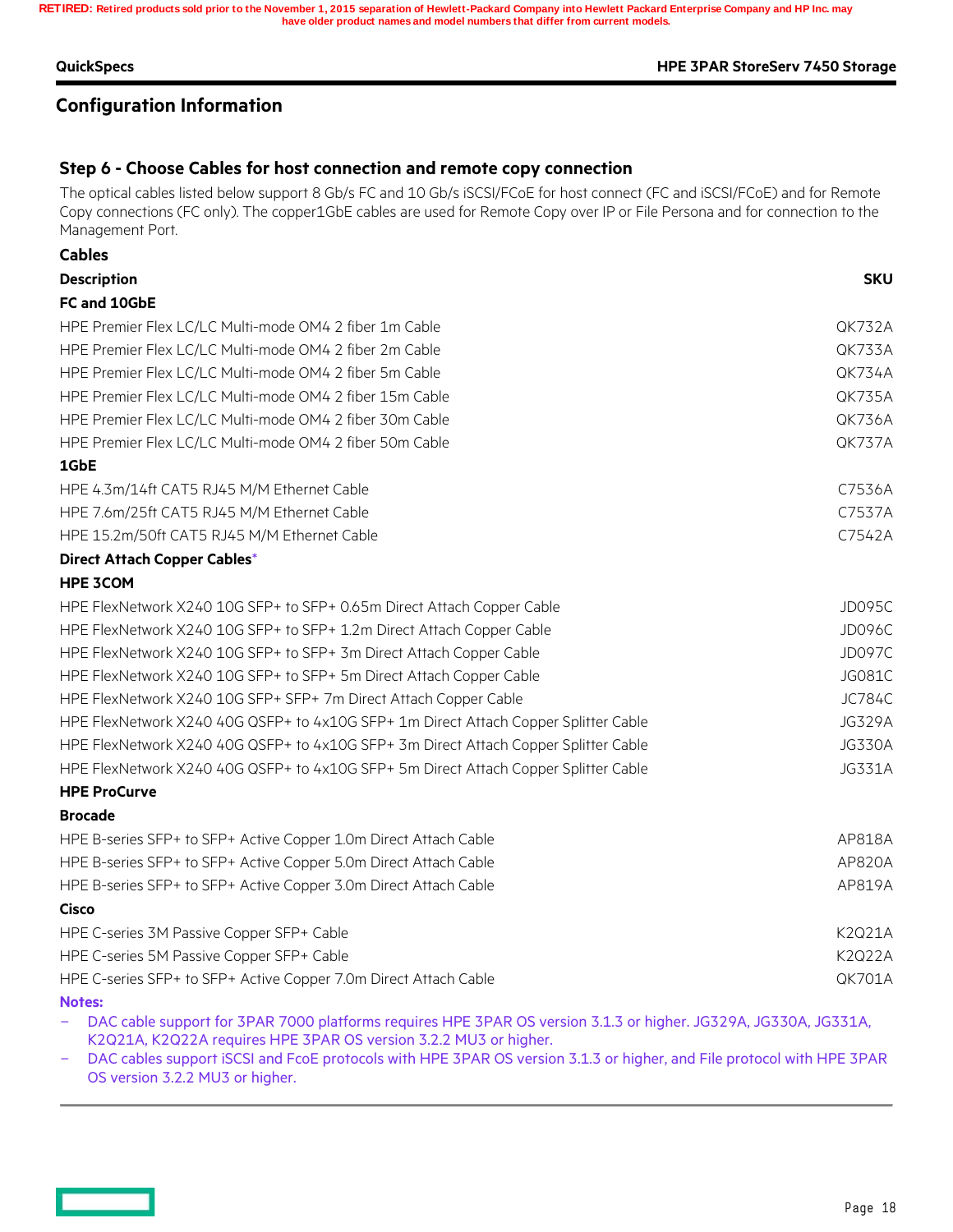#### **QuickSpecs HPE 3PAR StoreServ 7450 Storage**

## **Configuration Information**

## **Step 7 - Choose Racking Options**

The HPE 3PAR StoreServ 7450 is compatible with most industry standard 4-post EIA 19 inch racks with square mounting holes, including the HPE Intelligent Series Rack and the HPE 10000 G2 Series Rack. The HPE 3PAR StoreServ 7450 can be factory configured and shipped in a rack or shipped without a rack for field integration into an existing rack. The rack used for factory integration is the HPE Intelligent Series Rack.

#### **HPE Rack and Rack Options**

#### **Factory Integration**

Select a rack to house your HPE 3PAR StoreServ 7450. **Notes:** The HPE Intelligent Series Rack is the only series supported for factory configuration.

#### **Primary Configuration Rules**

The HPE 3PAR StoreServ 7450 will be configured into an HPE Intelligent Series Rack with the appropriate power distribution units (PDUs). If other products such as servers or back-up products are included in the cab, a different PDU will be added (if required) or can be chosen from a list of appropriate offerings shown in the configuration tool. The HPE Intelligent Series Rack must be purchased for factory configuration. Additional 3PAR StoreServ 7450 controller node enclosures and drive enclosures may be ordered for multiple subsystem integration at the factory.

The 3PAR StoreServ 7450 is also supported in HPE 10000 G2 Series racks for field installation. When calculating available U-space, assume that no space will be placed between the mounted components. For redundancy, order PDUs in quantities of two. Refer to the Configuration and User Guide in the Information Library at the Rack Solutions webpage.

**Description SKU HPE Intelligent Series Racks Notes:** The number of components that will fit in a rack varies and is determined by the interior U-space of the rack. HP 22U 1075mm i-Series Pallet Rack BW893A For more information on the HPE rack offerings, please see the following URL:**http://www.hpe.com/info/rackandpower**. For more information on rack options, see: **http://www.hpe.com/products/rackoptions**. **HPE PDU Pivot Kit** 

HPE EVA PDU Pivot Kit AG730A

#### **Notes:**

- Used to reclaim 2U of space in an HPE Intelligent Series Rack with HPE 3PAR StoreServ 7000 configurations. This kit allows the PDUs to be placed in the back of the rack without requiring any rack U space.
- The use of the PDU Pivot Kit is strongly recommended and is the default option when orders are configured, as it will save 2U of valuable rack space.
- 0D1 will appear after this part number to indicate factory integration where appropriate.

#### **Performance Optimized Data Centers**

HPE 3PAR StoreServ 7450 Storage is qualified for use in HPE Performance Optimized Data Centers. Go to **https://www.hpe.com/us/en/product-catalog/detail/pip.6875942.html** for more information.

#### **Non-HPE rack and power requirements**

The Storage Bases, the Upgrade Node Pair, and the Drive Enclosures include mounting rails that are compatible with industry standard 4-post EIA 19 inch racks with square mounting holes. For detailed information on determining compatibility of a non-HPE rack, please review the information included in the HPE 3PAR StoreServ 7450 User Guide.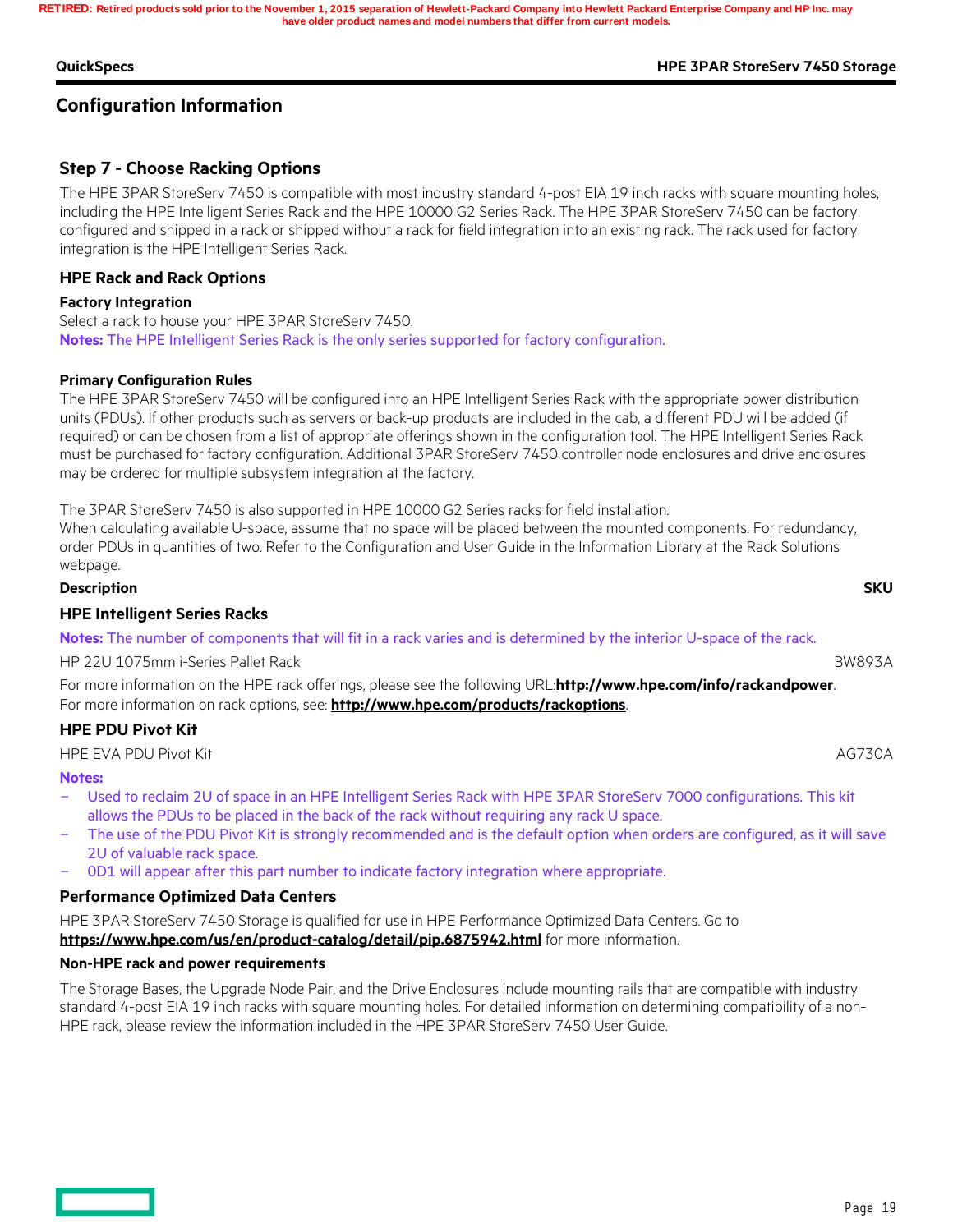#### **QuickSpecs HPE 3PAR StoreServ 7450 Storage**

## **Configuration Information**

### **Expansion Options**

**SAS expansion cable kit**

Hewlett Packard Enterprise provides a variety of SAS cable kits to allow expansion of the HP3PAR StoreServ 7450. Note that the Storage Base products, the Upgrade Node Pair and the Drive Enclosures all include SAS cables. Most configurations will not require a SAS expansion cable kit.

#### **Description SKU**

**Notes:** 

HPE 1 Meter SAS Expansion Cable Kit QR514A

- The 1 meter SAS expansion cable kit is provided for cases where a shorter SAS cable is required. Each 1 meter SAS expansion cable kit contains two 1 meter SAS cables.
- The 2-node Storage Bases and Upgrade Node Pair come with four 2 meter SAS cables each and the 4-node Storage Base comes with eight 2 meter SAS cables. The Drive Enclosures come with two 1 meter SAS cables each.

## **Step 8 - Choose Software**

Hewlett Packard Enterprise provides an extensive selection of features for HPE 3PAR StoreServ Storage. All of the features available on the HPE 3PAR StoreServ 10000 Storage system are also available on the HPE 3PAR StoreServ 7450 Storage system, the result of a common architecture that spans from small and medium businesses to the largest global enterprise. For convenient ordering, the 3PAR StoreServ 7450 provides the features in Suites.

Two types of software licensing methods are employed with the HPE 3PAR StoreServ 7450. Some software titles are licensed per system; other titles are licensed by drive. With system-based licensing one license covers the whole array, independent of configuration or capacity. Drive-based licensing, in contrast, is licensed per installed drive. A software title with drive-based licensing includes two Licenses to Use (LTU), a Base LTU that enables the software feature for the system and a Drive LTU that licenses the use of one drive. For each software title, purchase one Base LTU per title per array, and one Drive LTU, for every drive, that is installed in the array, independent of drive type. For the HPE 3PAR StoreServ 7450 there is no Drive LTUs cap. For the HPE 3PAR StoreServ 7450c the Drive LTUs cap at 168. After reaching the cap, you do not need to purchase any more Drive LTUs for that title.

## **Notes:** All the HPE 3PAR 7450 Software LTU are valid for both the HPE 3PAR StoreServ 7450 and HPE 3PAR StoreServ 7450c Storage systems.

For more information regarding HPE 3PAR software see **http://www.hpe.com/storage/3par**.

### **HPE 3PAR 7450 Operating System Software Suite (Required)**

### **HPE 3PAR OS SW Suite - 3PAR Operating System, System Setup, and Management Software**

HPE 3PAR 7450 Operating System Software Suite is the foundation software of HPE 3PAR StoreServ 7450 Storage, combining advanced virtualization capabilities with simple storage management, high efficiency, and world class performance. The included comprehensive thin provisioning capabilities allow your storage to start thin, get thin and stay thin. System Tuner and Autonomic Rebalance help maintain high performance over time. Migrating your existing data from HPE EVA, EMC CX4 or EMC VNX Storage and 3PAR systems to HPE 3PAR StoreServ 7450 is easy with the included 1 year Online Import license. HPE 3PAR SmartStart Software, included in the suite, guides you through the configuration of the service processor, HPE 3PAR StoreServ Storage and the application hosts - making storage setup quick and easy. HPE 3PAR 7450 Operating System Software Suite is a required purchase. It uses drive-based licensing. For more information see **https://www.hpe.com/us/en/storage/3par.html**.

| HPE 3PAR 7450 Operating System Software Suite Base LTU                                                                             |  | BC890B   |
|------------------------------------------------------------------------------------------------------------------------------------|--|----------|
| HPE 3PAR 7450 Operating System Software Suite Base E-LTU                                                                           |  | BC890BAE |
| HPE 3PAR 7450 Operating System Software Suite Drive LTU                                                                            |  | BC891A   |
| HPE 3PAR 7450 Operating System Software Suite Drive E-LTU                                                                          |  | BC891AAF |
| Notes <sup>*</sup> Insert AF at the end of a part number for an electronic LTU (eq. XXXXRAF) E-Delivery should be ordered with any |  |          |

**Notes:** \* Insert AE at the end of a part number for an electronic LTU (eg. XXXXBAE). E-Delivery should be ordered with any Standalone or Upgrade software order.

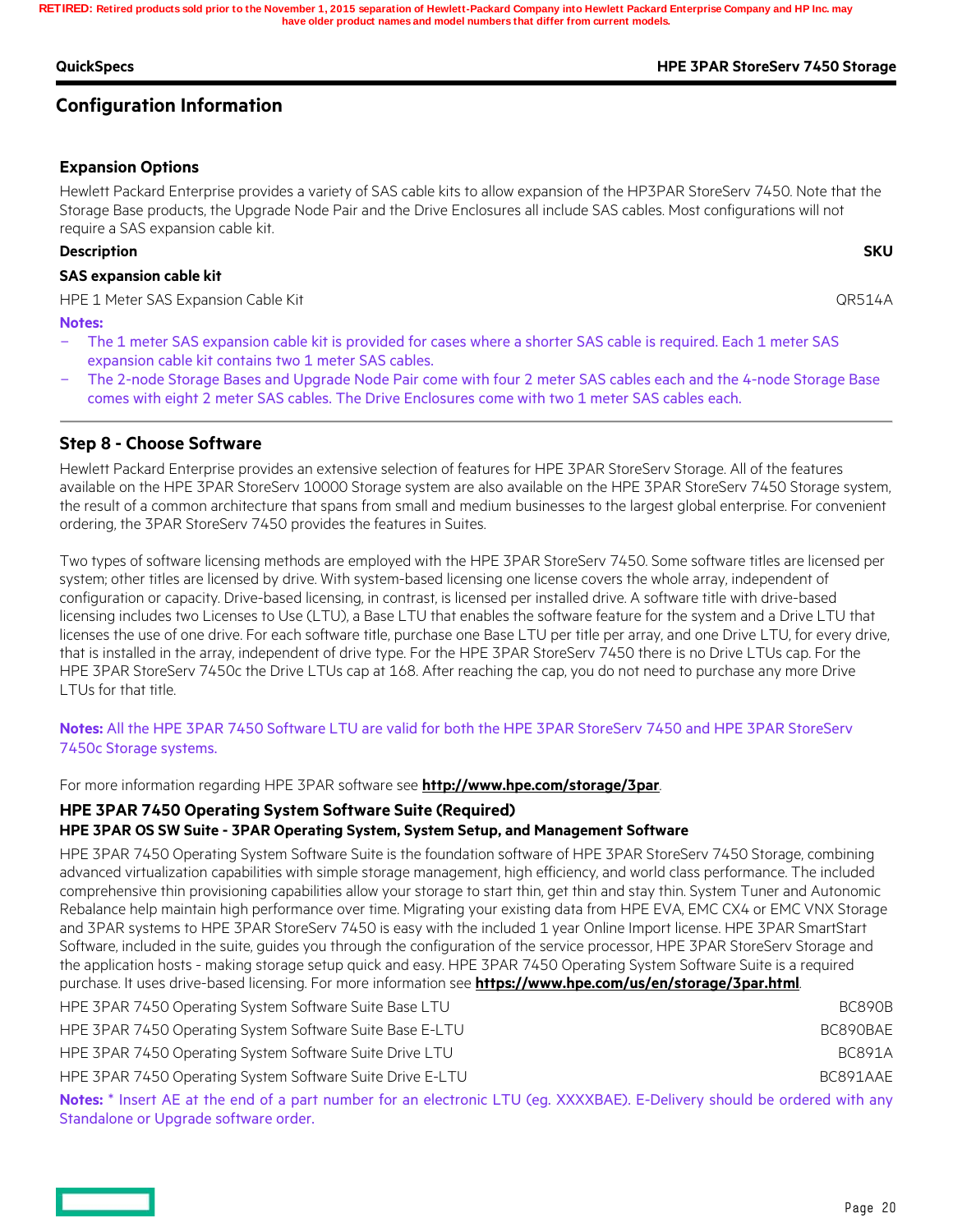#### **QuickSpecs HPE 3PAR StoreServ 7450 Storage**

## **Configuration Information**

### **HPE 3PAR 7450 Replication Software Suite**

#### **HPE 3PAR 7000 Replication Software Suite - Local Replication, Remote Replication and Transparent Failover**

The HPE 3PAR Replication Software Suite offers automatic replication, transparent failover and Point-in-Time (PIT) copies enabling seamless disaster recovery for critical data. These features provide an agile, efficient and simple solution to protect against the unpredictable. This suite is ideal for virtualized data centers demanding data availability and business continuity 24x7. HPE 3PAR 7450 Replication Software Suite consists of HPE 3PAR Remote Copy Software, HPE 3PAR Peer Persistence Software and HPE 3PAR Virtual Copy Software, which are also available separately. Replication Software Suite uses drive-based licensing.

**Notes:** The Peer Persistence feature provides transparent failover in VMware cluster environments and requires the Remote Copy feature as a prerequisite.

| <b>Description</b>                                   | <b>SKU</b>    |
|------------------------------------------------------|---------------|
| HPE 3PAR 7450 Replication Software Suite Base LTU    | <b>BC892A</b> |
| HPE 3PAR 7450 Replication Software Suite Base E-LTU  | BC892AAE      |
| HPE 3PAR 7450 Replication Software Suite Drive LTU   | <b>BC893A</b> |
| HPE 3PAR 7450 Replication Software Suite Drive E-LTU | BC893AAE      |

#### **Notes:**

 If the configuration includes Remote Copy over Fibre Channel it is recommended that optional Fiber Channel HBAs are purchased as the built in ports will not offer sufficient connectivity.

 \* Insert AE at the end of a part number for an electronic LTU (eg. XXXXBAE). E-Delivery should be ordered with any Standalone or Upgrade software order.

#### **HPE 3PAR 7450 Security Software Suite HPE 3PAR 7000 Security Software Suite**

HPE 3PAR 7450 Security Software Suite provides secure administrative segregation of users and hosts, allowing individual user groups and applications to confidently share a 3PAR StoreServ 7450 system. It also allows you to secure volumes and copies so they cannot be deleted, even by a 3PAR StoreServ 7450 user with the highest level privileges. When coupled with reservationless, non-duplicative, read-only virtual copies (snapshots), the Virtual Lock feature enables you to retain frozen, point-in-time copies of your data to assist internal data retention and simplify compliance with internal governance procedures. HPE 3PAR 7450 Security Software Suite consists of HPE 3PAR Virtual Domains Software and HPE 3PAR Virtual Lock Software, which are also available separately. Security Software Suite uses drive-based licensing.

| HPE 3PAR 7450 Security Software Suite Base LTU                                                                                     | BC908A   |
|------------------------------------------------------------------------------------------------------------------------------------|----------|
| HPE 3PAR 7450 Security Software Suite Base E-LTU                                                                                   | BC908AAE |
| HPE 3PAR 7450 Security Software Suite Drive LTU                                                                                    | BC909A   |
| HPE 3PAR 7450 Security Software Suite Drive E-LTU                                                                                  | BC909AAF |
| Notes <sup>*</sup> Insert AF at the end of a part number for an electronic LTU (eq. XXXXRAF) E-Delivery should be ordered with any |          |

**Int number for an electronic LTU (eg. XXXXBAE). E-Delivery should be ordered with any strain and product any s** Standalone or Upgrade software order.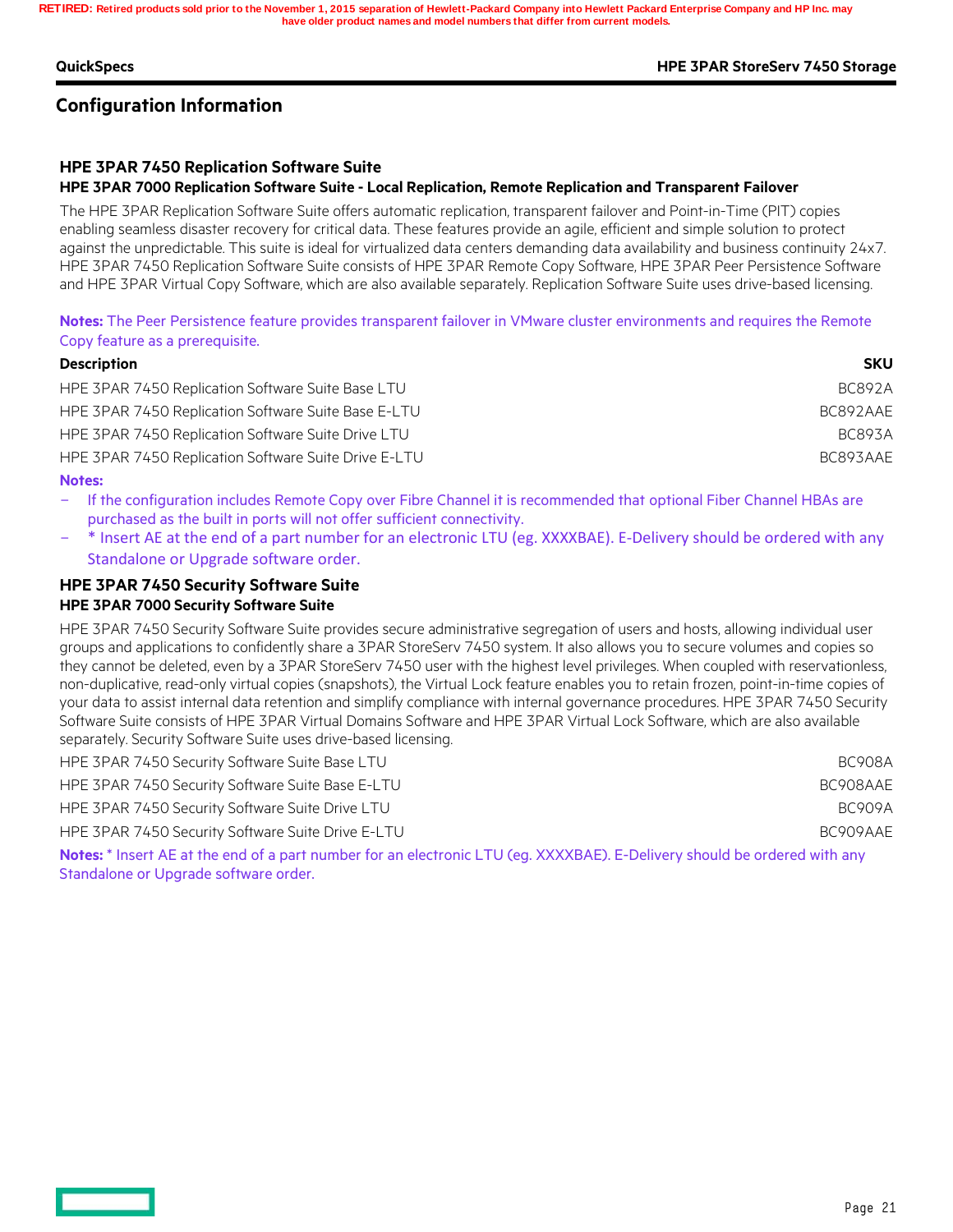#### **QuickSpecs HPE 3PAR StoreServ 7450 Storage**

## **Configuration Information**

## **HPE 3PAR 7450 Data Optimization Software Suite**

#### **HPE 3PAR 7450 Data Optimization Software Suite - Rebalance, Redistribute, and Refresh**

The HPE 3PAR 7450 Data Optimization Software Suite makes sure that data is on the right storage asset at the right time. This suite rebalances, redistributes and refreshes storage non-disruptively with features that provide autonomic storage tiering and dynamic data mobility, reducing cost and increasing agility. HPE 3PAR 7450 Data Optimization Software Suite consists of HPE 3PAR Priority Optimization , HPE 3PAR Dynamic Optimization, HPE 3PAR Adaptive Optimization and HPE 3PAR Peer Motion (providing federation capability for data mobility), which are also available separately. Data Optimization Software Suite uses drivebased licensing.

**Notes:** The Adaptive Optimization feature requires HPE 3PAR Reporting Software Suite as a prerequisite.

| <b>Description</b>                                                                                                       | <b>SKU</b>    |
|--------------------------------------------------------------------------------------------------------------------------|---------------|
| HPE 3PAR 7450 Data Optimization Software Suite V2 Base LTU                                                               | BD272A        |
| HPE 3PAR 7450 Data Optimization Software Suite V2 Base E-LTU                                                             | BD272AAE      |
| HPE 3PAR 7450 Data Optimization Software Suite V2 Drive LTU                                                              | <b>BD273A</b> |
| HPE 3PAR 7450 Data Optimization Software Suite V2 Drive E-LTU                                                            | BD273AAE      |
| Notes: * Insert AE at the end of a part number for an electronic UTH (eq. YVYVRAE) E-Delivery should be endered with any |               |

**Notes:** \* Insert AE at the end of a part number for an electronic LTU (eg. XXXXBAE). E-Delivery should be ordered with any Standalone or Upgrade software order.

### **HPE 3PAR 7450c File Persona Software Suite**

#### **HPE 3PAR File Persona Software Suite – Converged Block, File and Object Access**

This software suite enables rich set of file protocol services, core file data services and an Object Access API to extend the spectrum of primary storage workloads natively addressed by HPE 3PAR StoreServ 7000 Storage. With this solution, the architectural benefits of HPE 3PAR StoreServ 7000 Storage can be extended to use cases such as: home directories and user shares; content management and collaboration; data preservation and governance; and custom cloud applications. This software suite is licensed based on aggregate usable file capacity in increments of 1TB software LTU. The File Persona is supported on the 3PAR StoreServ 7450c. It requires the installation of 1GbE (E7X97A) or 10GbE (E7X96A) network cards. For more information see **http://www.hpe.com/storage/3par**

**Notes:** The File Persona feature requires HPE 3PAR 7450 Operating System Software Suite as a prerequisite.

HPE 3PAR 7450c File Persona Software Suite 1TB LTU and the state of the state of the BD411A HPE 3PAR 7450c File Persona Software Suite 1TB E-LTU BD411AAE

**Notes:** \* Insert AE at the end of a part number for an electronic LTU (eg. XXXXBAE). E-Delivery should be ordered with any Standalone or Upgrade software order.

### **HPE Smart SAN**

HPE Smart SAN for HPE 3PAR makes end-to-end SAN configuration and management simple and autonomic, reducing the probability of errors through SAN automation. It is an application embedded in the SAN components (array, hosts and switches) that enables the 3PAR to automate configuration for settings and policies across the SAN. Smart SAN is only supported on HPE 3PAR storage, B-series Switches, HPE Q and E 16Gb FC adapters (HBAs). HPE Smart SAN for 3PAR leverages Industry Standards based Peer zoning, called Target Driven Peer Zoning (TDPZ). Smart SAN features enable customers to automate peer zoning, resulting in the creation of fewer zones, and enables configuration of zones in minutes, not hours.

#### **Notes:**

- Requires 3PAR StoreServ 3.2.2 or later with HP 3PAR StoreServ 7000 2-port 16Gb Fibre Channel Adapter E7X47A.
- Support HPE FlexFabric 5900CP Series switches and HPE Flexfabric 5930 Series switches with 24-port CP 2QSFP option, Comware Software version 7.1.045, release 2422PO1 or later.
- Supports HPE B-series Brocade 16/8Gb FC switches with FOS 7,4a or later.
- Supports the following HPE HPE 16Gb FC adapters: SN1000Q 2P (QW972A), SN1000Q 1P (QW971A) and QLE2560 81q (AK344A), QLE2562 - 82q (AJ764A).

HPE Smart SAN for 3PAR StoreServ 7200/7400/7200c/7400c/7440c/7450/7450c LTU L7D48A HPE Smart SAN for HPE 3PAR StoreServ 7200/7400/7200c/7400c/7440c/7450/7450c E-LTU L7D48AAE

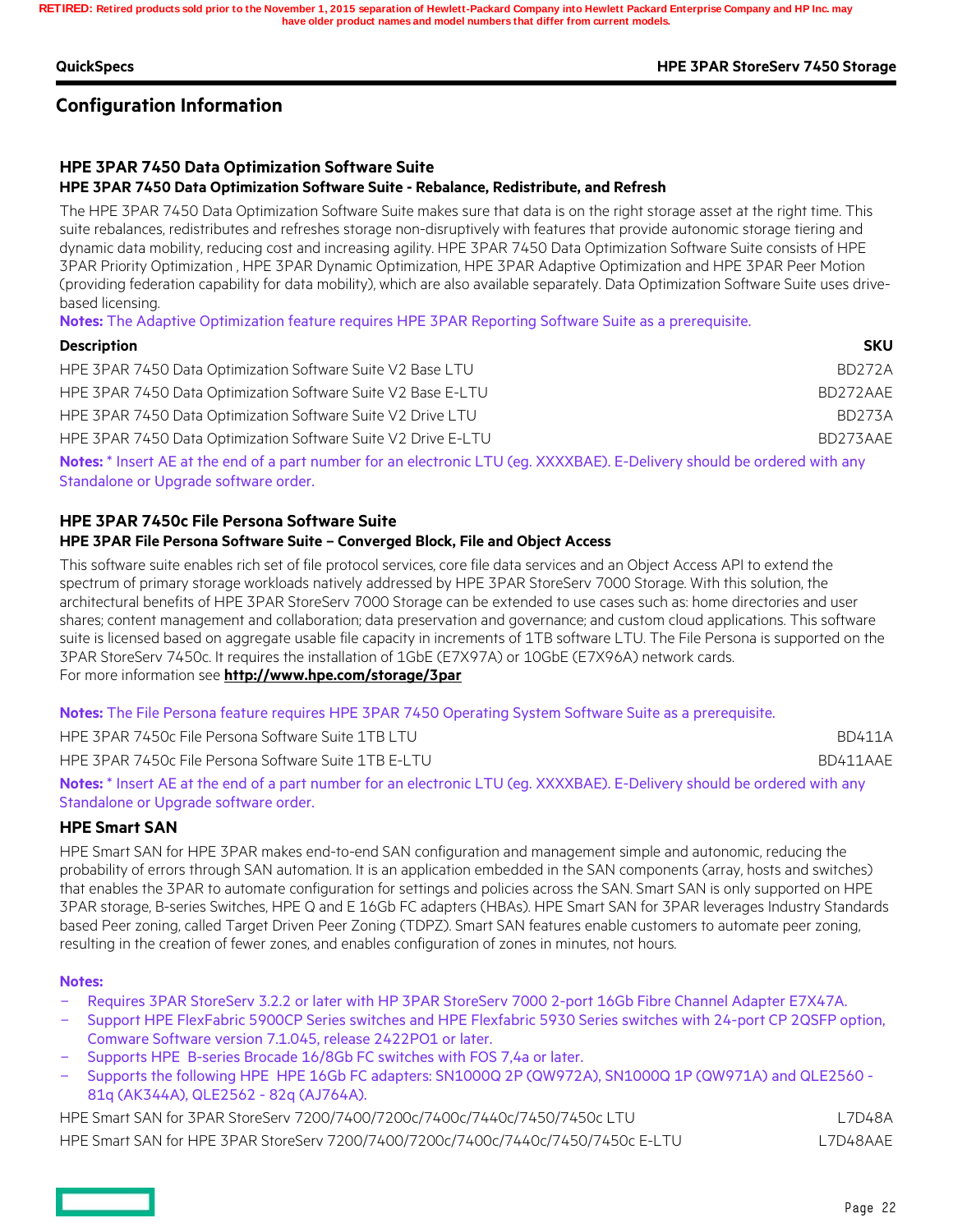#### **QuickSpecs HPE 3PAR StoreServ 7450 Storage**

## **Configuration Information**

### **HPE 3PAR 7450 Reporting Software Suite**

#### **HPE 3PAR Reporting Software Suite - Historical Performance and Capacity Management Tool**

The HPE 3PAR 7450 Reporting Software Suite includes System Reporter, a historical performance and capacity management tool for storage reporting, monitoring, and troubleshooting. Also included is 3PARInfo, a command line tool that allows you to view HPE 3PAR StoreServ Storage configuration information. Reporting Software Suite uses system-based licensing. For more information see

#### **Description SKU**

HPE 3PAR 7450 Reporting Suite LTU and the state of the state of the state of the BC914B

HPE 3PAR 7450 Reporting Suite E-LTU BC914BAE

**Notes:** \* Insert AE at the end of a part number for an electronic LTU (eg. XXXXBAE). E-Delivery should be ordered with any Standalone or Upgrade software order.

### **HPE 3PAR Application Software Suite for Oracle HPE 3PAR Application Software Suite for Oracle - Application Protection**

The HPE 3PAR Application Software Suite for Oracle provides everything you need for protecting Oracle databases, including Recovery Manager for Oracle and Oracle Space Reclamation capabilities. Recovery Manager for Oracle is an extension to 3PAR Virtual Copy that intelligently creates, manages, and presents time-consistent snapshot images of Oracle® databases for rapid application recovery, near-continuous data protection, data sharing, and non-disruptive backup. Application Software Suite for Oracle uses system-based licensing.

**Notes:** HPE 3PAR Virtual Copy Software is a prerequisite, purchased independently or in the HPE 3PAR Replication Software Suite.

HPE 3PAR 7450 Application Suite for Oracle LTU BC918B

HPE 3PAR 7450 Application Suite for Oracle E-LTU BC918BAE and the state of the BC918BAE

**Notes:** \* Insert AE at the end of a part number for an electronic LTU (eg. XXXXBAE). E-Delivery should be ordered with any Standalone or Upgrade software order.

#### **HPE 3PAR Application Software Suite for Exchange HPE 3PAR Application Software Suite for Exchange - Application Protection**

The HPE 3PAR Application Software Suite for Exchange provides you the essentials for protecting your Microsoft Exchange data, including Recovery Manager for Exchange and the VSS Provider software. Recovery Manager for Exchange is an extension to 3PAR Virtual Copy that intelligently creates and manages snapshots that can be used to quickly restore Exchange instances or databases (or non-disruptively back them up to tape) for near-continuous data protection. Application Software Suite for Exchange uses system-based licensing.

**Notes:** HPE 3PAR Virtual Copy Software is a prerequisite, purchased independently or in the HPE 3PAR Replication Software Suite.

HPE 3PAR 7450 Application Suite for Microsoft Exchange LTU BC916B HPE 3PAR 7450 Application Suite for Microsoft Exchange E-LTU Application Suite 6C916BAE **Notes:** \* Insert AE at the end of a part number for an electronic LTU (eg. XXXXBAE). E-Delivery should be ordered with any Standalone or Upgrade software order.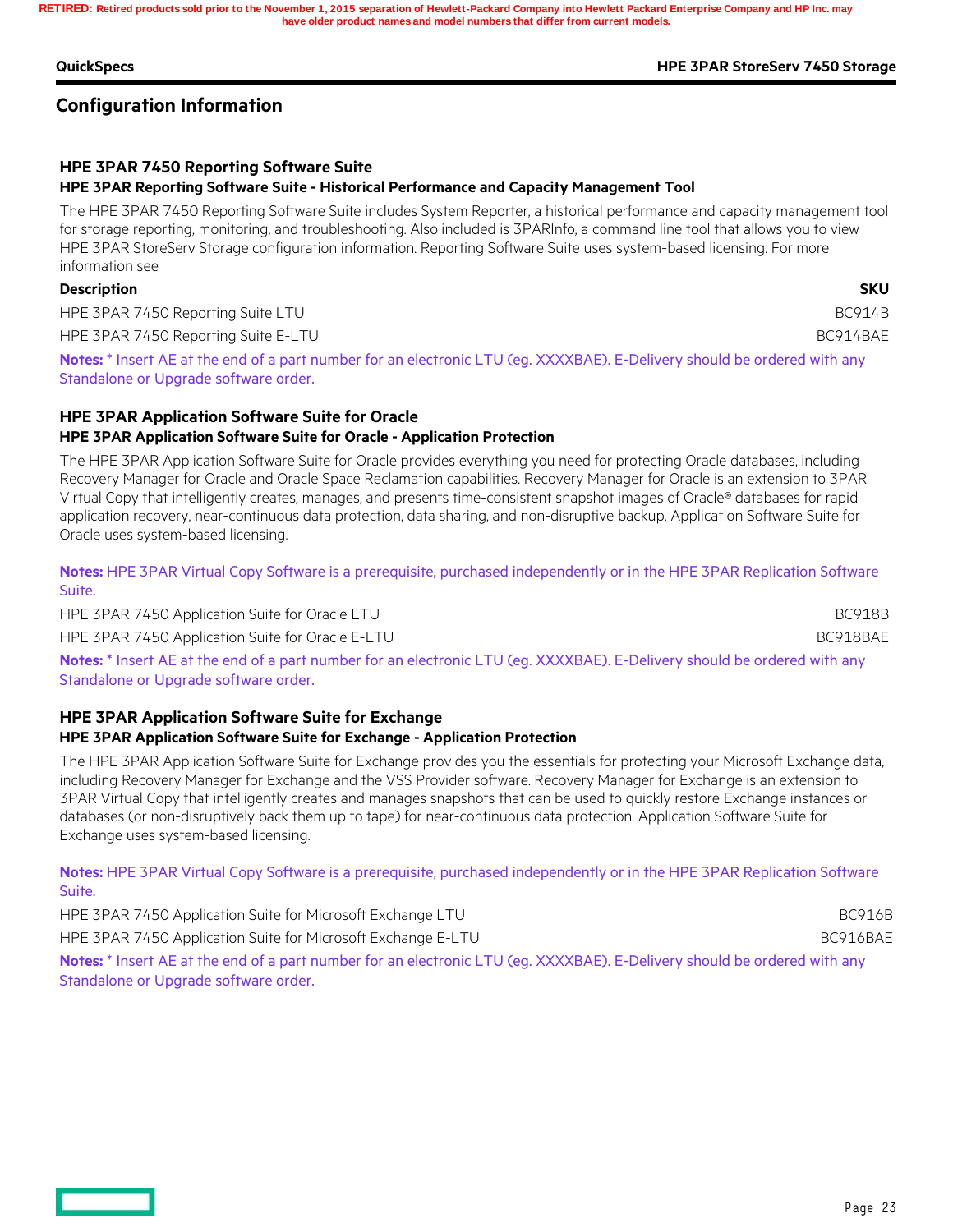#### **QuickSpecs HPE 3PAR StoreServ 7450 Storage**

## **Configuration Information**

### **HPE 3PAR Application Software Suite for Microsoft Hyper-V HPE 3PAR Application Software Suite for Hyper-V - Application Protection**

The HPE 3PAR Application Software Suite for Hyper-V provides you the essentials for protecting your Microsoft Hyper-V environment, including Recovery Manager for Hyper-V and the VSS Provider software. Recovery Manager for Hyper-V is an extension to 3PAR Virtual Copy that intelligently creates and manages snapshots that can be used to quickly restore Hyper-V VMs (or non-disruptively back them up to tape) for near-continuous data protection. Application Software Suite for Hyper-V uses system-based licensing.

**Notes:** HPE 3PAR Virtual Copy Software is a prerequisite, purchased independently or in the HPE 3PAR Replication Software Suite.

#### **Description SKU**

| HPE 3PAR 7450 Application Suite for Microsoft Hyper-V LTU                                                                                                                                                                       |  | BD190B   |
|---------------------------------------------------------------------------------------------------------------------------------------------------------------------------------------------------------------------------------|--|----------|
| HPE 3PAR 7450 Application Suite for Microsoft Hyper-V E-LTU                                                                                                                                                                     |  | BD190BAE |
| $\sim$ . The contract of the contract of the contract of the contract of the contract of the contract of the contract of the contract of the contract of the contract of the contract of the contract of the contract of the co |  |          |

**Notes:** \* Insert AE at the end of a part number for an electronic LTU (eg. XXXXBAE). E-Delivery should be ordered with any Standalone or Upgrade software order.

#### **HPE Cluster Extension Software**

#### **HPE Cluster Extension Software- High Availability**

HPE Cluster Extension Software (CLX) offers protection against application downtime from fault, failure, or site disaster by extending a local cluster between data centers over metropolitan distance. CLX reinstates critical applications at a remote site within minutes or seconds after an adverse event. CLX integrates with the OS clustering software (such as MS Cluster Service in Windows) and the remote mirroring software on storage (such as HPE 3PAR Remote Copy Software on HPE 3PAR systems) to automate failover and failback between sites. This dual integration enables the cluster service to verify the status of the storage as well as the server cluster; thus allowing the correct failover and failback decisions to be made which minimize downtime, and accelerates recovery without human intervention. Thus the Cluster Extension Software can help customers achieve 'zero' RPO and RTO in minutes or seconds.

#### **HPE StoreFront Remote SaaS Portal**

The HPE StoreFront Remote SaaS Portal provides proactive tools and integrated data collection from the HPE 3PAR StoreServ Storage arrays that call home to deliver unique insights and analytics all in one dashboard. Identify capacity and performance issues early through intuitive capacity and performance trend analysis and forecasting. These valuable analytics help maximize asset utilization and optimize the datacenter with recommendations and remedial actions when issues arise. Users can log into **http://www.storefrontremote.com** to claim their arrays and get access for free.

### **Step 9 - Choose Options for Storage Networking**

Hewlett Packard Enterprise's comprehensive portfolio of Storage Area Network infrastructure products and solutions are designed to meet a range of storage networking needs from small and midsized businesses to the largest corporate enterprises. HPE storage networking SAN Solutions deliver scalability, performance, and broad interoperability required for critical data and applications.

**Notes:** For additional details on SAN infrastructure components and options and storage compatibility information, please visit: **http://www.hpe.com/us/en/storage/networking.html** or select from the part numbers below.

#### **Fibre Channel Host Bus Adapters**

| <b>Emulex Fibre Channel HBAs</b>                       |        |
|--------------------------------------------------------|--------|
| HPE 81E 8Gb 1-port PCIe Fibre Channel Host Bus Adapter | AJ762B |
| HPE 82E 8Gb 2-port PCIe Fibre Channel Host Bus Adapter | AJ763B |
| <b>QLogic Fibre Channel HBAs</b>                       |        |
| HPE 81Q 8Gb 1-port PCIe Fibre Channel Host Bus Adapter | AK344A |
| HPE 82Q 8Gb 2-port PCIe Fibre Channel Host Bus Adapter | AJ764A |
|                                                        |        |

## **Fibre Channel Switches**

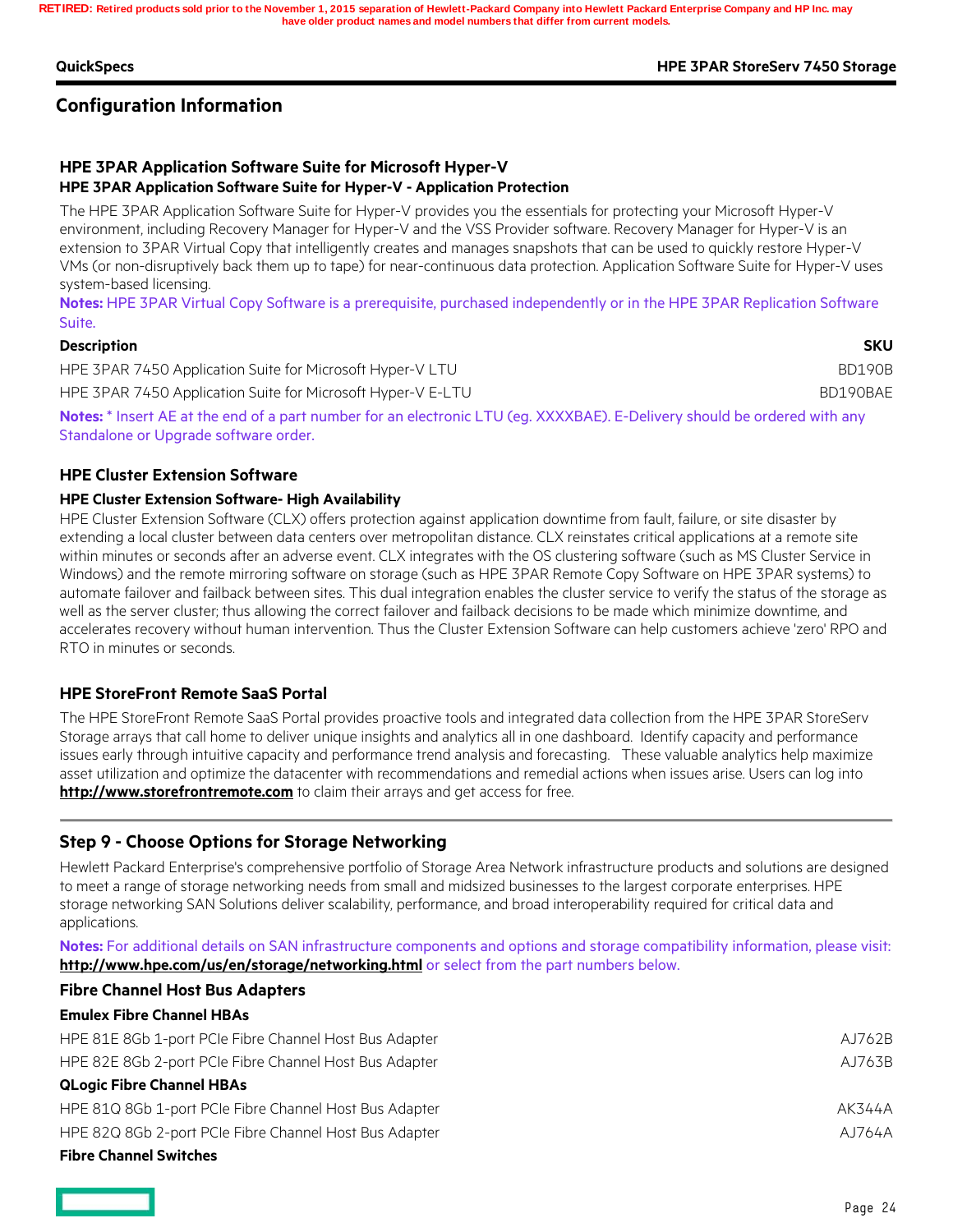| <b>QuickSpecs</b>                                                                                                                                                                               | <b>HPE 3PAR StoreServ 7450 Storage</b> |
|-------------------------------------------------------------------------------------------------------------------------------------------------------------------------------------------------|----------------------------------------|
| <b>Configuration Information</b>                                                                                                                                                                |                                        |
| <b>Description</b>                                                                                                                                                                              | <b>SKU</b>                             |
| <b>HPE B-series</b>                                                                                                                                                                             |                                        |
| <b>16 Gb Fibre Channel Switches</b>                                                                                                                                                             |                                        |
| HPE SN6000B 16Gb 48-port/48-port Active Fibre Channel Switch                                                                                                                                    | QR480B                                 |
| <b>HPE Virtual Connect</b>                                                                                                                                                                      |                                        |
| HPE 3PAR StoreServ 7000 Storage supports direct attach with HPE Virtual Connect FlexFabric. Please refer to<br>SPOCK for HPE Virtual Connect information. http://h20272.www2.hpe.com/index.aspx |                                        |
| <b>PremierFlexOM4 cable options</b>                                                                                                                                                             |                                        |
| HPE Premier Flex LC/LC Multi-mode OM4 2 fiber 1m Cable                                                                                                                                          | <b>OK732A</b>                          |
| HPE Premier Flex LC/LC Multi-mode OM4 2 fiber 2m Cable                                                                                                                                          | <b>OK733A</b>                          |
| HPE Premier Flex LC/LC Multi-mode OM4 2 fiber 5m Cable                                                                                                                                          | <b>QK734A</b>                          |
| HPE Premier Flex LC/LC Multi-mode OM4 2 fiber 15m Cable                                                                                                                                         | <b>QK735A</b>                          |
| HPE Premier Flex LC/LC Multi-mode OM4 2 fiber 30m Cable                                                                                                                                         | <b>OK736A</b>                          |
| HPE Premier Flex LC/LC Multi-mode OM4 2 fiber 50m Cable                                                                                                                                         | <b>QK737A</b>                          |
| <b>OM3 FC LC-LC cables options</b>                                                                                                                                                              |                                        |
| HPE LC to LC Multi-mode OM3 2-Fiber 0.5m 1-Pack Fiber Optic Cable                                                                                                                               | AJ833A                                 |
| HPE LC to LC Multi-mode OM3 2-Fiber 1.0m 1-Pack Fiber Optic Cable                                                                                                                               | AJ834A                                 |
| HPE LC to LC Multi-mode OM3 2-Fiber 2.0m 1-Pack Fiber Optic Cable                                                                                                                               | AJ835A                                 |
| HPE LC to LC Multi-mode OM3 2-Fiber 5.0m 1-Pack Fiber Optic Cable                                                                                                                               | AJ836A                                 |
| HPE LC to LC Multi-mode OM3 2-Fiber 15.0m 1-Pack Fiber Optic Cable                                                                                                                              | AJ837A                                 |
| HPE LC to LC Multi-mode OM3 2-Fiber 30.0m 1-Pack Fiber Optic Cable                                                                                                                              | AJ838A                                 |
| HPE LC to LC Multi-mode OM3 2-Fiber 50.0m 1-Pack Fiber Optic Cable                                                                                                                              | AJ839A                                 |

## **Step 10 - Federation / Data Migration**

Hewlett Packard Enterprise provides several ways to migrate your data from older arrays. Peer Motion provides federation with other 3PAR arrays, which includes the ability to migrate data to HPE 3PAR StoreServ 7450 Storage. (Peer Motion is part of the HPE 3PAR 7450 Data Optimization Software Suite). Peer Motion Software is also available as a standalone license

### **HPE 3PAR Peer Motion Software**

HPE 3PAR 7450 Peer Motion Software Base LTU BC906A

HPE 3PAR 7450 Peer Motion Software Drive LTU and the control of the control of the control BC907A

#### **Notes:**

- \* Insert AE at the end of a part number for an electronic LTU (XXXXXAAE). E-Delivery should be ordered with any Standalone or Upgrade software order.
- Online Import allows you to easily migrate data from HPE EVA, EMC CX4 or EMC VNX Storage arrays to the HPE 3PAR StoreServ 7450, a 1 year Online Import license is built into the HPE 3PAR 7450 Operating System Software Suite. Additional licenses are available to order.

### **HPE 3PAR Online Import Software**

HPE 3PAR 7450 Online Import Software 180 day LTU and the state of the state of the BD195A

#### **Notes:**

- \* Insert AE at the end of a part number for an electronic LTU (XXXXXBAE). E-Delivery should be ordered with any Standalone or Upgrade software order.
- In addition Hewlett Packard Enterprise supports the MPX200.

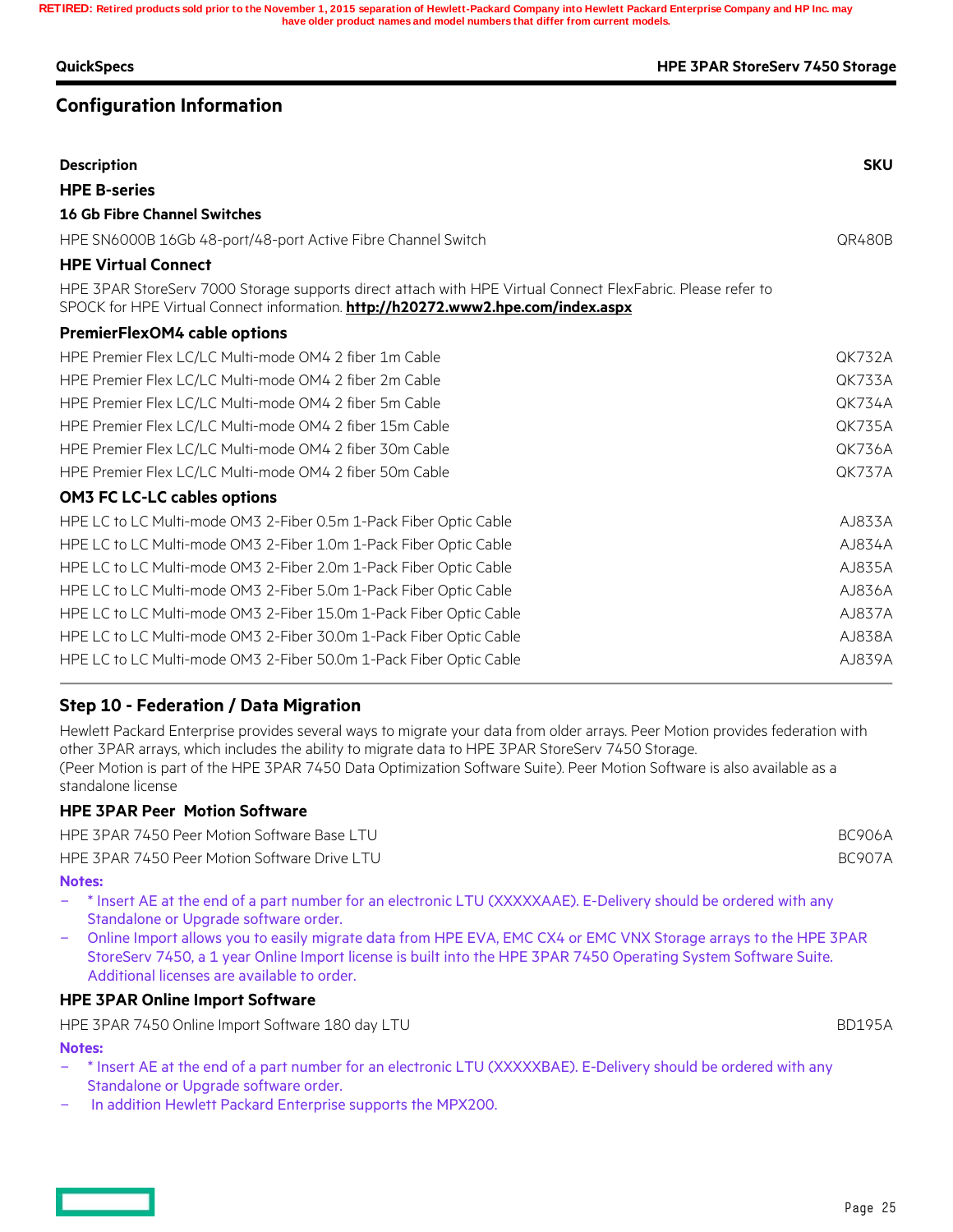#### **QuickSpecs HPE 3PAR StoreServ 7450 Storage**

## **Configuration Information**

#### **HPE MPX200 Multi-protocol and Heterogeneous Data Migration**

The HPE MPX200 Multiprotocol Router provides support for HPE 3PAR StoreServ 7000 and 10000 as well as 3PAR F/T, including 1GbE iSCSI and 10GbE iSCSI and FCoE target support. MPX200 iSCSI provides an alternative option for HPE 3PAR storage systems if you don't want to dedicate native iSCSI ports on your array. The MPX200 also facilitates the sharing of iSCSI/FCoE connectivity simultaneously for HPE 3PAR storage systems from the same MPX200. For Data Migration the MPX200 provides high performance migration from P6000/EVA to HPE 3PAR storage systems and simplifies Data Migration from third party storage such as IBM and EMC to HPE 3PAR.The MPX200 is an ideal solution enabler for HPE 3PAR customers.

### **Step 11- Adding a File Controller**

With HPE 3PAR StoreServ File Controller you get an efficient, bulletproof, and effortless way to provide file storage from HPE 3PAR StoreServ Storage. 3PAR StoreServ File Controller saves you time and money by supporting hundreds to thousands of concurrent users and diverse file workloads .It also has non-intrusive data deduplication that provides an average 50-60% in space savings. It provides security through features such as built-in encryption, sophisticated access controls, online snapshots, and the ability to run endpoint protection and backup software onboard so that data is protected at rest and in flight.

HPE 3PAR StoreServ File Controllers are clustered file gateway configurations with transparent failover and online rolling maintenance updates that deliver continuous availability of data to users, servers, and applications. With a straightforward and consistent management experience, it also provides robust capabilities for demanding 24 x 7 file storage environments. See the HPE 3PAR StoreServ File Controller QuickSpecs for more information on specifications and options at: **http://h20195.www2.hpe.com/v2/GetHtml.aspx?docname=c04637524**

#### **Add a Power Cord**

The HPE 3Par StoreServ File Controller comes standard with at least one rack (IEC-IEC) PDU power cord. If you wish to use wall outlet power instead, you can choose a country- or region-specific power cord.

#### **3Par StoreServ File Controller**

| HPE C13 - Nema 5-15P US/CA 110V 10Amp 1.83m Power Cord  | AF556A        |
|---------------------------------------------------------|---------------|
| HPE C13 - GB-1002 CN 250V 10Amp 1.83m Power Cord        | <b>AF557A</b> |
| HPE C13 - IRAM -2073 AR 250V 10A 2.5m Power Cord        | <b>AF558A</b> |
| HPE C13 - Nema 5-15P TH/PH 250V 10Amp 1.83m Power Cord  | <b>AF559A</b> |
| HPE C13 - KSC-8305 KR 250V 10Amp 1.83m Power Cord       | AF560A        |
| HPE C13 - CNS-690 TW 110V 13Amp 1.83m Power Cord        | AF561A        |
| HPE C13 - IS-1293 IN 240V 6Amp LV 2.0m Power Cord       | AF562A        |
| HPE C13 - AS3112-3 AU 250V 10Amp 2.5m Power Cord        | AF569A        |
| HPE C13 - SEV 1011 CH 250V 10Amp 1.83m Power Cord       | AF565A        |
| HPE C13 - DK-2.5A DK 250V 10Amp 1.83m Power Cord        | AF566A        |
| HPE C13 - CEE-VII EU 250V 10Amp 1.83m Power Cord        | AF568A        |
| HPE C13 - SI-32 IL 250V 10Amp 1.83m Power Cord          | AF564A        |
| HPE C13 - JIS C8303 JP 100V 12Amp 2.0m Power Cord       | AF572A        |
| HPE C13 - BS-1363A UK/HK/SG 250V 10Amp 1.83m Power Cord | AF570A        |
| HPE C13 - SABS-164 ZA 250V 10Amp 2.5m Power Cord        | AF567A        |
| HPE C13 - NBR-14136 BR 250V 10Amp 1.83m Power Cord      | AF591A        |
|                                                         |               |

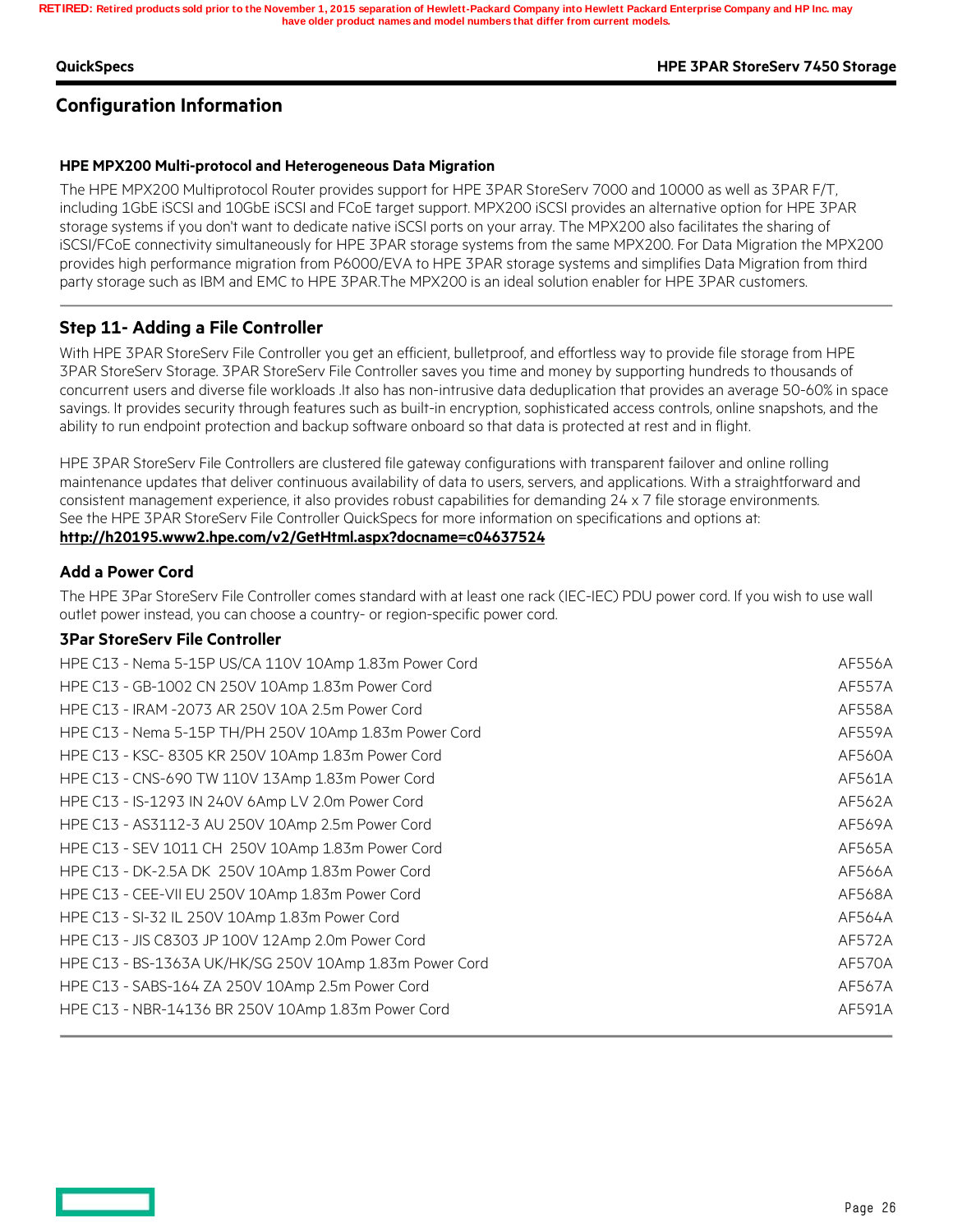#### **Quick Specs HPE 3PAR StoreServ 7450 Storage**

## **Technical Specifications**

## **Family Information**

| HPE 3PAR StoreServ 7450 Product Dimensions, and Weight                                               |                |               |              |                              |  |
|------------------------------------------------------------------------------------------------------|----------------|---------------|--------------|------------------------------|--|
| <b>Physical Dimensions</b>                                                                           | Height in/mm/U | Width in/mm   | Depth in/mm  | Max Weight lb/kg             |  |
| 42U Intelligent Series<br>Rack                                                                       | 79.0/2006.6    | 23.5/597.8    | 44.30/1125.2 | 243/110 (empty)              |  |
| <b>HPE 3PAR StoreServ</b><br>7450c 2-node<br>Storage Base (no host<br>adapters, no drives)           | 3.46/87.95/2   | 19/483        | 26.6/676.1*  | 47.7/21.6                    |  |
| <b>HPE 3PAR StoreServ</b><br>7450c 2-node<br>Storage Base (with<br>two host adapters, no<br>drives)  | 3.46/87.95/2   | 19/483        | 26.6/676.1*  | 48.7/22.1                    |  |
| <b>HPE 3PAR StoreServ</b><br>7450c 4-node<br>Storage Base (no host<br>adapters, no drives)           | 6.925/175.9/4  | 19/483        | 26.6/676.1*  | 97.8/44.4                    |  |
| <b>HPE 3PAR StoreServ</b><br>7450c 4-node<br>Storage Base (with<br>four host adapters, no<br>drives) | 6.925/175.9/4  | 19/483        | 26.6/676.1*  | 99.8/45.3                    |  |
| HPE M6710 2.5 inch<br>2U SAS Drive<br>Enclosures (without<br>drives)                                 | 3.46/87.95/2   | 19/483        | 24.8/630.7   | 33.5/15.2                    |  |
| HPE M6720 3.5 inch<br><b>4U SAS Drive</b><br>Enclosures (without<br>drives)                          | 6.89/175/4     | 19/483        | 24.9/631.4   | 42.9/19.5                    |  |
| SFF SAS drive with<br>carrier                                                                        | 3.42/86.85**   | $0.78/19.9**$ | 896/227.7    | 0.7/0.32<br>(varies by type) |  |
| LFF SAS drive with<br>carrier                                                                        | $1.18/30.0**$  | 4.36/110.84** | 8.67/220.26  | 1.9/0.86<br>(varies by type) |  |
| Service Processor                                                                                    | 1.7/43.2       | 17.11/434.6   | 15.07/383    | 17.64/8.0                    |  |
| <b>Notes:</b>                                                                                        |                |               |              |                              |  |
| المرااح ورواحا والمتقولة والتقاطية والقرور والمتحاولة والمروانية فالأراف                             |                |               |              |                              |  |

includes length of ejector handles

- **\*\*** includes RFI clips

<u> Barat Ba</u>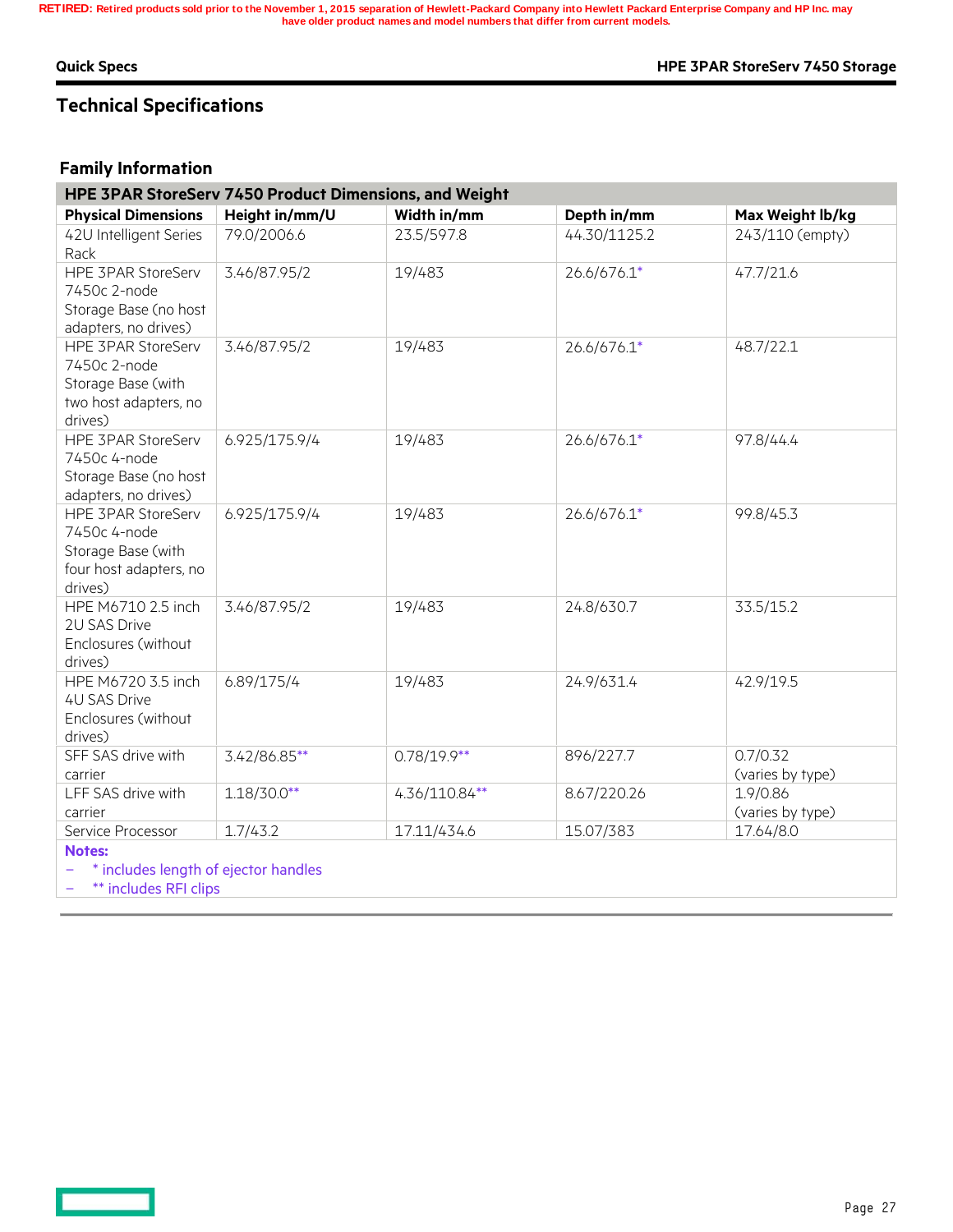$\equiv$   $\equiv$ 

**Quick Specs HPE 3PAR StoreServ 7450 Storage**

## **Technical Specifications**

## **System Architecture**

| <b>Power Requirements</b>                          |                  |                       |  |  |  |
|----------------------------------------------------|------------------|-----------------------|--|--|--|
| <b>Input Voltage (VAC)</b>                         | 100 - 240 VAC    |                       |  |  |  |
| Frequency (Hz)                                     | $50 - 60$        |                       |  |  |  |
| Component                                          | Idle             | Transactional         |  |  |  |
|                                                    | (watts / BTU/hr) | (watts / BTU/hr)      |  |  |  |
| <b>Node Pair</b>                                   | 344 / 1173       | 363/1238              |  |  |  |
| (7450/7450c), no                                   |                  |                       |  |  |  |
| drives, no add-on host                             |                  |                       |  |  |  |
| adapters                                           |                  |                       |  |  |  |
| 4-port 8Gb/sec Fibre                               | 24/81.7          | 32.6 / 111            |  |  |  |
| <b>Channel Adapter</b>                             |                  |                       |  |  |  |
| 2-port 16Gb/s Fibre                                | 9.47 / 32.3      | 9.89 / 33.7           |  |  |  |
| <b>Channel Adapter</b>                             |                  |                       |  |  |  |
| 2-port 10Gb/sec                                    | 34 / 115.8       | 40 / 136.4            |  |  |  |
| <b>iSCSI/FCoE Adapter</b>                          |                  |                       |  |  |  |
| 2-port 10Gb/s Ethernet 5.69 / 19.4                 |                  | 5.71/19.5             |  |  |  |
| <b>Adapter</b>                                     |                  |                       |  |  |  |
| 4-port 1Gb/s Ethernet   1.97 / 6.7                 |                  | 1.97/6.7              |  |  |  |
| <b>Adapter</b>                                     |                  |                       |  |  |  |
| <b>HPE M6710 2.5 inch 2U</b> $150 / 512$ (average) |                  | 150 / 512 (average)   |  |  |  |
| <b>SAS Drive Enclosure, no</b>                     |                  |                       |  |  |  |
| drives                                             |                  |                       |  |  |  |
| <b>HPE M6720 3.5 inch 4U</b> $164 / 559$ (average) |                  | $164 / 559$ (average) |  |  |  |
| <b>SAS Drive Enclosure, no</b>                     |                  |                       |  |  |  |
| drives                                             |                  |                       |  |  |  |
| 400GB SSD                                          | 3.3/11.3         | 5.8/19.8              |  |  |  |
| 920GB SSD                                          | 2.2/7.5          | 5.5/18.7              |  |  |  |
| 480GB Non-AFC SSD                                  | 3.2/11           | 7.1/24.4              |  |  |  |
| <b>1920GB SSD</b>                                  | 3.5/11.9         | 8.9/30.5              |  |  |  |
| <b>3840GB SSD</b>                                  | 3.4 / 11.64      | 11.0 / 37.56          |  |  |  |

| <b>Environmental Specifications</b> |                                                                                                |
|-------------------------------------|------------------------------------------------------------------------------------------------|
| <b>Operating</b>                    | 41° to 104° F (5° to 40° C) - Reduce rating by 1° F for each 1000 ft altitude (1.8° C/1,000 m) |
| <b>Temperature</b>                  |                                                                                                |
| <b>Shipping</b>                     | -30° to 60°C (-22 to 140°F). Maximum rate of change is 20°C/hr (36°F/hr)                       |
| <b>Temperature</b>                  |                                                                                                |
| Altitude (ft/m) max.                | 10,000 ft / 3,048 m                                                                            |
| <b>Shipping Altitude</b>            | 40,000ft/ 12,192 m                                                                             |
| $(ft/m)$ max.                       |                                                                                                |
| <b>Humidity</b>                     | 10% to 90% non-condensing                                                                      |
| <b>Shipping Humidity</b>            | 10% to 90% non-condensing                                                                      |
| <b>Operating Vibration</b>          | 0.25 G, Sine, 5-500 Hz, 0.1 Grms, Random 10-100Hz                                              |
| Non-operating                       | 0.5 G, 5 - 500 Hz, Sine                                                                        |
| <b>Vibration</b>                    |                                                                                                |
| <b>Operating Shock</b>              | 2 G. 11ms, half-sine                                                                           |
| <b>Non-operating Shock</b>          | 10 G, 11ms, half-sine                                                                          |
| <b>Maximum Air Flow</b>             | Storage Base and Upgrade Node Pair - 109 CFM per enclosure                                     |
|                                     | M6710 Drive Enclosure - 105 CFM                                                                |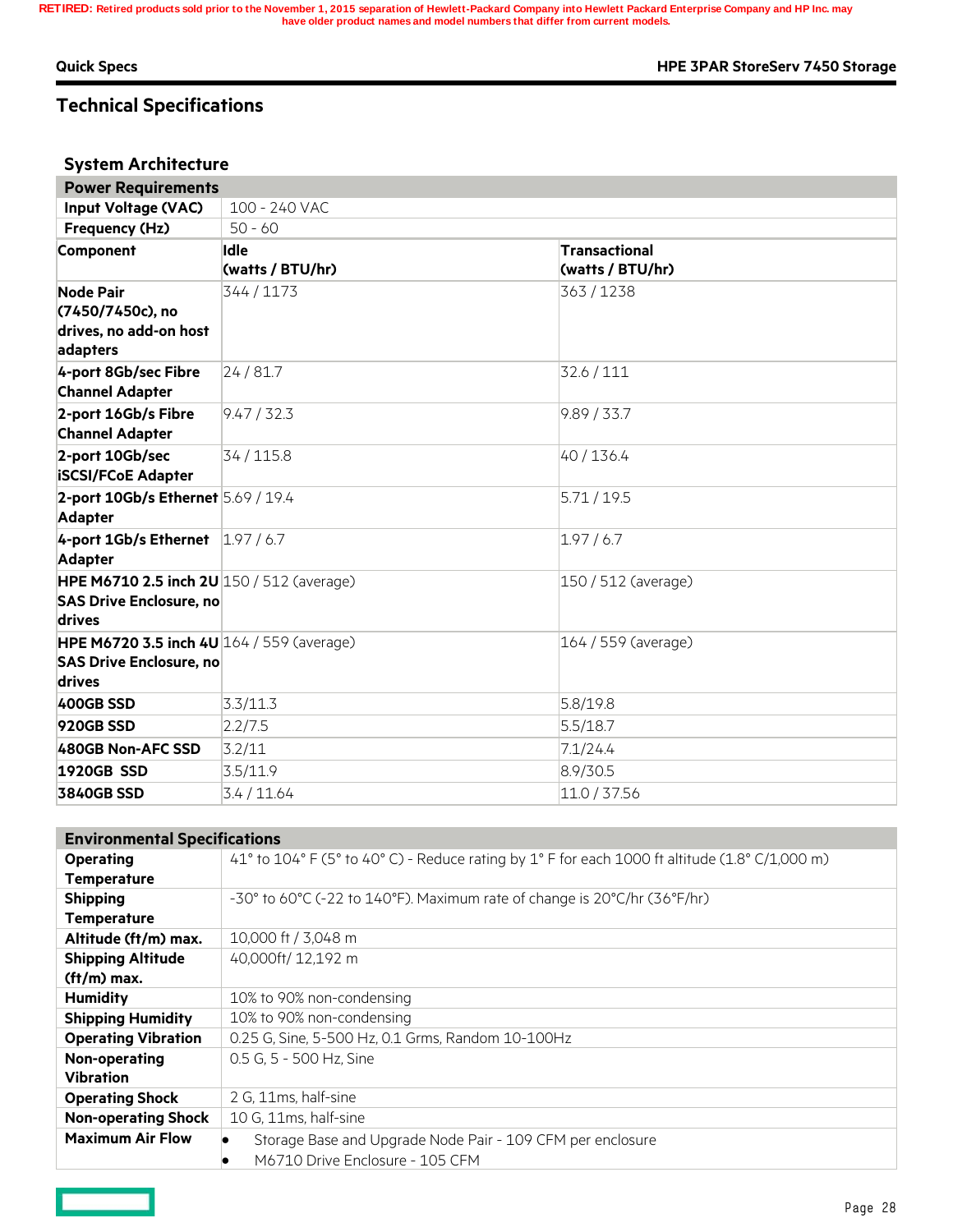$\qquad \qquad$ 

**Quick Specs HPE 3PAR StoreServ 7450 Storage**

## **Technical Specifications**

|                                                                                                                        | M6720 Drive Enclosure - 109 CFM                         |                                             |                     |                                                                                       |                  |
|------------------------------------------------------------------------------------------------------------------------|---------------------------------------------------------|---------------------------------------------|---------------------|---------------------------------------------------------------------------------------|------------------|
| Electromagnetic                                                                                                        | CISPR 22:2008/ EN55022:2010 Class A                     |                                             |                     |                                                                                       |                  |
| Compatibility                                                                                                          | CISPR 24:2010/ EN 55024:2010                            |                                             |                     |                                                                                       |                  |
|                                                                                                                        | IEC 61000-3-2:2005/ EN 61000-3-2:2006 +A1:2009 +A2:2009 |                                             |                     |                                                                                       |                  |
|                                                                                                                        | IEC/ EN 61000-3-3:2008                                  |                                             |                     |                                                                                       |                  |
|                                                                                                                        | AS/NZS CIPSR 22: 2009 Class A                           |                                             |                     |                                                                                       |                  |
|                                                                                                                        | CNS 13438:2006 Class A                                  |                                             |                     |                                                                                       |                  |
|                                                                                                                        | 47 CFR Part 15 Subpart b Class A                        |                                             |                     |                                                                                       |                  |
|                                                                                                                        | ICES-003 Issue 4 Class A                                |                                             |                     |                                                                                       |                  |
|                                                                                                                        | V-3/2012.04 Class A                                     |                                             |                     |                                                                                       |                  |
|                                                                                                                        |                                                         | RRA Notice No. 2011-24 (2011.12.23) Class A |                     |                                                                                       |                  |
|                                                                                                                        |                                                         | RRA Notice No. 2011-25 (2011.12.23)         |                     |                                                                                       |                  |
| <b>Acoustics</b>                                                                                                       | Fan Speed (RPM)                                         | 7450c 2N                                    | 7450c 4N            | M6710 2.5" 2U                                                                         | M6720 3.5" 4U    |
| Sound pressure level                                                                                                   |                                                         | <b>Storage Base</b>                         | <b>Storage Base</b> | <b>SAS Drive</b>                                                                      | <b>SAS Drive</b> |
| measured per ISO                                                                                                       |                                                         |                                             |                     | <b>Enclosure</b>                                                                      | <b>Enclosure</b> |
| 7779                                                                                                                   | <b>Typical</b>                                          | 72                                          | 74                  | 66                                                                                    | 67               |
| specifications during                                                                                                  | <b>Maximum</b>                                          | 93                                          | 97                  | 85                                                                                    | 88               |
| normal operating fan                                                                                                   |                                                         |                                             |                     | Typical operations assume 20 degrees centigrade ambient with a fan speed of 4000 RPM. |                  |
| conditions, from a                                                                                                     |                                                         |                                             |                     |                                                                                       |                  |
| minimum of 4,000                                                                                                       |                                                         |                                             |                     |                                                                                       |                  |
| RPM to a maximum of                                                                                                    |                                                         |                                             |                     |                                                                                       |                  |
| 10,000 RPM                                                                                                             |                                                         |                                             |                     |                                                                                       |                  |
| <b>Safety</b>                                                                                                          |                                                         | IEC 60950-1:2005 (2nd Edition)              |                     |                                                                                       |                  |
|                                                                                                                        | EN 60950-1:2006 +A11:2009                               |                                             |                     |                                                                                       |                  |
|                                                                                                                        | EN 62479:2010                                           |                                             |                     |                                                                                       |                  |
|                                                                                                                        | CNS 14336-1 2nd Edition                                 |                                             |                     |                                                                                       |                  |
|                                                                                                                        | UL 60950-1 2nd Ed.                                      |                                             |                     |                                                                                       |                  |
|                                                                                                                        | CAN/CSA C22.2 No. 60950-1                               |                                             |                     |                                                                                       |                  |
| <b>Certifications /</b>                                                                                                | cTUVus Mark<br>۰                                        |                                             |                     |                                                                                       |                  |
| <b>Markings</b>                                                                                                        | TUV T-mark (EN 60950)                                   |                                             |                     |                                                                                       |                  |
|                                                                                                                        | CE Mark                                                 |                                             |                     |                                                                                       |                  |
|                                                                                                                        | FCC Class A                                             |                                             |                     |                                                                                       |                  |
|                                                                                                                        | IC Class A                                              |                                             |                     |                                                                                       |                  |
|                                                                                                                        | <b>VCCI Class A</b>                                     |                                             |                     |                                                                                       |                  |
|                                                                                                                        | <b>BSMI Class A</b>                                     |                                             |                     |                                                                                       |                  |
|                                                                                                                        | KCC                                                     |                                             |                     |                                                                                       |                  |
|                                                                                                                        | GOST-R                                                  |                                             |                     |                                                                                       |                  |
|                                                                                                                        | C-Tick                                                  |                                             |                     |                                                                                       |                  |
|                                                                                                                        | WEEE                                                    |                                             |                     |                                                                                       |                  |
|                                                                                                                        | China RoHS                                              |                                             |                     |                                                                                       |                  |
|                                                                                                                        | <b>EU RoHS</b>                                          |                                             |                     |                                                                                       |                  |
| Notes: Specifications are subject to change without notice. Acoustics and power consumption for the node pair has been |                                                         |                                             |                     |                                                                                       |                  |
| measured with Gold efficiency PCM.                                                                                     |                                                         |                                             |                     |                                                                                       |                  |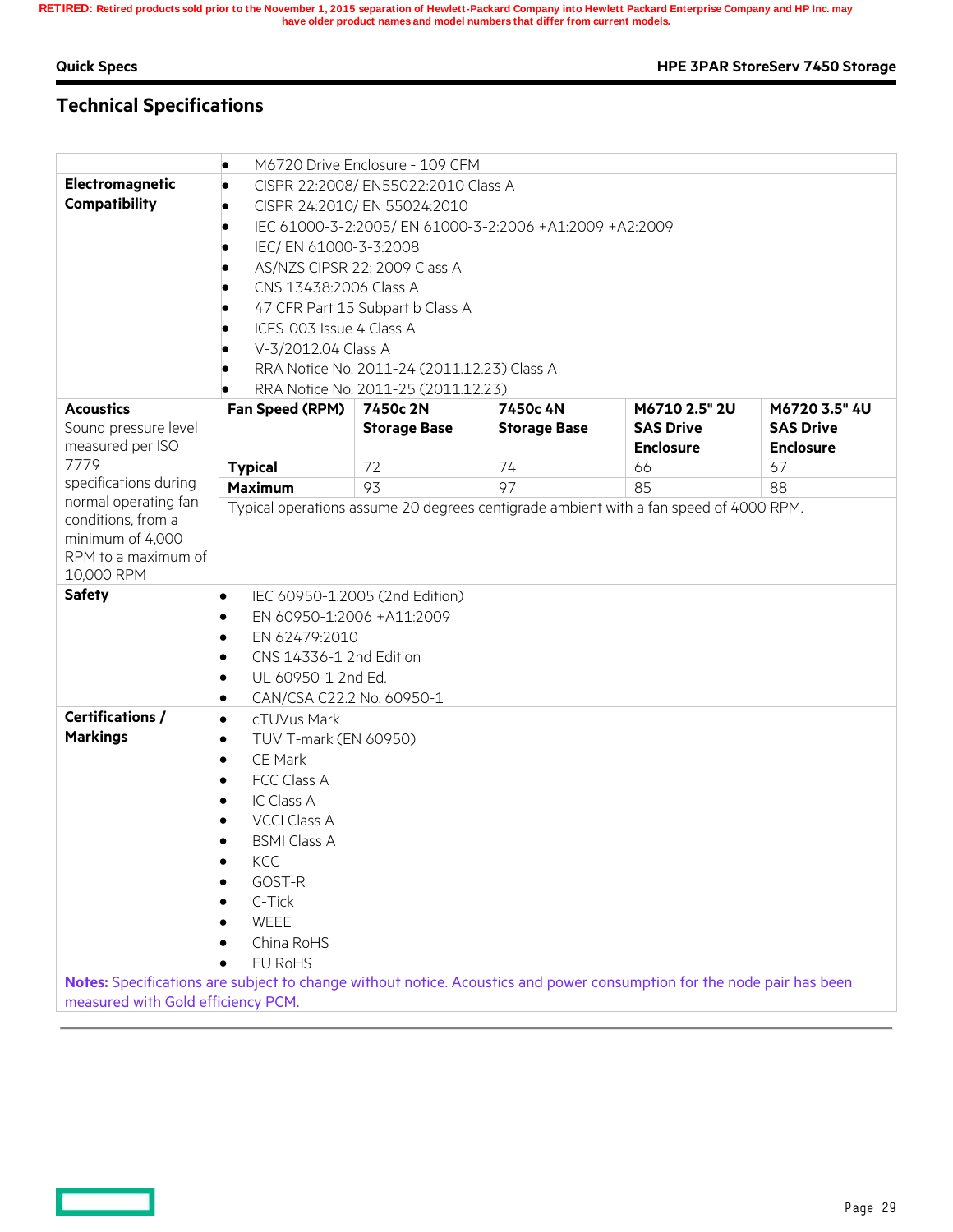## **Technical Specifications**

**Summary 3PAR StoreServ 7450 Number of Controller Nodes** 2 or 4 **HPE 3PAR Gen4 ASICs** 2 or 4 **Processors** 2 - 4 eight-core 2.3 GHz **Total On-Node Cache** | 128 GiB **Total On-Node Cache per controller node pair** 64 GiB Maximum Host Ports 24 ports **8Gb/s Fibre Channel Host Ports** 4 - 12 ports  **16Gb/s Fibre Channel Host Ports** 0 - 4 ports **10Gb/s iSCSI and FCoE Host Ports** 0 - 8 ports **Maximum Initiators Supported**  1024 or 2048 **2U Controller Enclosure SAS Drive Capacity** 24 **Number of Solid State Drives**  $6^1 - 240$ **Raw Capacity (approx.)<sup>2</sup>**  $0.8 - 460.8$  TiB<sup>3</sup> **Capacity Details 3PAR StoreServ 7450 RAID Levels** RAID 0, 1, 5, 6 **RAID 5 Data to Parity Ratios**  $2:1 - 8:1$ **RAID 6 Data to Parity Ratios** 4:2, 6:2, 8:2, 10:2, 14:2 **Drive Capacities (approximate GB<sup>3</sup> ) (RAID levels, parity ratios, and drive capacities all mixable within the same Storage System)** 100GB SSD4, 200GB SSD, 480GB SSD, 920GB SSD, 480GB nonAFC SSD, 1.92TB SSD **Number of Add-on Drive Enclosures (Each Drive Enclosure holds up to 24 drives in 2U for small form factor drives and 4U for large form factor drives)** 0 - 18 enclosures

This Appendix includes the technical specification of the HPE 3PAR StoreServ 7450 Storage.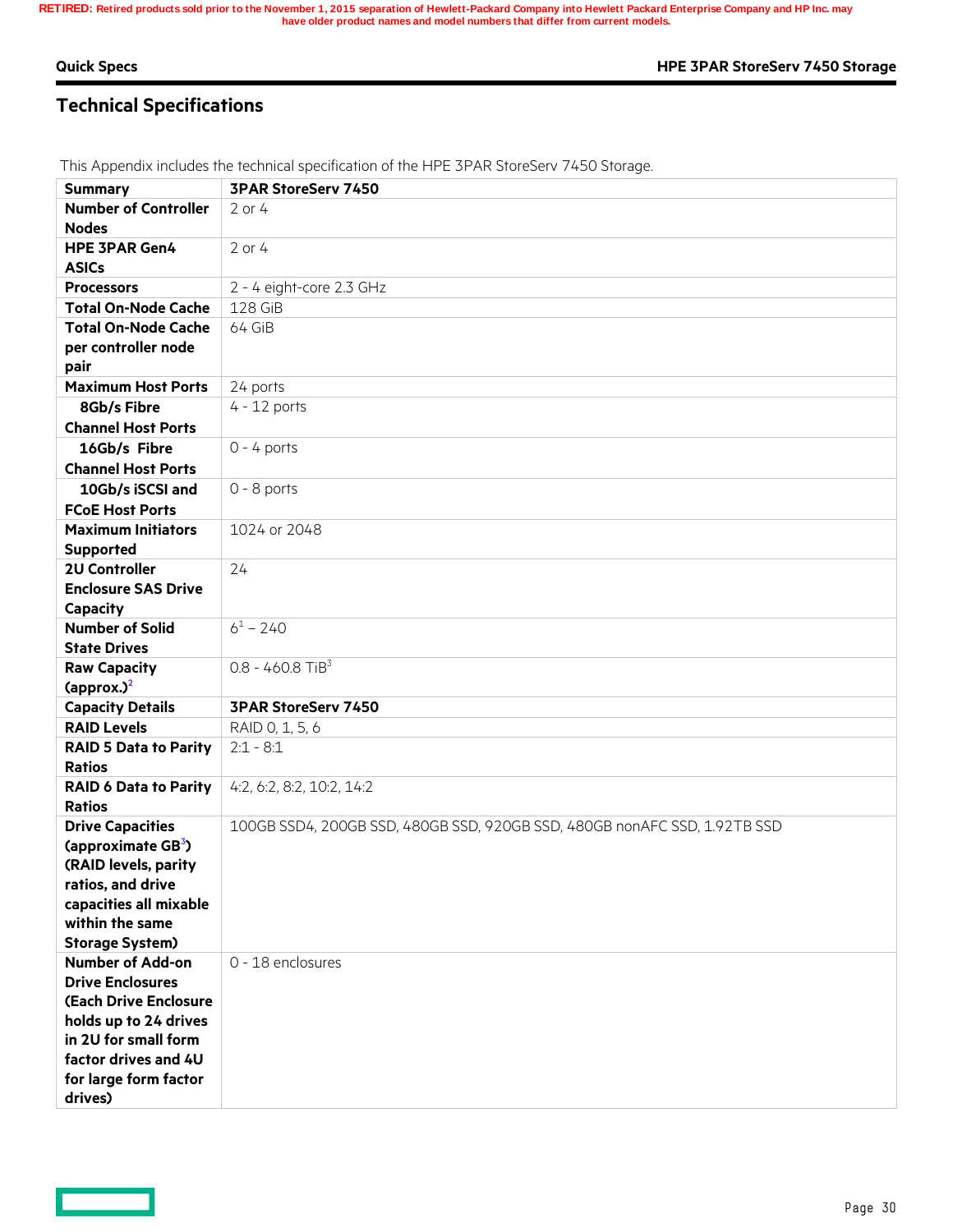#### **Quick Specs HPE 3PAR StoreServ 7450 Storage**

## **Technical Specifications**

#### **Notes:**

- L.  $1$ <sup>1</sup> The minimum drive quantity is permitted as long as the total raw capacity is at least 0.8 TB.
- $\overline{a}$ <sup>2</sup> Maximum raw capacity currently supported with solid state drives.
- ÷  $3$  For storage capacity, 1 GB = 1,000,000,000 bytes and 1 TB = 1,000 GB.
- Ľ, <sup>4</sup> SSDs are Solid State Drives.
- Specifications are subject to change without notice.

### **System Architecture**

| HPE 3PAR StoreServ 7450 Product Dimensions, and Weight |                |             |               |                  |  |  |
|--------------------------------------------------------|----------------|-------------|---------------|------------------|--|--|
| <b>Physical Dimensions</b>                             | Height in/mm/U | Width in/mm | Depth in/mm   | Max Weight lb/kg |  |  |
| <b>HPE 3PAR StoreServ</b>                              | 3.46/87.95/2   | 19/483      | 26.6/676.1*   | 47.7/21.6        |  |  |
| 7450 2-node Storage                                    |                |             |               |                  |  |  |
| <b>Base (no host</b>                                   |                |             |               |                  |  |  |
| adapters, no drives)                                   |                |             |               |                  |  |  |
| <b>HPE 3PAR StoreServ</b>                              | 3.46/87.95/2   | 19/483      | $26.6/676.1*$ | 48.7/22.1        |  |  |
| 7450 2-node Storage                                    |                |             |               |                  |  |  |
| <b>Base (with two host)</b>                            |                |             |               |                  |  |  |
| adapters, no drives)                                   |                |             |               |                  |  |  |
| <b>HPE 3PAR StoreServ</b>                              | 6.925/175.9/4  | 19/483      | $26.6/676.1*$ | 97.8/44.4        |  |  |
| 7450 4-node Storage                                    |                |             |               |                  |  |  |
| <b>Base (no host</b>                                   |                |             |               |                  |  |  |
| adapters, no drives)                                   |                |             |               |                  |  |  |
| <b>HPE 3PAR StoreServ</b>                              | 6.925/175.9/4  | 19/483      | $26.6/676.1*$ | 99.8/45.3        |  |  |
| 7450 4-node Storage                                    |                |             |               |                  |  |  |
| <b>Base (with four host)</b>                           |                |             |               |                  |  |  |
| adapters, no drives)                                   |                |             |               |                  |  |  |
| <b>Notes:</b>                                          |                |             |               |                  |  |  |
| .                                                      |                |             |               |                  |  |  |

\* includes length of ejector handles

\*\* includes RFI clips

| <b>Environmental Specifications</b> |                                                                                                |
|-------------------------------------|------------------------------------------------------------------------------------------------|
| Operating                           | 41° to 104° F (5° to 40° C) - Reduce rating by 1° F for each 1000 ft altitude (1.8° C/1,000 m) |
| <b>Temperature</b>                  |                                                                                                |
| <b>Shipping</b>                     | 32° to 140° F (0° to 60° C)                                                                    |
| <b>Temperature</b>                  |                                                                                                |
| Altitude (ft/m) max.                | 10,000 ft / 3,048 m                                                                            |
| <b>Shipping Altitude</b>            | 40,000ft/ 12,192 m                                                                             |
| $(ft/m)$ max.                       |                                                                                                |
| <b>Humidity</b>                     | 10% to 90% non-condensing                                                                      |
| <b>Shipping Humidity</b>            | 10% to 90% non-condensing                                                                      |
| <b>Operating Vibration</b>          | 0.25 G, Sine, 5-500 Hz, 0.1 Grms, Random 10-100Hz                                              |
| Non-operating                       | 0.5 G, 5 - 500 Hz, Sine                                                                        |
| <b>Vibration</b>                    |                                                                                                |
| <b>Operating Shock</b>              | 2 G, 11ms, half-sine                                                                           |
| <b>Non-operating Shock</b>          | 10 G, 11ms, half-sine                                                                          |
| <b>Maximum Air Flow</b>             | Storage Base and Upgrade Node Pair - 109 CFM per enclosure<br>$\bullet$                        |
|                                     | M6710 Drive Enclosure - 105 CFM<br>$\bullet$                                                   |
|                                     | M6720 Drive Enclosure - 109 CFM<br>$\bullet$                                                   |

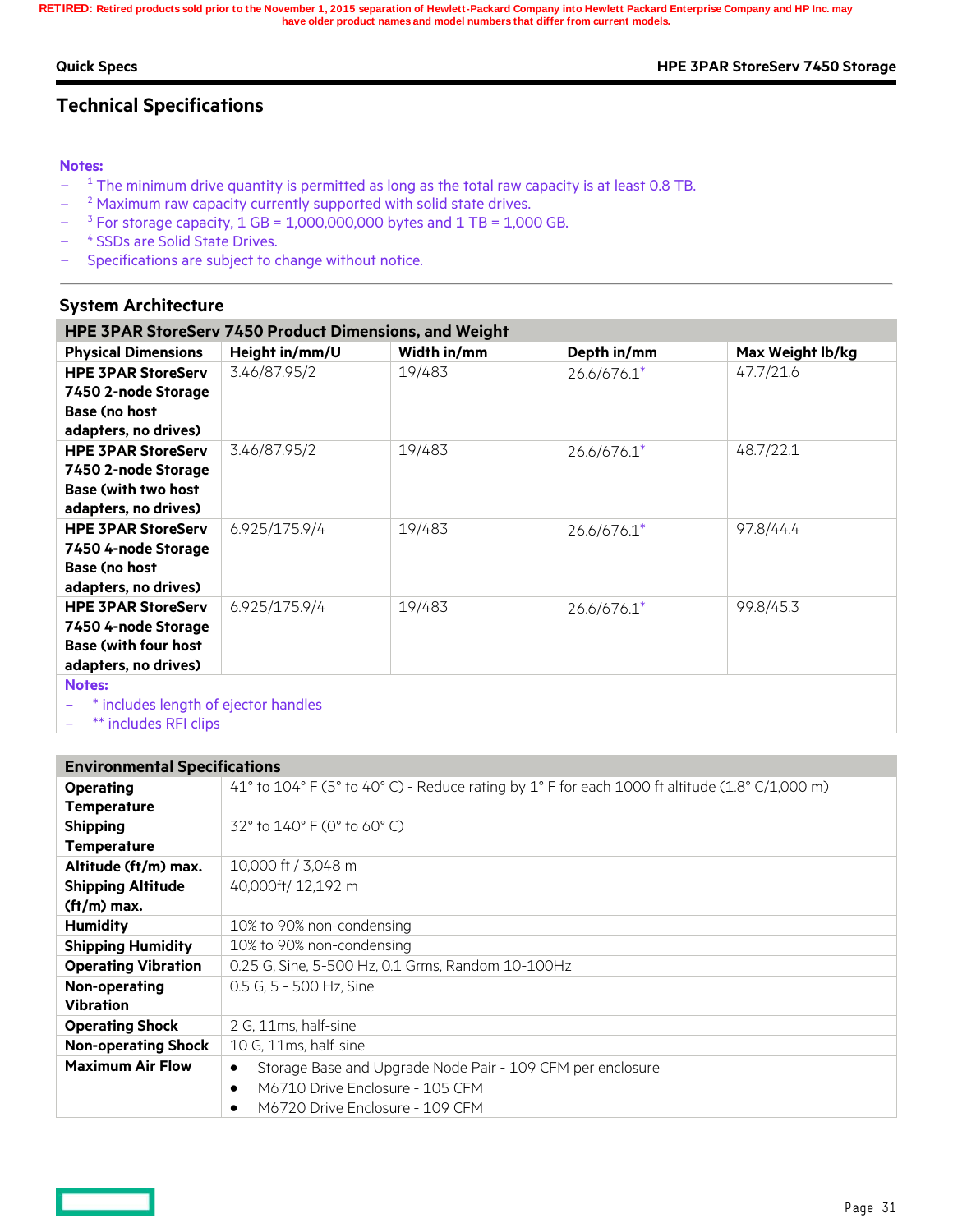— —

**Quick Specs HPE 3PAR StoreServ 7450 Storage**

## **Technical Specifications**

| Electromagnetic<br>Compatibility                                                             | CISPR 22:2008/ EN55022:2010 Class A<br>$\bullet$<br>CISPR 24:2010/ EN 55024:2010<br>$\bullet$<br>IEC 61000-3-2:2005/ EN 61000-3-2:2006 +A1:2009 +A2:2009<br>$\bullet$<br>IEC/EN 61000-3-3:2008<br>٠<br>AS/NZS CIPSR 22: 2009 Class A<br>٠<br>CNS 13438:2006 Class A<br>٠<br>47 CFR Part 15 Subpart b Class A<br>٠<br>ICES-003 Issue 4 Class A<br>$\bullet$<br>V-3/2012.04 Class A<br>٠<br>RRA Notice No. 2011-24 (2011.12.23) Class A<br>٠<br>RRA Notice No. 2011-25 (2011.12.23) |                 |                 |                                      |                                      |
|----------------------------------------------------------------------------------------------|-----------------------------------------------------------------------------------------------------------------------------------------------------------------------------------------------------------------------------------------------------------------------------------------------------------------------------------------------------------------------------------------------------------------------------------------------------------------------------------|-----------------|-----------------|--------------------------------------|--------------------------------------|
| <b>Acoustics</b>                                                                             | Fan Speed (RPM)                                                                                                                                                                                                                                                                                                                                                                                                                                                                   | 7450 2N Storage | 7450 4N Storage | M6710 2.5" 2U                        | M6720 3.5" 4U                        |
| Sound pressure level<br>measured per ISO                                                     |                                                                                                                                                                                                                                                                                                                                                                                                                                                                                   | <b>Base</b>     | <b>Base</b>     | <b>SAS Drive</b><br><b>Enclosure</b> | <b>SAS Drive</b><br><b>Enclosure</b> |
| 7779                                                                                         | <b>Typical</b>                                                                                                                                                                                                                                                                                                                                                                                                                                                                    | 72              | 74              | 66                                   | 67                                   |
| specifications during                                                                        | <b>Maximum</b>                                                                                                                                                                                                                                                                                                                                                                                                                                                                    | 93              | 97              | 85                                   | 88                                   |
| conditions, from a<br>minimum of 4,000<br>RPM to a maximum of<br>10,000 RPM<br><b>Safety</b> | Notes: Typical operations assume 20 degrees centigrade ambient with a fan speed of 4000 RPM.<br>IEC 60950-1:2005 (2nd Edition)<br>٠<br>EN 60950-1:2006 +A11:2009<br>$\bullet$<br>EN 62479:2010<br>٠<br>CNS 14336-1 2nd Edition<br>٠                                                                                                                                                                                                                                               |                 |                 |                                      |                                      |
| <b>Certifications /</b><br><b>Markings</b>                                                   | UL 60950-1 2nd Ed.<br>٠<br>CAN/CSA C22.2 No. 60950-1<br>٠<br>cTUVus Mark<br>$\bullet$<br>TUV T-mark (EN 60950)<br>$\bullet$<br>CE Mark<br>٠<br>FCC Class A<br>٠<br>IC Class A<br>$\bullet$<br><b>VCCI Class A</b><br>٠<br><b>BSMI Class A</b><br>$\bullet$<br>KCC<br>٠<br>GOST-R<br>٠<br>C-Tick<br>WEEE<br>China RoHS<br>EU RoHS                                                                                                                                                  |                 |                 |                                      |                                      |
|                                                                                              | Notes: Specifications are subject to change without notice. Acoustics and power consumption for the node pair has been<br>measured with Gold efficiency PCM.                                                                                                                                                                                                                                                                                                                      |                 |                 |                                      |                                      |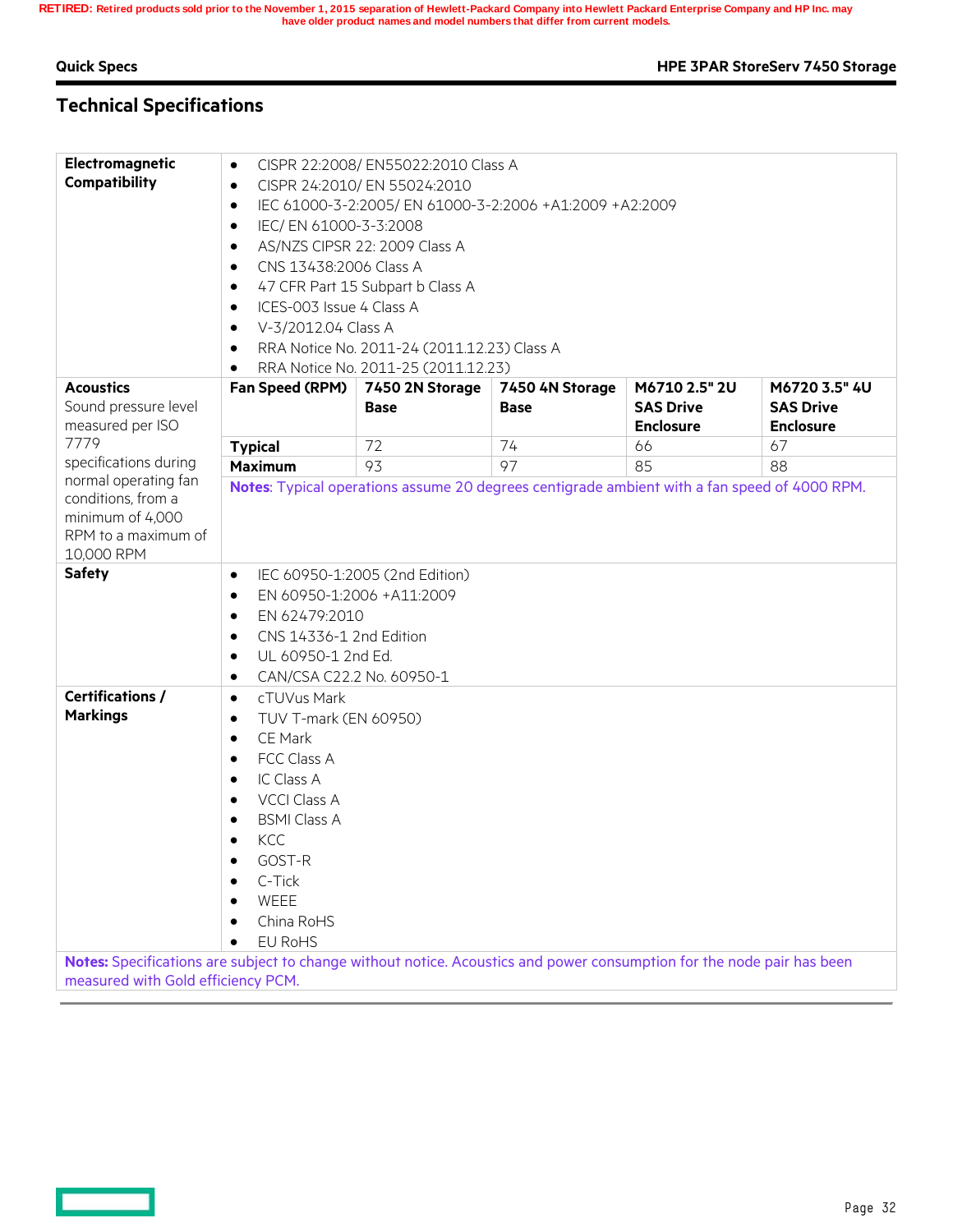<u>— 1</u>

#### **QuickSpecs HPE 3PAR StoreServ 7450 Storage**

## **Summary of Changes**

| <b>Date</b>                | <b>Version History</b>   | <b>Action</b> | <b>Description of Change</b>                                                                                                                  |
|----------------------------|--------------------------|---------------|-----------------------------------------------------------------------------------------------------------------------------------------------|
| 03-Aug-2020                | Version 41               | Changed       | QuickSpecs layout was updated and Branding Refresh was applied.                                                                               |
| 10-Jun-2019                | Version 40               | Changed       | Configuration Information and Service and Support sections were<br>updated                                                                    |
| 04-Feb-2019                | Version 39               | Changed       | Configuration Information sections were updated.                                                                                              |
| 01-Oct-2018                | Version 38               | Changed       | Service And Support links were updated.                                                                                                       |
|                            |                          |               | SKU descriptions were updated.                                                                                                                |
| 04-Sep-2018                | Version 37               | Changed       | Recommended and Extended options were revised.                                                                                                |
| 23-Oct-2017                | Version 36               | Changed       | Care Pack naming and Service and Support- Parts and Materials<br>updated.                                                                     |
| 04-Sep-2017                | Version 35               | Changed       | Updated SSD Drive List and the Power Requirements Table; Remove<br>LFF Specific Configuration Practices                                       |
| 17-Jul-2017                | Version 34               | Changed       | Updated SSD descriptions in the Power Requirements Table                                                                                      |
| 21-Oct-2016                | Version 33               | Changed       | Updated SSD descriptions                                                                                                                      |
| 02-Sep-2016                | Version 32               | Changed       | Corrected max number of drive enclosures (18) on the 7450                                                                                     |
| 15-Aug-2016                | Version 31               | Changed       | Added new DAC cables supported with 3.2.2 MU3                                                                                                 |
| 07-Jun-2016                | Version 30               | Changed       | <b>Added Smart SAN</b>                                                                                                                        |
| 15-Apr-2016                | Version 29               | Changed       | Updated SSD descriptions                                                                                                                      |
| 08-Apr-2016                | Version 28               | Changed       | Changes were made throughout the QuickSpecs                                                                                                   |
| 31-Mar-2016                | Version 27               | Changed       | Changes were made throughout the QuickSpecs                                                                                                   |
| 16-Feb-2016                | Version 26               | Changed       | Added 400GB SSD and 3.84TB FE SSD                                                                                                             |
| 01-Dec-2015                | Version 25               | Changed       | Changes were made throughout the QuickSpecs                                                                                                   |
| 02-Oct-2015                | Version 24               | Added         | Added the HPE StoreFront Remote SW                                                                                                            |
| 18-Sep-2015                | Version 23               | Changed       | Changes made to the Service and Support and Features and Benefits<br>Sections.                                                                |
| 17-Aug-2015                | Version 22               | Changed       | Updated the usable file capacity for File Persona to a max of 256TiB<br>and built-in RCIP port support for File Persona                       |
| 19-Jun-2015                | Version 21               | Changed       | What's New section was updated                                                                                                                |
| 05-Jun-2015                | Version 20               | Changed       | Changes made to the Configuration and Overview Sections                                                                                       |
| 01-Jun-2015                | Version 19               | Added         | New lower cost 3.84TB SSDs available. New 1.92TB FIPS Encrypted<br>SSD available.                                                             |
|                            |                          | Changed       | Changes made to the Configuration and Service and Support Sections                                                                            |
|                            |                          | Deleted       | Removed all the File Controller Section since it now has its own QS.                                                                          |
| 30-Mar-2015                | Version 18               | Changed       | OBS SKUs removed (AG851B & C8569A), Entered 7450c SW SKUs for                                                                                 |
| 20-Feb-2015                |                          |               | File Persona, Updated the limited availability message.                                                                                       |
|                            | Version 17               | Changed       | Changes made to the Overview and Service and Support Sections.                                                                                |
| 09-Feb-2015                | Version 16<br>Version 15 | Changed       | Changes made to the Feature and Benefits and What's New Sections<br>Added section about HPE 3PAR File Persona Software Suite                  |
| 01-Dec-2014<br>10-Nov-2014 |                          | Added         |                                                                                                                                               |
|                            | Version 14               | Changed       | Changes were made throughout the QuickSpecs.                                                                                                  |
| 29-Aug-2014                | Version 13               | Changed       | Changes were made throughout the QuickSpecs                                                                                                   |
| 22-Aug-2014                | Version 12               | Changed       | Removed this entire bullet: "Encrypted and non-encrypted drives can<br>be mixed in a non-encrypted array"                                     |
| 18-Aug-2014                | Version 11               | Changed       | Changes were made throughout the Overview and Configuration<br>section. SKU's descriptions were updated                                       |
| 18-Jul-2014                | Version 10               | Added         | Configuration section - WSS2012 R2 Upgrade section added<br>(D4T73A); Standard Features - Power Supply changed from 2x 460 W<br>to 2 x 750 W; |
| 03-Jul-2014                | Version 9                | Changed       | Changes were made throughout the QuickSpecs                                                                                                   |
|                            |                          |               |                                                                                                                                               |

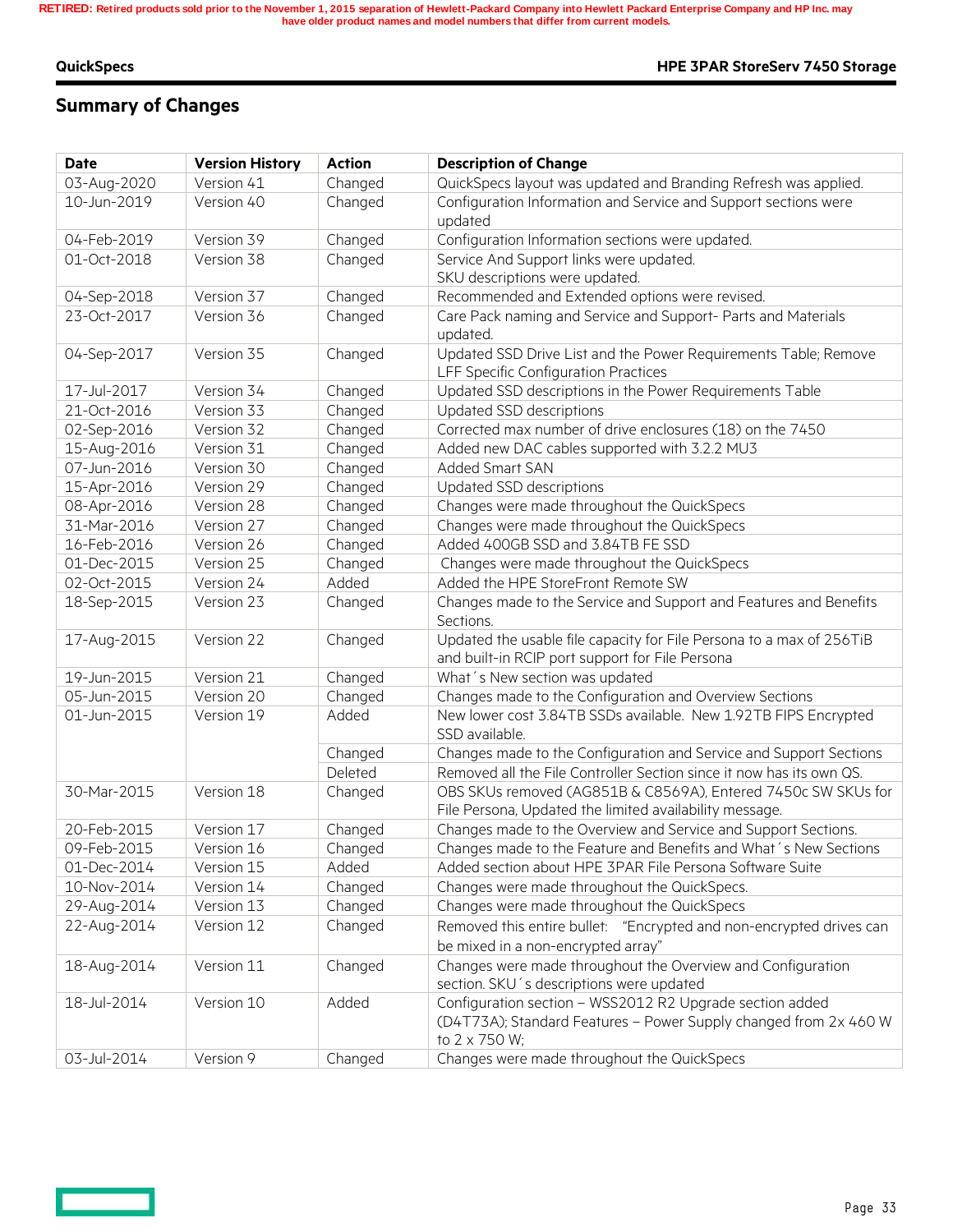$\equiv$   $\equiv$ 

#### **QuickSpecs HPE 3PAR StoreServ 7450 Storage**

## **Summary of Changes**

| Date        | <b>Version History</b> | <b>Action</b> | <b>Description of Change</b>                                                                                                                                                                                                                                                                                                            |
|-------------|------------------------|---------------|-----------------------------------------------------------------------------------------------------------------------------------------------------------------------------------------------------------------------------------------------------------------------------------------------------------------------------------------|
| 27-Jun-2014 | Version 8              | Changed       | Changes were made throughout the QuickSpecs                                                                                                                                                                                                                                                                                             |
| 10-Jun-2014 | Version 7              | Changed       | Overview & What's new section; Features; Carepack information                                                                                                                                                                                                                                                                           |
| 11-Apr-2014 | Version 6              | Changed       | The QuickSpecs was reconfigured.                                                                                                                                                                                                                                                                                                        |
| 31-Mar-2014 | Version 5              | Changed       | Warranty and Hard Drives were revised.                                                                                                                                                                                                                                                                                                  |
| 09-Dec-2013 | Version 4              | Added         | HPE 3PAR StoreServ 7450 2-node and 4-node Base for Storage<br>Centric Racks were added to Step 1 in Configuration<br>HPE 3PAR StoreServ M6710 and M6720 480GB 6G SAS SFF and LFF<br>Solid State Drives and HPE 3PAR StoreServ M6710 and M6720 920<br>GB 6G SAS SFF and LFF Solid State Drives were added to Step 4b in<br>Configuration |
| 28-Jun-2013 | Version 3              | Changed       | Changes were made throughout the Configuration section.                                                                                                                                                                                                                                                                                 |
| 18-Jun-2013 | Version 2              | Changed       | Host OS Support was revised.                                                                                                                                                                                                                                                                                                            |
| 10-Jun-2013 | Version 1              | <b>New</b>    | New QuickSpecs                                                                                                                                                                                                                                                                                                                          |